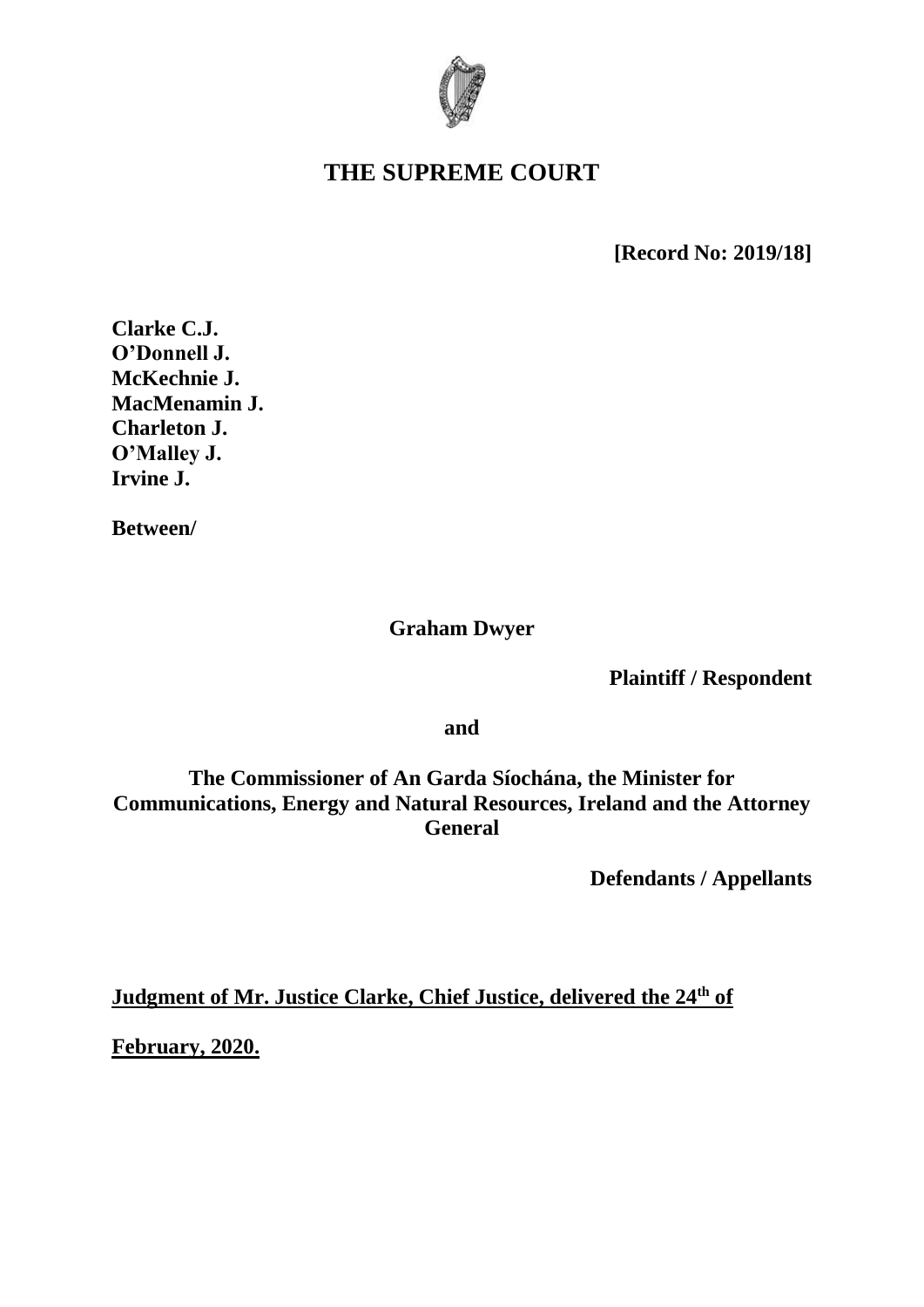#### **1. Introduction**

1.1 The extent to which it is permissible for public authorities both to require private telephony service providers to retain certain data about communications and, potentially, to disclose that information to investigating and prosecuting authorities, has been a significant issue within the European Union for a number of years. In particular, a directive dealing with such matters, Directive 2006/24/EC of the European Parliament and of the Council of 15 March 2006 on the retention of data generated or processed in connection with the provision of publicly available electronic communication services or of public communications networks and amending Directive 2002/58/EC ("the 2006 Directive"), was found by the Court of Justice of the European Union ("CJEU") to be in breach of rights guaranteed by the Charter of Fundamental Rights of the European Union ("the Charter") and thus deemed invalid (see, *Digital Rights Ireland Limited v. Minister for Communications, Marine and Natural Resources & Ors and Kärntner Landesregierung and Others* (Joined Cases C-293/12 and C-594/12), ECLI:EU:C:2014:238, ("*Digital Rights*")).

1.2 Prior to the judgment in *Digital Rights*, Ireland had enacted the Communications (Retention of Data) Act 2011 ("the 2011 Act") which was intended to transpose the obligations of Member States under the 2006 Directive into Irish law. The 2011 Act governs the retention of metadata by service providers and access to such data by national authorities in Ireland including, in particular, by An Garda Síochána.

1.3 Indeed, it is worth noting that Ireland was brought to the CJEU by the European Commission arising out of its failure to transpose the 2006 Directive (see, *Commission v. Ireland* (Case C-202/09) [2009] E.C.R. I-203, ECLI:EU:C:2009:736) and was held by the Court to have failed to have fulfilled its obligations thereunder. The CJEU also subsequently rejected Ireland's challenge to the legal basis on which the 2006 Directive was enacted,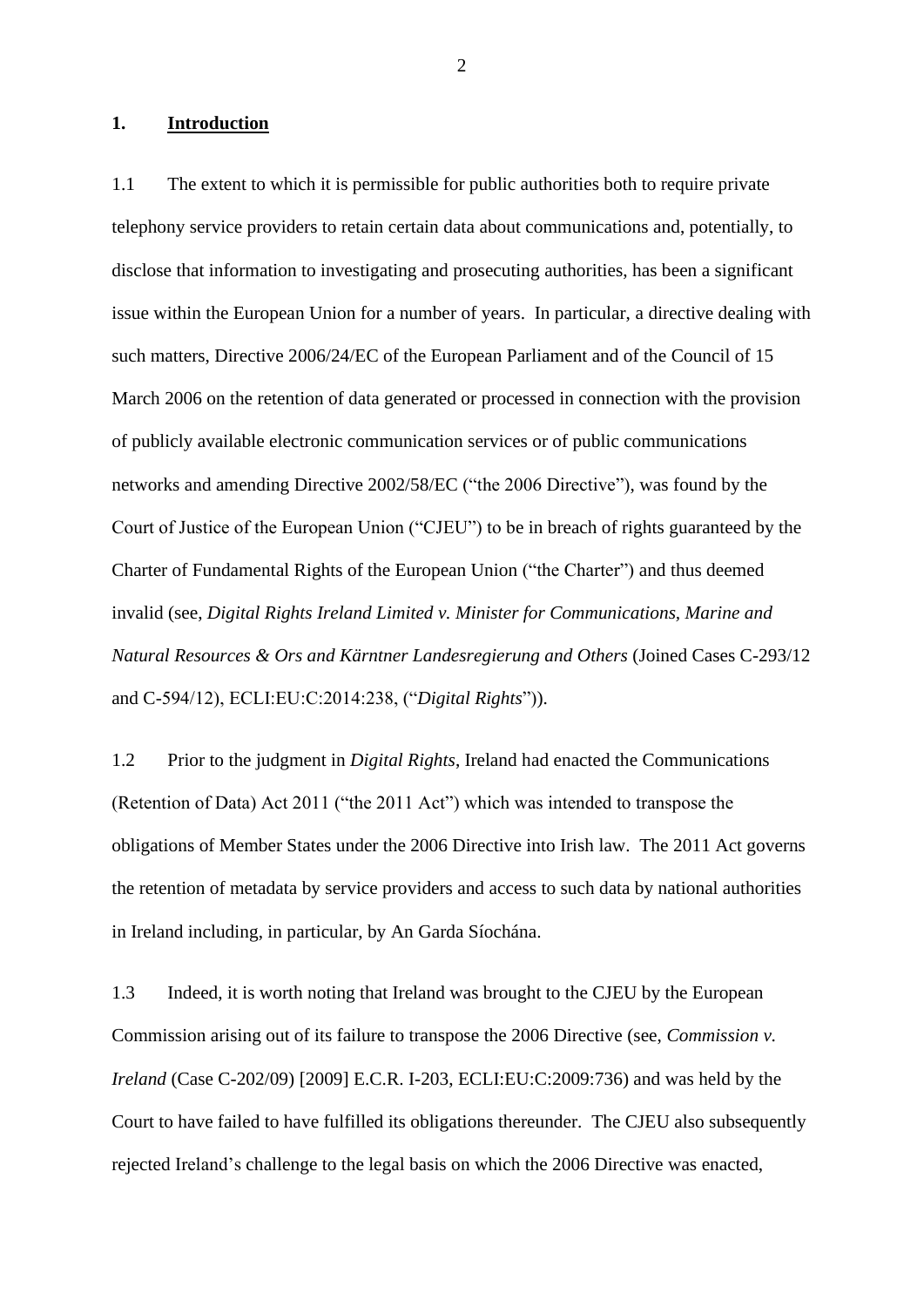which challenge was maintained on the grounds that the European Union did not enjoy competence in the area of criminal investigation and prosecution (see, *Ireland v. Parliament & Council* (Case C‑301/06) ECLI:EU:C:2009:68).

1.4 Subsequent to the annulment of the 2006 Directive in *Digital Rights*, questions emerged as to whether the 2011 Act was compatible with EU law. For the reasons set out in his judgment in these proceedings (*Dwyer v. Commissioner of An Garda Síochána & ors* [2018] IEHC 685), O'Connor J. granted a declaration that s.  $6(1)(a)$  of the 2011 Act was inconsistent with Article 15(1) of an earlier EU Directive, Directive 2002/58/EC of the European Parliament and of the Council of 12 July 2002 concerning the processing of personal data and the protection of privacy in the electronic communications sector ("the 2002 Directive"). The 2002 Directive had been purportedly amended by the 2006 Directive but, on the annulment of the 2006 Directive, the 2002 Directive reverted to its original form as a matter of course.

1.5 The factual circumstances giving rise to these proceedings concerned the trial of the plaintiff/respondent ("Mr. Dwyer") in respect of the murder of a Ms. O'Hara. In the course of that trial, reliance was placed by the prosecution on evidence which was said to link Mr. Dwyer to certain phones, to link him to telephony data which was said to identify the location at which those phones were on certain relevant occasions and, in respect of certain phones which were physically put in evidence, to link him to the content of certain communications which were found on those phones. As there is an appeal pending by Mr. Dwyer against his conviction, it is important to exercise considerable restraint in commenting on the facts of the case, save to the extent absolutely necessary to explain the specific issues which arise on this appeal. However, it is clear that the reason why Mr. Dwyer has maintained these proceedings is that it is intended that they will, if successful, form part of a contention at his criminal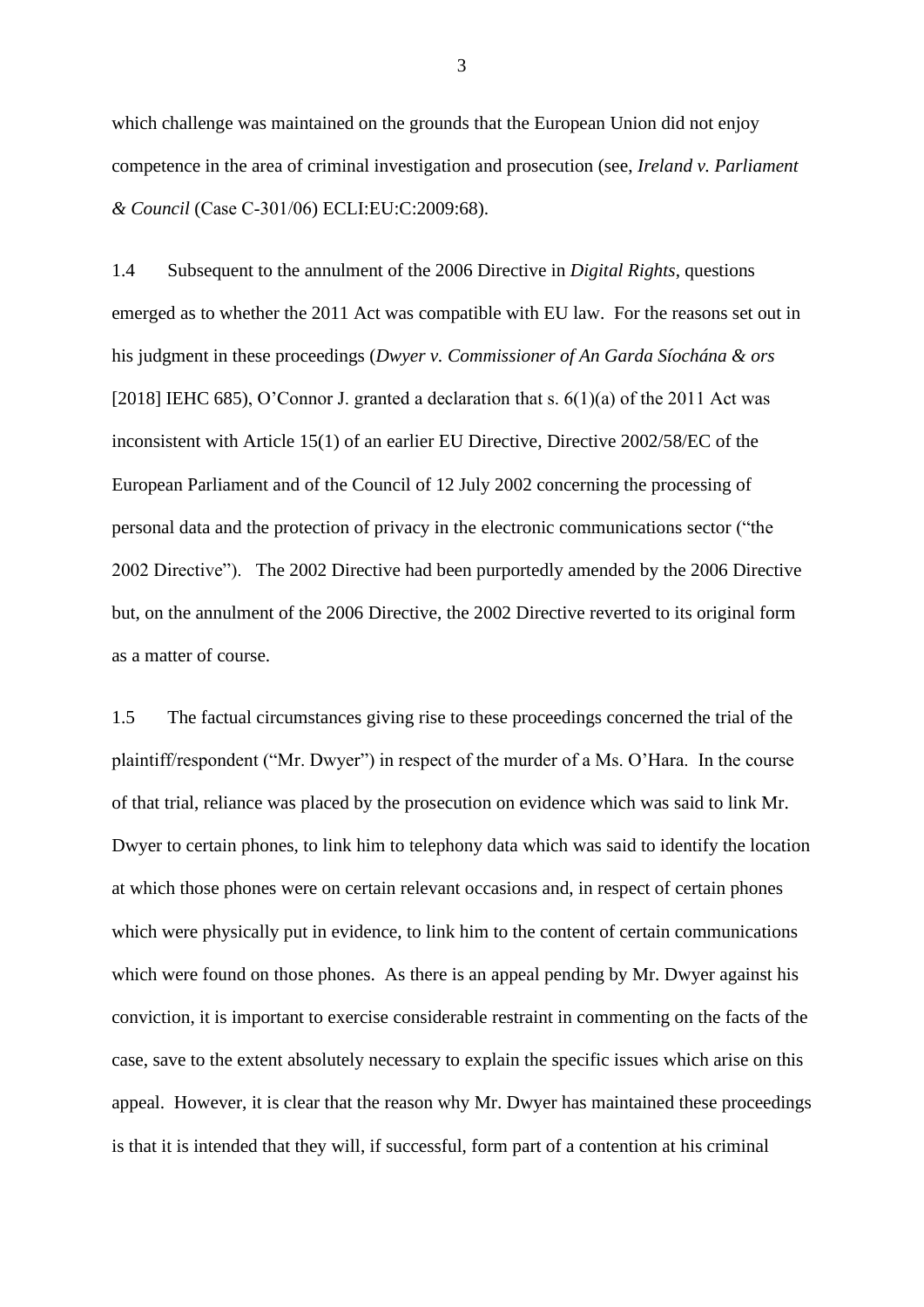appeal that the relevant telephony data should not have been admitted in evidence and thus raise a question over the safety of his conviction.

1.6 As I understand it, no issue was raised at the criminal trial as to the manner in which the relevant telephony data was accessed by the investigating and prosecuting authorities, save to the extent that it is said that the entire legal basis on which that access was granted is invalid as a matter of European Union law. It follows that the argument which suggests that the relevant telephony data should not have been admitted in evidence and that his conviction is therefore unsafe first requires the establishment of that unlawfulness.

1.7 The defendants/appellants ("the State") have appealed to this Court against the finding of the High Court. The net issue for this Court is, therefore, confined to the question of the validity or otherwise of the 2011 Act, having regard to the 2002 Directive properly interpreted in the light of the Charter.

### **2. The Grant of Leave**

2.1 The State obtained leave to appeal as a result of a determination of this Court (*Dwyer v. The Commissioner of An Garda Síochána & ors* [2019] IESCDET 108). The reasons for the grant of leave by this Court can be found in that determination.

2.2 In its application for leave, which was not opposed by Mr. Dwyer, the State suggested that the proceedings raised complex and novel questions of constitutional and EU law and would have significant implications for many others who are not parties to the case. The Court accepted that the question of the consistency of the provisions of the 2011 Act with EU law met the constitutional criteria for leave to appeal and leave was granted on the grounds set out in the notice of appeal appended to the State's application for leave.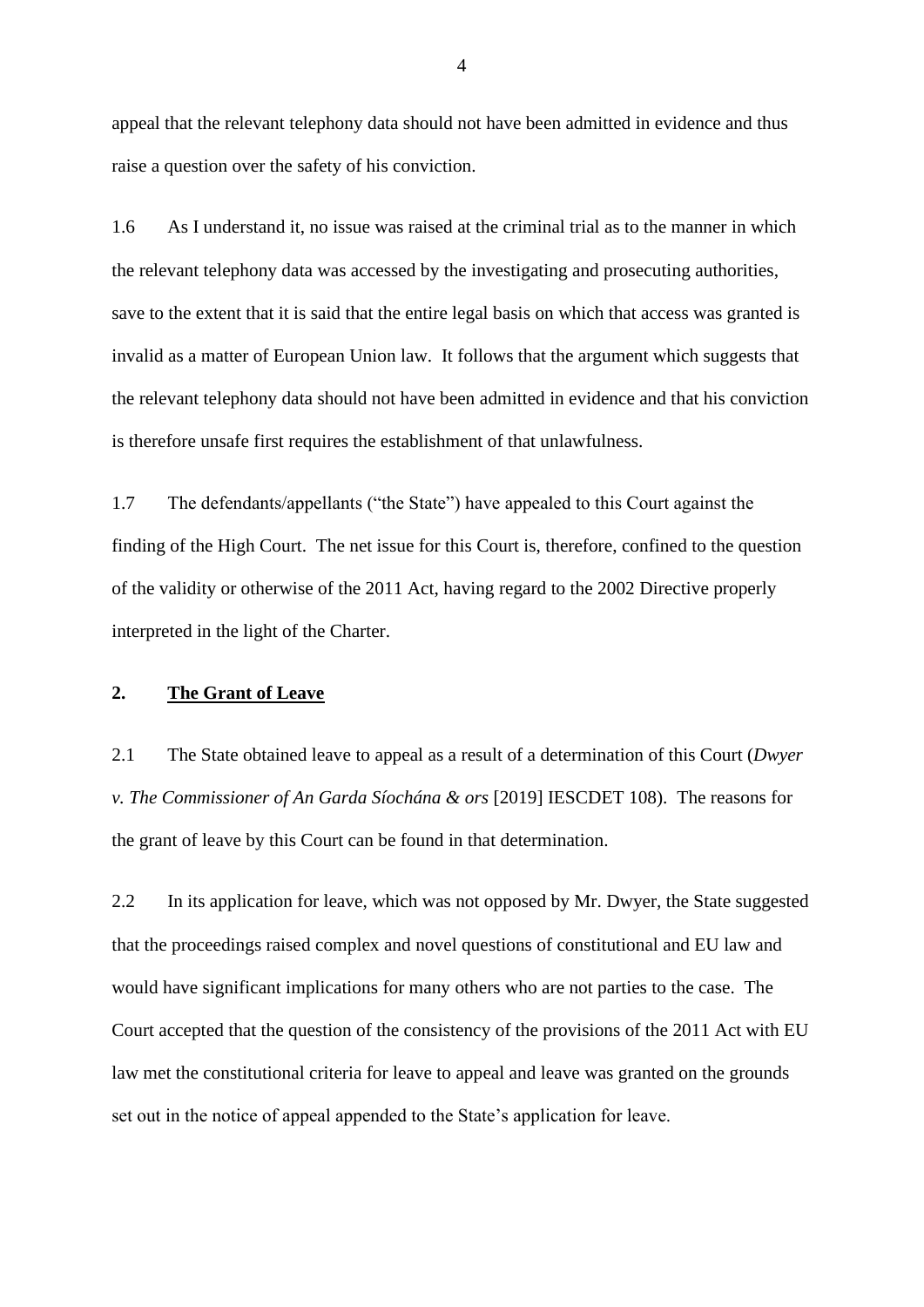2.3 On that basis, it is appropriate to turn in more detail to the issues which arise on this appeal.

#### **3. The Issues**

3.1 As indicated earlier, the sole ultimate issue which this Court has to determine concerns the validity of s.  $6(1)(a)$  of the 2011 Act. That section provides as follows:-

"6.— (1) A member of the Garda Síochána not below the rank of chief superintendent may request a service provider to disclose to that member data retained by the service provider in accordance with section 3 where that member is satisfied that the data are required for—

(a) the prevention, detection, investigation or prosecution of a serious offence"

3.2 However, certain other provisions of the 2011 Act are also relevant to this appeal. Section  $6(1)(a)$  refers to "a serious offence", which is defined in s. 1 of the Act as one which is punishable by imprisonment for a term of 5 years or more and also as those other offences listed in Schedule 1 to the Act. Section 6(1)(a) also refers to "retained data". As the obligation on service providers to retain data also gives rise to an important issue on this appeal, it is necessary to refer to the provisions of the 2011 Act in that regard. Section 3 sets out service providers' obligation to retain data, and subs. (1) thereof provides:-

"(1) A service provider shall retain data in the categories specified in Schedule 2, for a period of 2 years in respect of the data referred to in Part 1 of Schedule 2…"

3.3 The data referred to in Part 1 of Schedule 2 required to be retained is that "fixed network telephony and mobile telephony data" which is at issue in these proceedings. This is data which identifies the source, the destination, and the date and time of the start and end of a communication, the type of communication involved, and the type of and geographic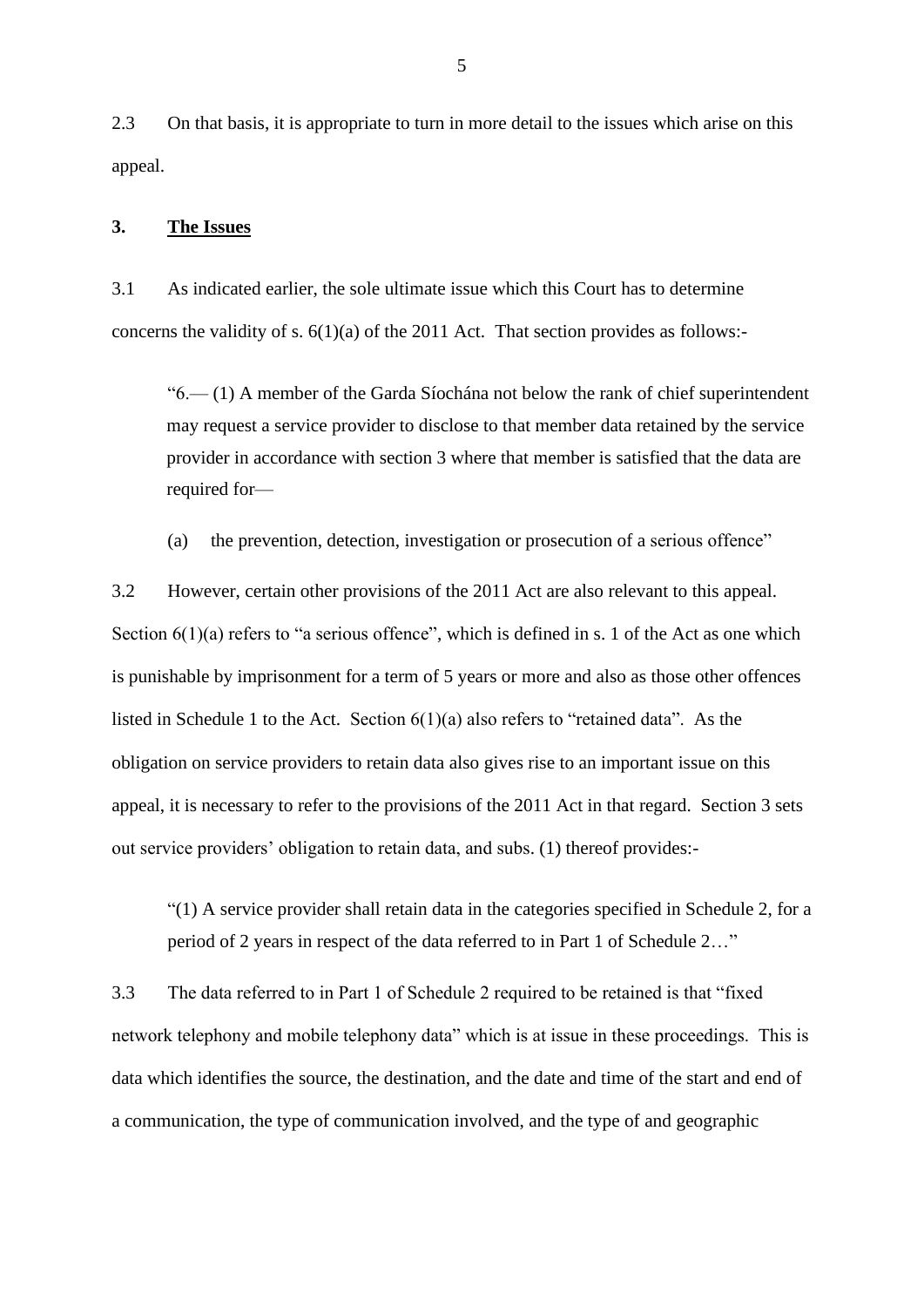location of the communications equipment used. Section 5 of the 2011 Act, regarding service providers' access to data, provides:-

"5.— A service provider shall not access data retained in accordance with section 3 except—

- (a) at the request and with the consent of a person to whom the data relate,
- (b) for the purpose of complying with a disclosure request,
- (c) in accordance with a court order, or
- (d) as may be authorised by the Data Protection Commissioner."

3.4 As also noted earlier, the effect of the annulment of the 2006 Directive was to provide that the 2002 Directive should continue in force in its unamended form. In relevant part, its provisions are set out as follows. Article 1 of the 2002 Directive, headed "Scope and aim", provides:-

- "1. This Directive harmonises the provisions of the Member States required to ensure an equivalent level of protection of fundamental rights and freedoms, and in particular the right to privacy, with respect to the processing of personal data in the electronic communication sector and to ensure the free movement of such data and of electronic communication equipment and services in the Community.
- 2. The provisions of this Directive particularise and complement Directive 95/46/EC for the purposes mentioned in paragraph 1. Moreover, they provide for protection of the legitimate interests of subscribers who are legal persons.
- 3. This Directive shall not apply to activities which fall outside the scope of the Treaty establishing the European Community, such as those covered by Titles V and VI of the Treaty on European Union, and in any case to activities concerning public security, defence, State security (including the economic well-being of the State when the activities relate to State security matters) and the activities of the State in areas of criminal law."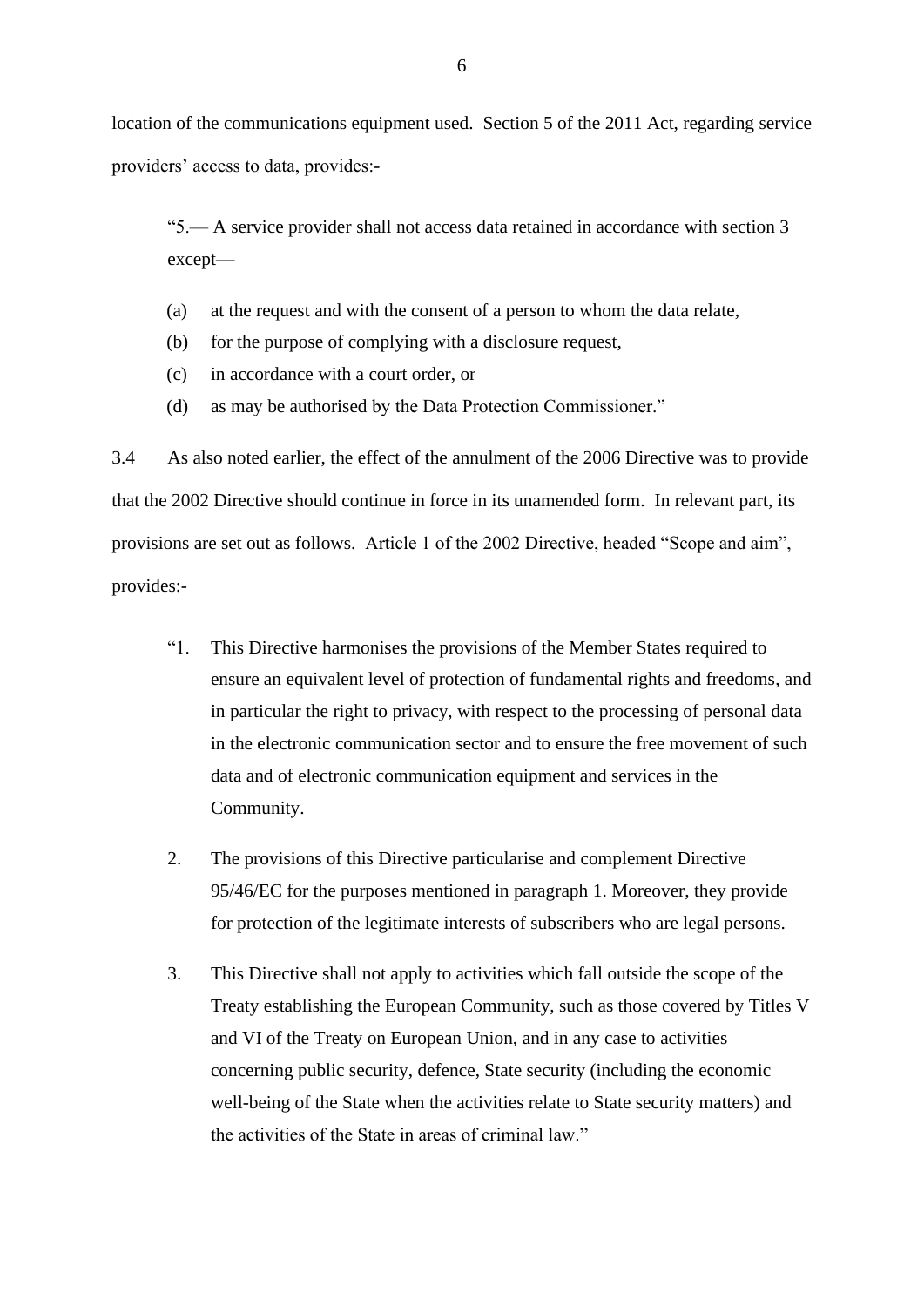3.5 Article 3(1) provides that the 2002 Directive "shall apply to the processing of personal data in connection with the provision of publicly available electronic communications services in public communications networks in the Community". Article 4 sets out service providers' obligations in respect of safeguarding the security of their services. Article 5, headed "Confidentiality of the communications", provides:-

- "1. Member States shall ensure the confidentiality of communications and the related traffic data by means of a public communications network and publicly available electronic communications services, through national legislation. In particular, they shall prohibit listening, tapping, storage or other kinds of interception or surveillance of communications and the related traffic data by persons other than users, without the consent of the users concerned, except when legally authorised to do so in accordance with Article 15(1). This paragraph shall not prevent technical storage which is necessary for the conveyance of a communication without prejudice to the principle of confidentiality.
- …
- 3. Member States shall ensure that the use of electronic communications networks to store information or to gain access to information stored in the terminal equipment of a subscriber or user is only allowed on condition that the subscriber or user concerned is provided with clear and comprehensive information in accordance with Directive 95/46/EC, inter alia about the purposes of the processing, and is offered the right to refuse such processing by the data controller. This shall not prevent any technical storage or access for the sole purpose of carrying out or facilitating the transmission of a communication over an electronic communications network, or as strictly necessary in order to provide an information society service explicitly requested by the subscriber or user."
- 3.6 Article 6(1) of the 2002 Directive, in relation to traffic data, states:-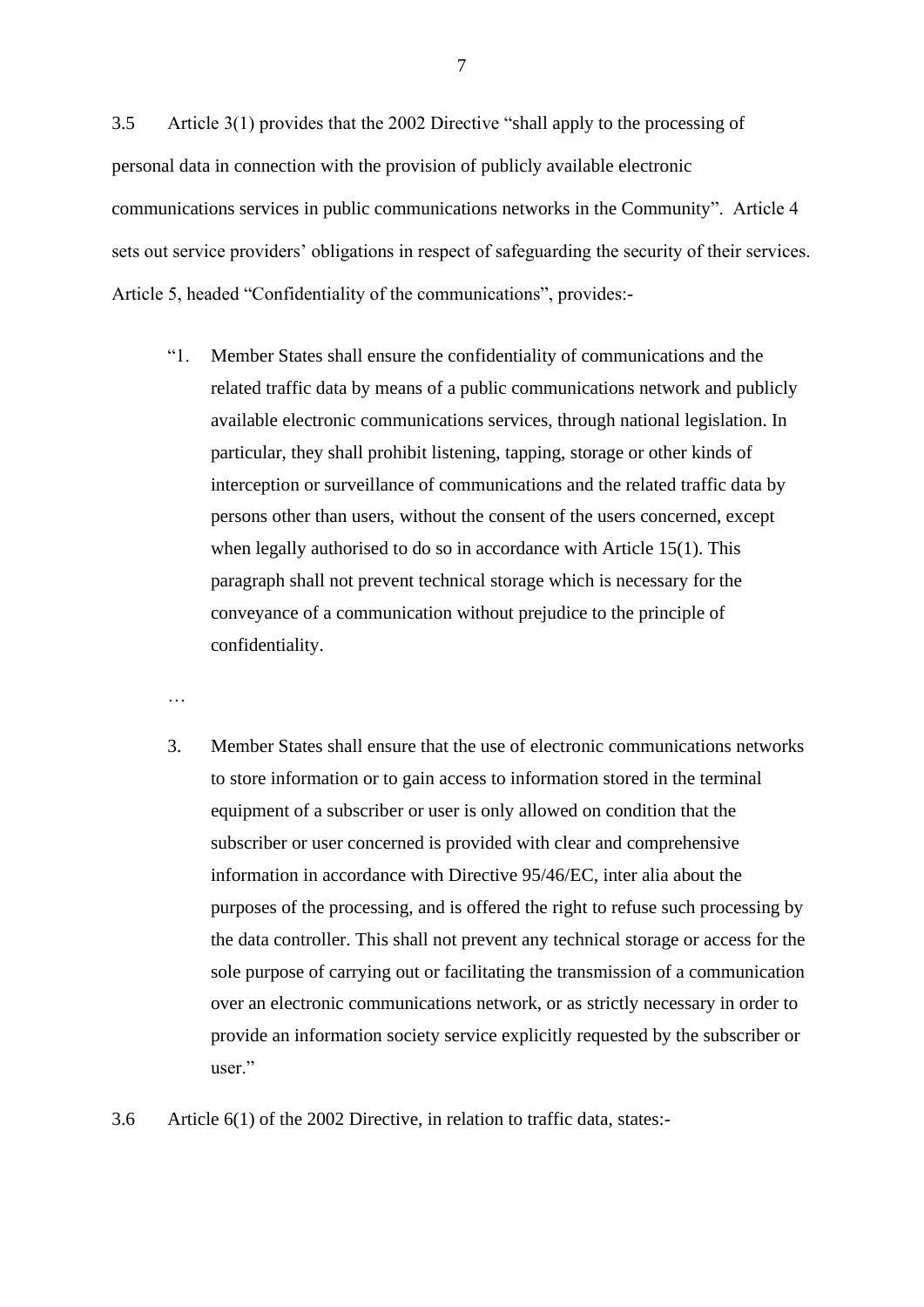"Traffic data relating to subscribers and users processed and stored by the provider of a public communications network or publicly available electronic communications service must be erased or made anonymous when it is no longer needed for the purpose of the transmission of a communication without prejudice to paragraphs 2, 3 and 5 of this Article and Article 15(1)."

3.7 Article 9(1) of the Directive, which article was headed 'Location data other than traffic data', provides:-

"Where location data other than traffic data, relating to users or subscribers of public communications networks or publicly available electronic communications services, can be processed, such data may only be processed when they are made anonymous, or with the consent of the users or subscribers to the extent and for the duration necessary for the provision of a value added service. The service provider must inform the users or subscribers, prior to obtaining their consent, of the type of location data other than traffic data which will be processed, of the purposes and duration of the processing and whether the data will be transmitted to a third party for the purpose of providing the value added service. …"

3.8 Finally, Article 15(1) of the 2002 Directive, which is particularly relevant for the purposes of these proceedings, provides:-

"Member States may adopt legislative measures to restrict the scope of the rights and obligations provided for in Article 5, Article 6, Article 8(1), (2), (3) and (4), and Article 9 of this Directive when such restriction constitutes a necessary, appropriate and proportionate measure within a democratic society to safeguard national security (i.e. State security), defence, public security, and the prevention, investigation, detection and prosecution of criminal offences or of unauthorised use of the electronic communication system, as referred to in Article 13(1) of Directive 95/46/EC. To this end, Member States may, inter alia, adopt legislative measures providing for the retention of data for a limited period justified on the grounds laid down in this paragraph. All the measures referred to in this paragraph shall be in accordance with the general principles of Community law, including those referred to in Article 6(1) and (2) of the Treaty on European Union."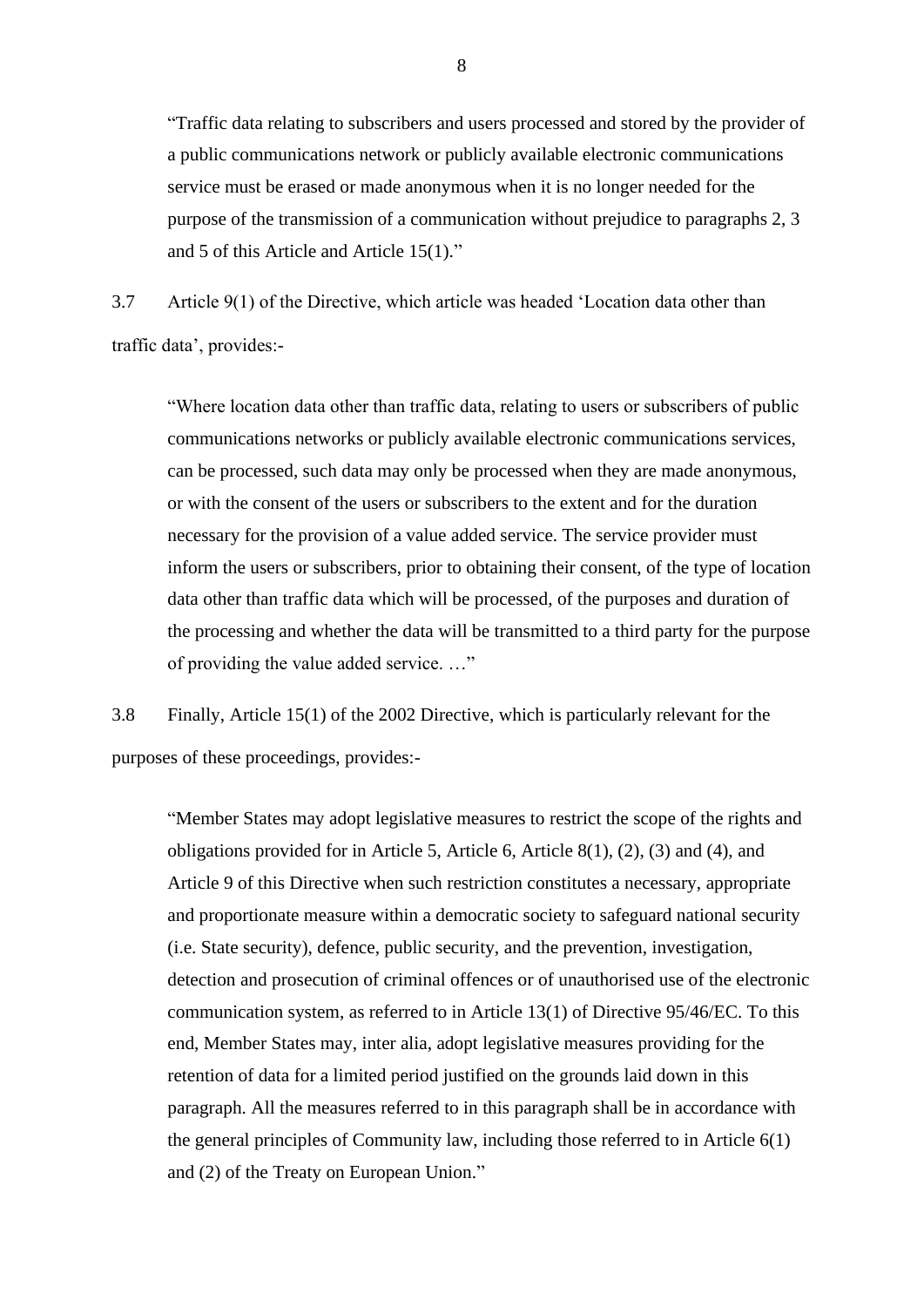3.9 The CJEU, as already noted, determined in *Digital Rights* that the 2006 Directive was inconsistent with EU law and, in particular, the Charter. The key passages from the judgment of the CJEU in *Digital Rights* are as follows:-

"24. It follows from Article 1 and recitals 4, 5, 7 to 11, 21 and 22 of Directive 2006/24 that the main objective of that directive is to harmonise Member States' provisions concerning the retention, by providers of publicly available electronic communications services or of public communications networks, of certain data which are generated or processed by them, in order to ensure that the data are available for the purpose of the prevention, investigation, detection and prosecution of serious crime, such as organised crime and terrorism, in compliance with the rights laid down in Articles 7 and 8 of the Charter.

…

37. It must be stated that the interference caused by Directive 2006/24 with the fundamental rights laid down in Articles 7 and 8 of the Charter is, as the Advocate General has also pointed out, in particular, in paragraphs 77 and 80 of his Opinion, wide-ranging, and it must be considered to be particularly serious. Furthermore, as the Advocate General has pointed out in paragraphs 52 and 72 of his Opinion, the fact that data are retained and subsequently used without the subscriber or registered user being informed is likely to generate in the minds of the persons concerned the feeling that their private lives are the subject of constant surveillance."

3.10 Turning to assess the justification of this interference, the Court considered that such an interference did not adversely affect the essence of those rights guaranteed by Articles 7 and 8 of the Charter. It continued:-

"41. As regards the question of whether that interference satisfies an objective of general interest, it should be observed that, whilst Directive 2006/24 aims to harmonise Member States' provisions concerning the obligations of those providers with respect to the retention of certain data which are generated or processed by them, the material objective of that directive is, as follows from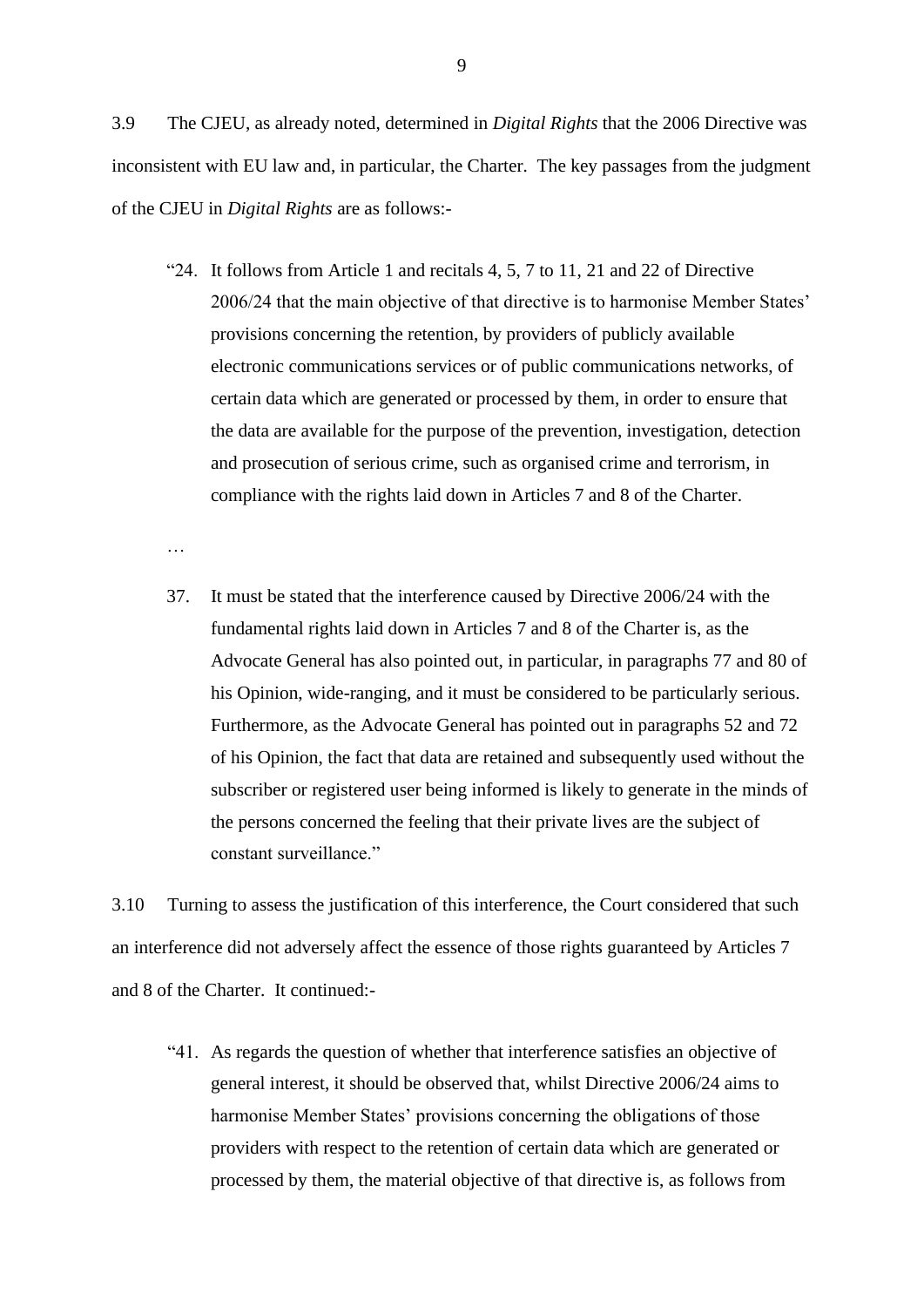Article 1(1) thereof, to ensure that the data are available for the purpose of the investigation, detection and prosecution of serious crime, as defined by each Member State in its national law. The material objective of that directive is, therefore, to contribute to the fight against serious crime and thus, ultimately, to public security.

…

44. It must… be held that the retention of data for the purpose of allowing the competent national authorities to have possible access to those data, as required by Directive 2006/24, genuinely satisfies an objective of general interest."

3.11 The CJEU then considered the proportionality of the interference with these rights, ultimately concluding that by adopting Directive 2006/24, the EU legislature has exceeded the limits imposed by compliance with the principle of proportionality in the light of Articles 7, 8 and 52(1) of the Charter. Its reasoning in this regard is set out at paras. 51-66, which requires to be set out in full:-

- 51. As regards the necessity for the retention of data required by Directive 2006/24, it must be held that the fight against serious crime, in particular against organised crime and terrorism, is indeed of the utmost importance in order to ensure public security and its effectiveness may depend to a great extent on the use of modern investigation techniques. However, such an objective of general interest, however fundamental it may be, does not, in itself, justify a retention measure such as that established by Directive 2006/24 being considered to be necessary for the purpose of that fight.
- 52. So far as concerns the right to respect for private life, the protection of that fundamental right requires, according to the Court's settled case-law, in any event, that derogations and limitations in relation to the protection of personal data must apply only in so far as is strictly necessary (Case C-473/12 IPI) EU:C:2013:715, paragraph 39 and the case-law cited).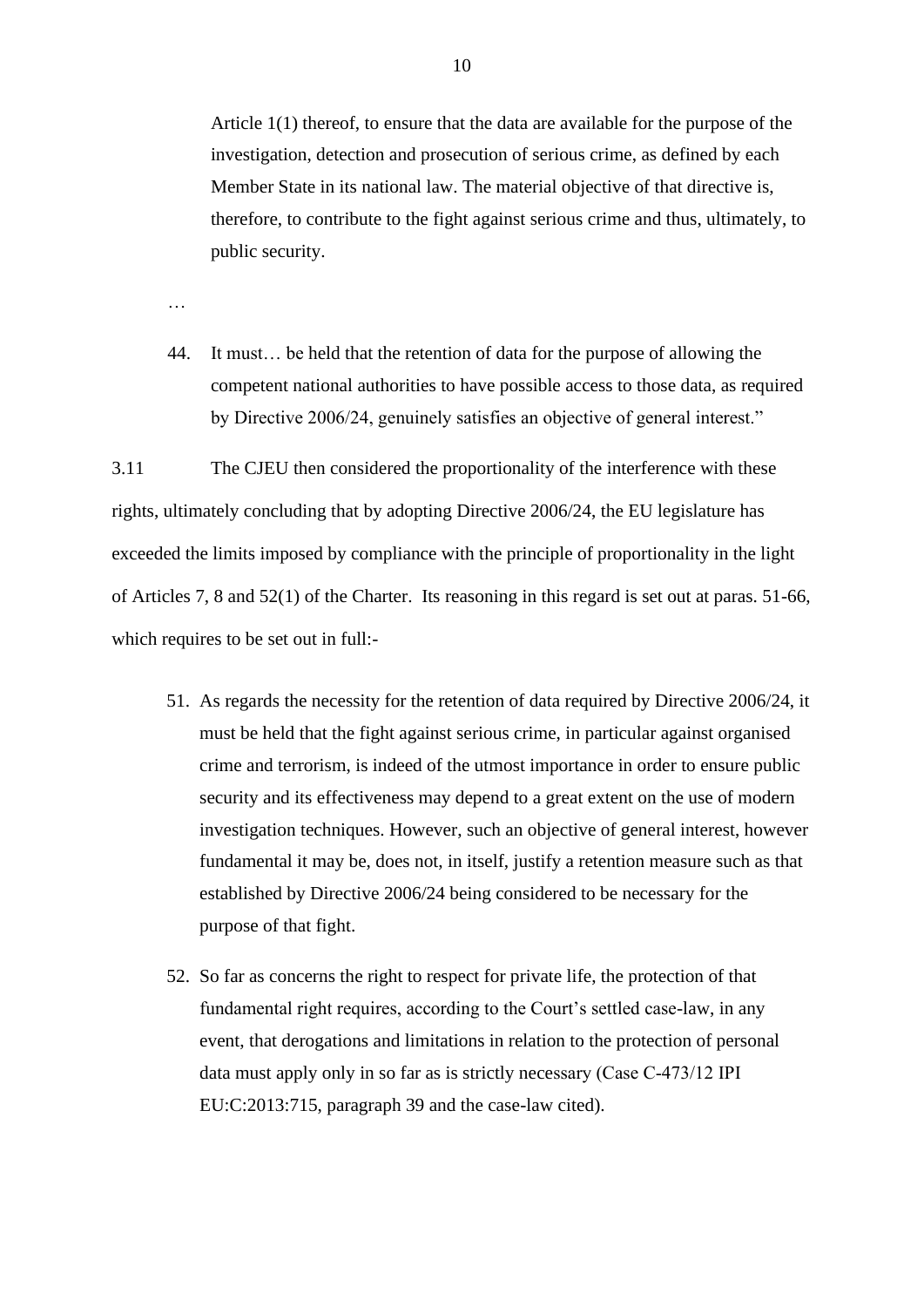- 53. In that regard, it should be noted that the protection of personal data resulting from the explicit obligation laid down in Article 8(1) of the Charter is especially important for the right to respect for private life enshrined in Article 7 of the Charter.
- 54. Consequently, the EU legislation in question must lay down clear and precise rules governing the scope and application of the measure in question and imposing minimum safeguards so that the persons whose data have been retained have sufficient guarantees to effectively protect their personal data against the risk of abuse and against any unlawful access and use of that data (see, by analogy, as regards Article 8 of the ECHR, Eur. Court H.R., *Liberty and Others v. the United Kingdom*, 1 July 2008, no. 58243/00, § 62 and 63; *Rotaru v. Romania*, § 57 to 59, and *S. and Marper v. the United Kingdom*, § 99).
- 55. The need for such safeguards is all the greater where, as laid down in Directive 2006/24, personal data are subjected to automatic processing and where there is a significant risk of unlawful access to those data (see, by analogy, as regards Article 8 of the ECHR, *S. and Marper v. the United Kingdom*, § 103, and *M. K. v. France*, 18 April 2013, no. 19522/09, § 35).
- 56. As for the question of whether the interference caused by Directive 2006/24 is limited to what is strictly necessary, it should be observed that, in accordance with Article 3 read in conjunction with Article 5(1) of that directive, the directive requires the retention of all traffic data concerning fixed telephony, mobile telephony, Internet access, Internet e-mail and Internet telephony. It therefore applies to all means of electronic communication, the use of which is very widespread and of growing importance in people's everyday lives. Furthermore, in accordance with Article 3 of Directive 2006/24, the directive covers all subscribers and registered users. It therefore entails an interference with the fundamental rights of practically the entire European population.
- 57. In this respect, it must be noted, first, that Directive 2006/24 covers, in a generalised manner, all persons and all means of electronic communication as well as all traffic data without any differentiation, limitation or exception being made in the light of the objective of fighting against serious crime.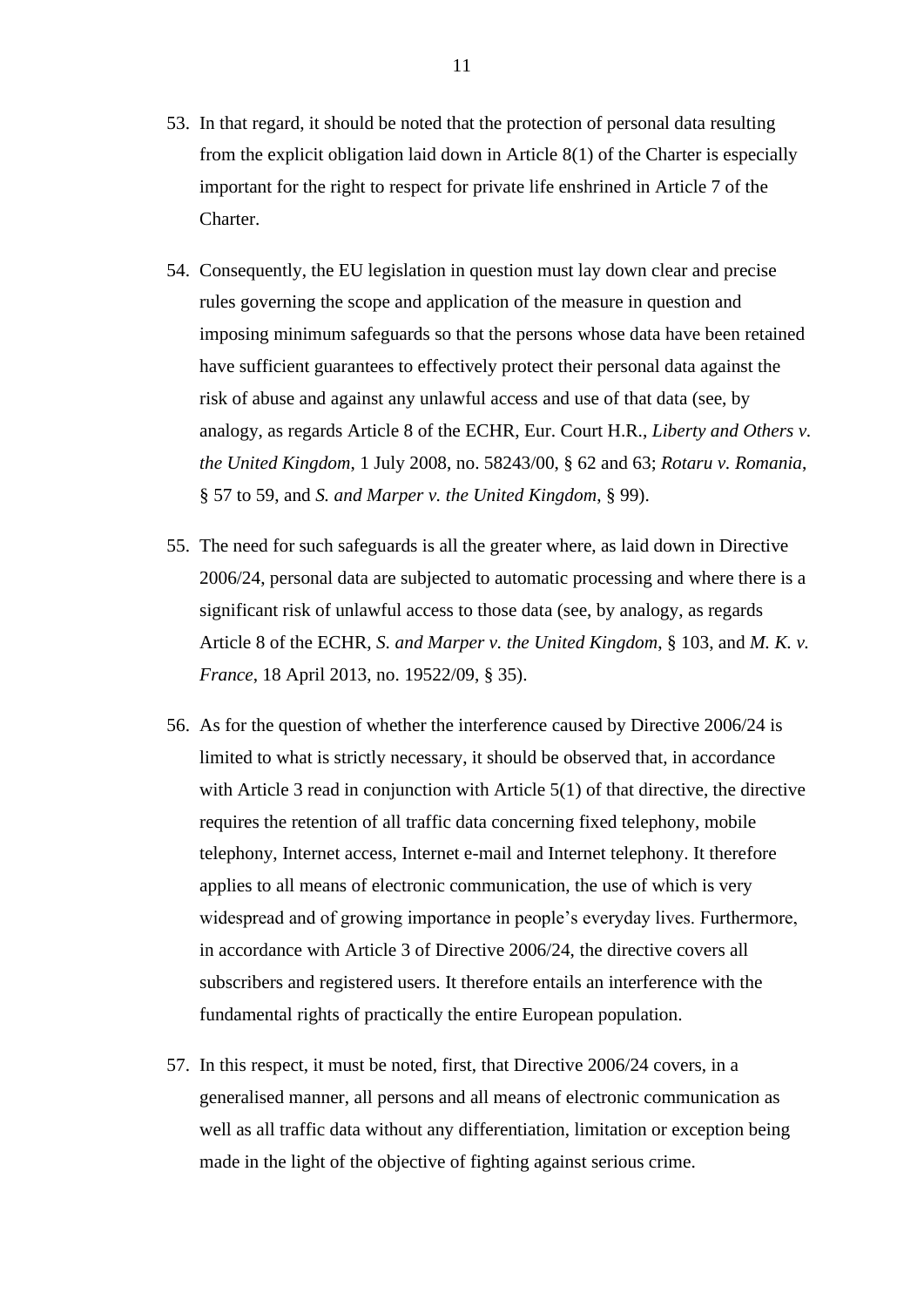- 58. Directive 2006/24 affects, in a comprehensive manner, all persons using electronic communications services, but without the persons whose data are retained being, even indirectly, in a situation which is liable to give rise to criminal prosecutions. It therefore applies even to persons for whom there is no evidence capable of suggesting that their conduct might have a link, even an indirect or remote one, with serious crime. Furthermore, it does not provide for any exception, with the result that it applies even to persons whose communications are subject, according to rules of national law, to the obligation of professional secrecy.
- 59. Moreover, whilst seeking to contribute to the fight against serious crime, Directive 2006/24 does not require any relationship between the data whose retention is provided for and a threat to public security and, in particular, it is not restricted to a retention in relation (i) to data pertaining to a particular time period and/or a particular geographical zone and/or to a circle of particular persons likely to be involved, in one way or another, in a serious crime, or (ii) to persons who could, for other reasons, contribute, by the retention of their data, to the prevention, detection or prosecution of serious offences.
- 60. Secondly, not only is there a general absence of limits in Directive 2006/24 but Directive 2006/24 also fails to lay down any objective criterion by which to determine the limits of the access of the competent national authorities to the data and their subsequent use for the purposes of prevention, detection or criminal prosecutions concerning offences that, in view of the extent and seriousness of the interference with the fundamental rights enshrined in Articles 7 and 8 of the Charter, may be considered to be sufficiently serious to justify such an interference. On the contrary, Directive 2006/24 simply refers, in Article 1(1), in a general manner to serious crime, as defined by each Member State in its national law.
- 61. Furthermore, Directive 2006/24 does not contain substantive and procedural conditions relating to the access of the competent national authorities to the data and to their subsequent use. Article 4 of the directive, which governs the access of those authorities to the data retained, does not expressly provide that that access and the subsequent use of the data in question must be strictly restricted to the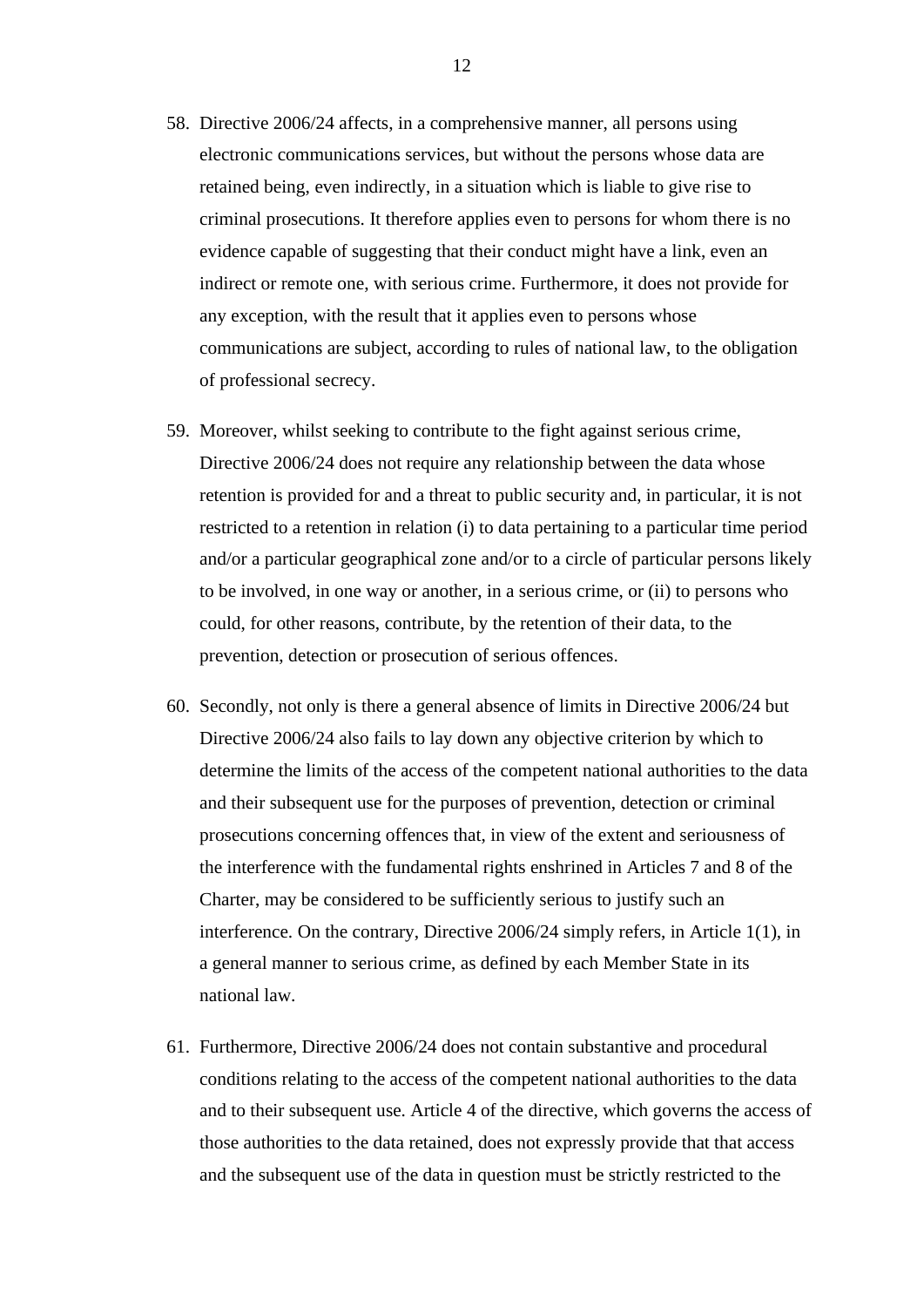purpose of preventing and detecting precisely defined serious offences or of conducting criminal prosecutions relating thereto; it merely provides that each Member State is to define the procedures to be followed and the conditions to be fulfilled in order to gain access to the retained data in accordance with necessity and proportionality requirements.

- 62. In particular, Directive 2006/24 does not lay down any objective criterion by which the number of persons authorised to access and subsequently use the data retained is limited to what is strictly necessary in the light of the objective pursued. Above all, the access by the competent national authorities to the data retained is not made dependent on a prior review carried out by a court or by an independent administrative body whose decision seeks to limit access to the data and their use to what is strictly necessary for the purpose of attaining the objective pursued and which intervenes following a reasoned request of those authorities submitted within the framework of procedures of prevention, detection or criminal prosecutions. Nor does it lay down a specific obligation on Member States designed to establish such limits.
- 63. Thirdly, so far as concerns the data retention period, Article 6 of Directive 2006/24 requires that those data be retained for a period of at least six months, without any distinction being made between the categories of data set out in Article 5 of that directive on the basis of their possible usefulness for the purposes of the objective pursued or according to the persons concerned.
- 64. Furthermore, that period is set at between a minimum of 6 months and a maximum of 24 months, but it is not stated that the determination of the period of retention must be based on objective criteria in order to ensure that it is limited to what is strictly necessary.
- 65. It follows from the above that Directive 2006/24 does not lay down clear and precise rules governing the extent of the interference with the fundamental rights enshrined in Articles 7 and 8 of the Charter. It must therefore be held that Directive 2006/24 entails a wide-ranging and particularly serious interference with those fundamental rights in the legal order of the EU, without such an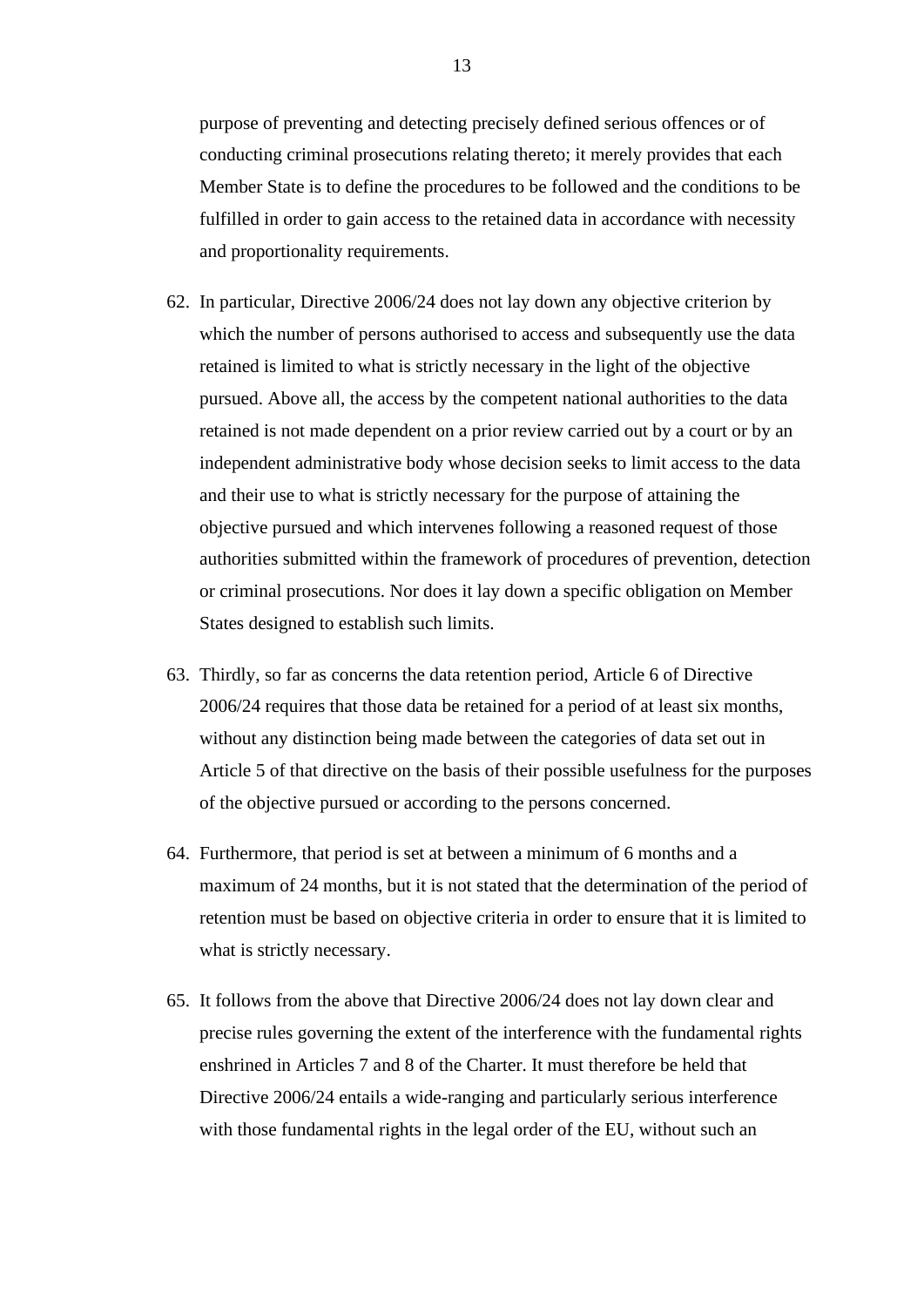interference being precisely circumscribed by provisions to ensure that it is actually limited to what is strictly necessary.

66. Moreover, as far as concerns the rules relating to the security and protection of data retained by providers of publicly available electronic communications services or of public communications networks, it must be held that Directive 2006/24 does not provide for sufficient safeguards, as required by Article 8 of the Charter, to ensure effective protection of the data retained against the risk of abuse and against any unlawful access and use of that data…"

3.12 Obviously the validity or otherwise of various national measures which predated the decision of the CJEU in *Digital Rights* came into question thereafter. In the first major case on that topic, *Tele2 Sverige AB v. Post- och telestyrelsen and Secretary of State for the Home Department v. Tom Watson and Others* (Joined Cases C-203/15 and C-698/15), ECLI:EU:C:2016:970 ("*Tele2 Sverige*"), the CJEU approached the question of the validity of national measures governing data retention in the light of the 2002 Directive, interpreted in accordance with the terms of the Charter, in the following passages:-

- "102. Given the seriousness of the interference in the fundamental rights concerned represented by national legislation which, for the purpose of fighting crime, provides for the retention of traffic and location data, only the objective of fighting serious crime is capable of justifying such a measure (see, by analogy, in relation to Directive 2006/24, the *Digital Rights* judgment, paragraph 60).
- 103. Further, while the effectiveness of the fight against serious crime, in particular organised crime and terrorism, may depend to a great extent on the use of modern investigation techniques, such an objective of general interest, however fundamental it may be, cannot in itself justify that national legislation providing for the general and indiscriminate retention of all traffic and location data should be considered to be necessary for the purposes of that fight (see, by analogy, in relation to Directive 2006/24, the *Digital Rights* judgment, paragraph 51).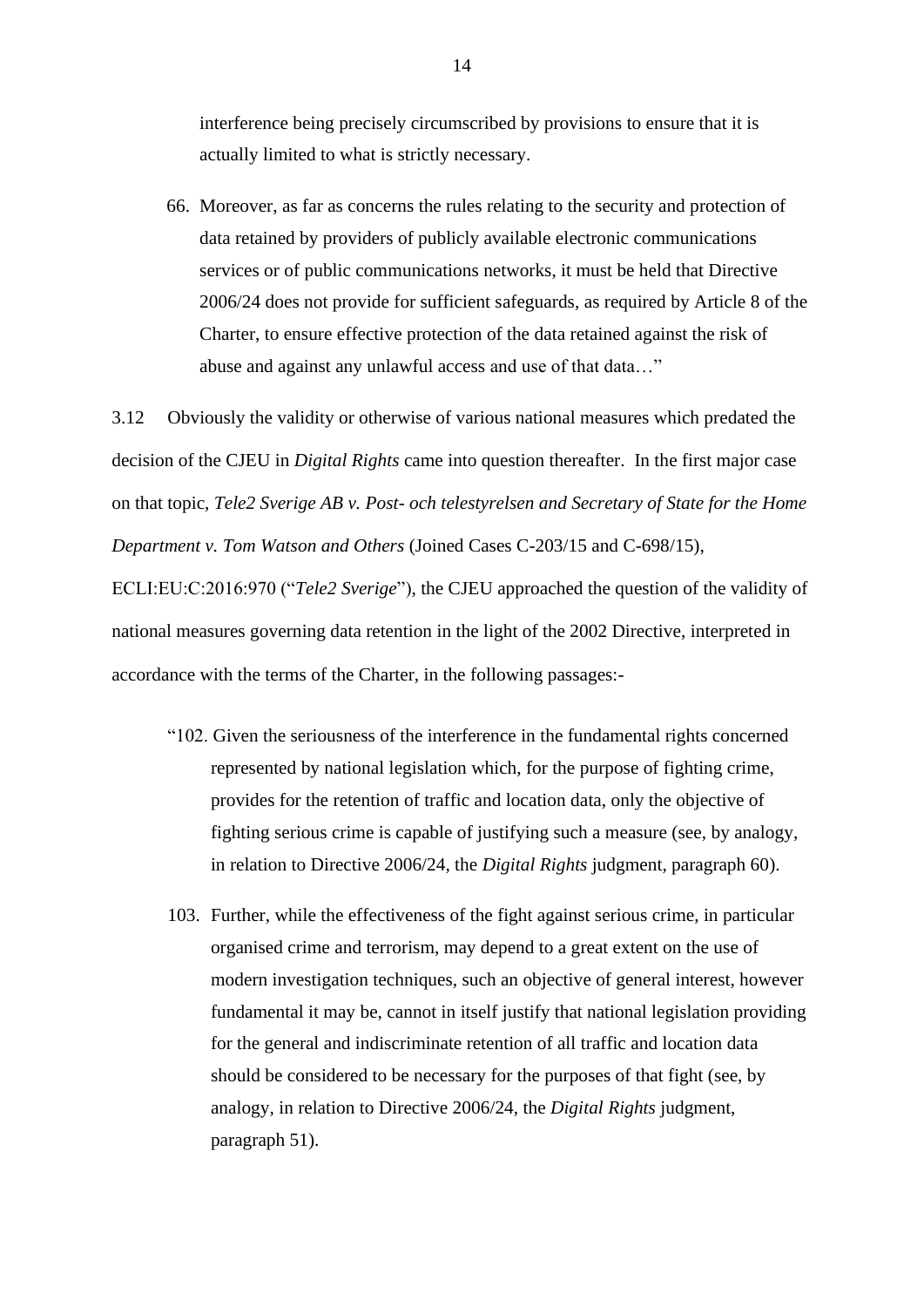- 104. In that regard, it must be observed, first, that the effect of such [national legislation at issue in the underlying request for a preliminary ruling], in the light of its characteristic features as described in paragraph 97 of the present judgment, is that the retention of traffic and location data is the rule, whereas the system put in place by Directive 2002/58 requires the retention of data to be the exception.
- 105. Second, national legislation such as that at issue in the main proceedings, which covers, in a generalised manner, all subscribers and registered users and all means of electronic communication as well as all traffic data, provides for no differentiation, limitation or exception according to the objective pursued. It is comprehensive in that it affects all persons using electronic communication services, even though those persons are not, even indirectly, in a situation that is liable to give rise to criminal proceedings. It therefore applies even to persons for whom there is no evidence capable of suggesting that their conduct might have a link, even an indirect or remote one, with serious criminal offences. Further, it does not provide for any exception, and consequently it applies even to persons whose communications are subject, according to rules of national law, to the obligation of professional secrecy (see, by analogy, in relation to Directive 2006/24, the *Digital Rights* judgment, paragraphs 57 and 58).
- 106. Such legislation does not require there to be any relationship between the data which must be retained and a threat to public security. In particular, it is not restricted to retention in relation to (i) data pertaining to a particular time period and/or geographical area and/or a group of persons likely to be involved, in one way or another, in a serious crime, or (ii) persons who could, for other reasons, contribute, through their data being retained, to fighting crime (see, by analogy, in relation to Directive 2006/24, the *Digital Rights* judgment, paragraph 59).
- 107. National legislation such as that at issue in the main proceedings therefore exceeds the limits of what is strictly necessary and cannot be considered to be justified, within a democratic society, as required by Article 15(1) of Directive 2002/58, read in the light of Articles 7, 8 and 11 and Article 52(1) of the Charter.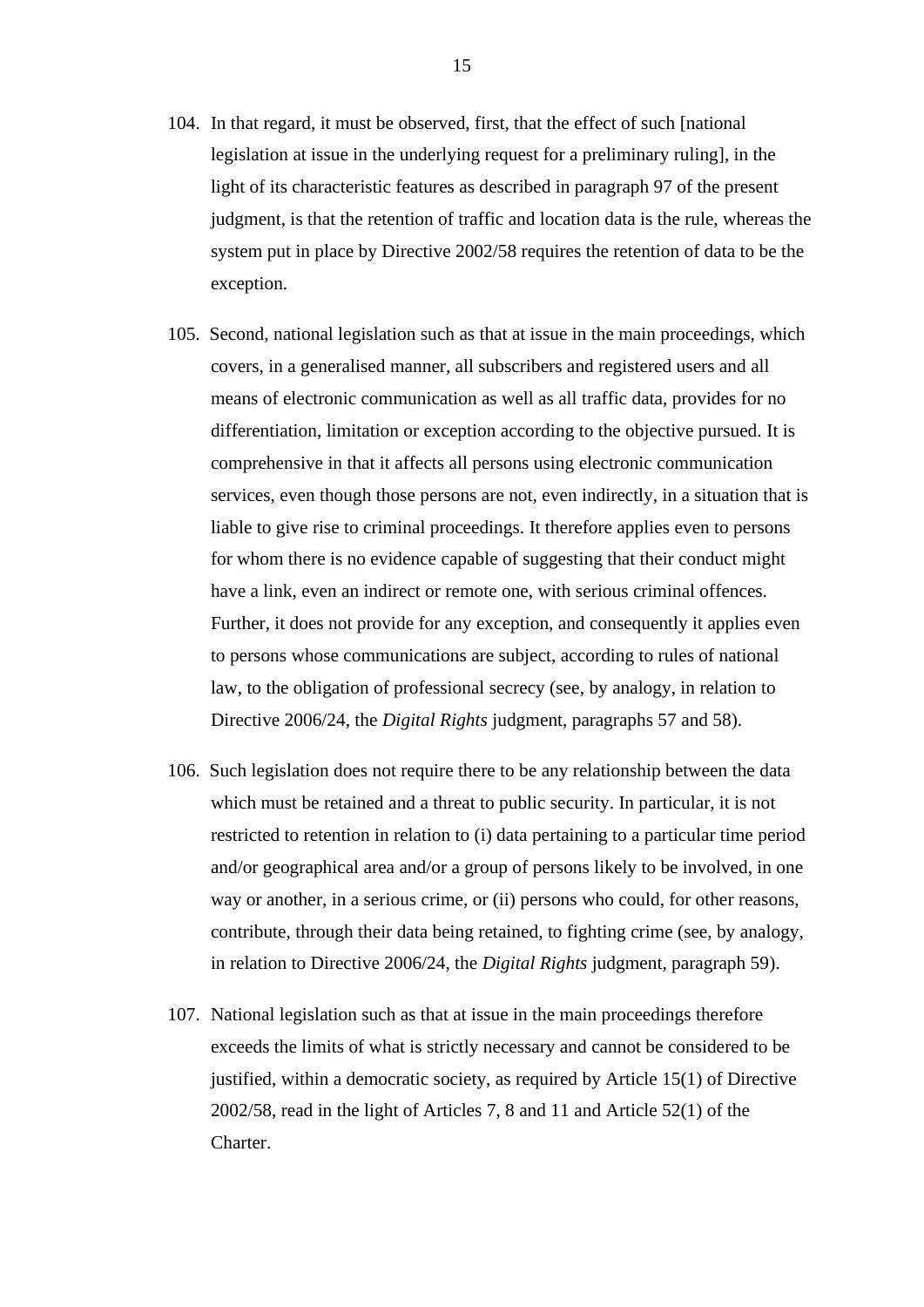- 108. However, Article 15(1) of Directive 2002/58, read in the light of Articles 7, 8 and 11 and Article 52(1) of the Charter, does not prevent a Member State from adopting legislation permitting, as a preventive measure, the targeted retention of traffic and location data, for the purpose of fighting serious crime, provided that the retention of data is limited, with respect to the categories of data to be retained, the means of communication affected, the persons concerned and the retention period adopted, to what is strictly necessary.
- 109. In order to satisfy the requirements set out in the preceding paragraph of the present judgment, that national legislation must, first, lay down clear and precise rules governing the scope and application of such a data retention measure and imposing minimum safeguards, so that the persons whose data has been retained have sufficient guarantees of the effective protection of their personal data against the risk of misuse. That legislation must, in particular, indicate in what circumstances and under which conditions a data retention measure may, as a preventive measure, be adopted, thereby ensuring that such a measure is limited to what is strictly necessary (see, by analogy, in relation to Directive 2006/24, the *Digital Rights* judgment, paragraph 54 and the case-law cited).
- 110. Second, as regards the substantive conditions which must be satisfied by national legislation that authorises, in the context of fighting crime, the retention, as a preventive measure, of traffic and location data, if it is to be ensured that data retention is limited to what is strictly necessary, it must be observed that, while those conditions may vary according to the nature of the measures taken for the purposes of prevention, investigation, detection and prosecution of serious crime, the retention of data must continue nonetheless to meet objective criteria, that establish a connection between the data to be retained and the objective pursued. In particular, such conditions must be shown to be such as actually to circumscribe, in practice, the extent of that measure and, thus, the public affected.
- 111. As regard the setting of limits on such a measure with respect to the public and the situations that may potentially be affected, the national legislation must be based on objective evidence which makes it possible to identify a public whose data is likely to reveal a link, at least an indirect one, with serious criminal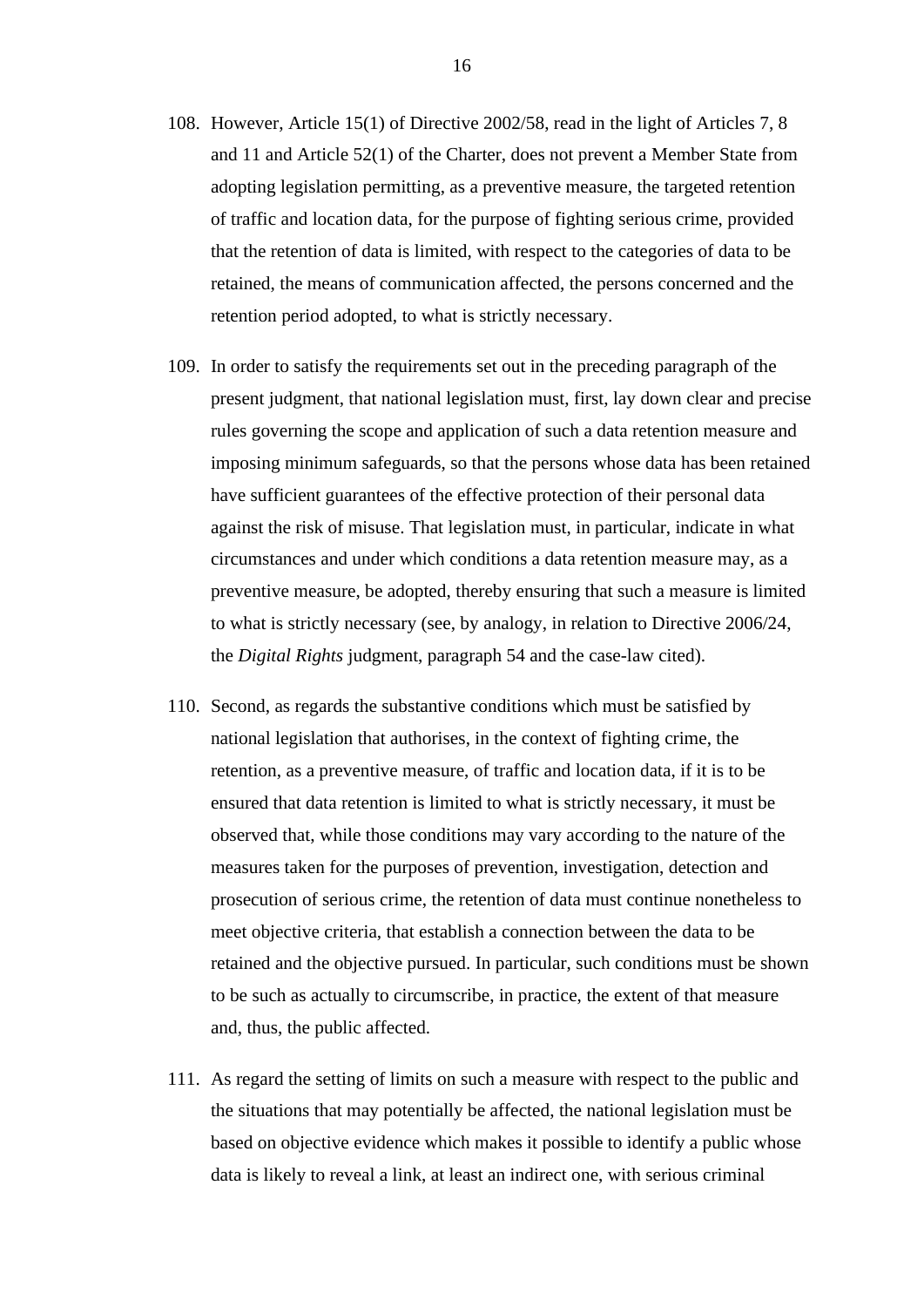offences, and to contribute in one way or another to fighting serious crime or to preventing a serious risk to public security. Such limits may be set by using a geographical criterion where the competent national authorities consider, on the basis of objective evidence, that there exists, in one or more geographical areas, a high risk of preparation for or commission of such offences."

3.13 In response to a further question referred, the CJEU set out the correct approach to be taken by national courts in determining whether national legislation satisfies the requirements of Article 15(1) of the 2002 Directive, read in light of Articles 7, 8, 11 and 52(1) of the Charter, with respect to the access of the competent national authorities to retained data, at paras. 118-123:-

- "118. In order to ensure that access of the competent national authorities to retained data is limited to what is strictly necessary, it is, indeed, for national law to determine the conditions under which the providers of electronic communications services must grant such access. However, the national legislation concerned cannot be limited to requiring that access should be for one of the objectives referred to in Article 15(1) of Directive 2002/58, even if that objective is to fight serious crime. That national legislation must also lay down the substantive and procedural conditions governing the access of the competent national authorities to the retained data (see, by analogy, in relation to Directive 2006/24, the *Digital Rights* judgment, paragraph 61).
- 119. Accordingly, and since general access to all retained data, regardless of whether there is any link, at least indirect, with the intended purpose, cannot be regarded as limited to what is strictly necessary, the national legislation concerned must be based on objective criteria in order to define the circumstances and conditions under which the competent national authorities are to be granted access to the data of subscribers or registered users. In that regard, access can, as a general rule, be granted, in relation to the objective of fighting crime, only to the data of individuals suspected of planning, committing or having committed a serious crime or of being implicated in one way or another in such a crime (see, by analogy, ECtHR, 4 December 2015, *Zakharov v. Russia*,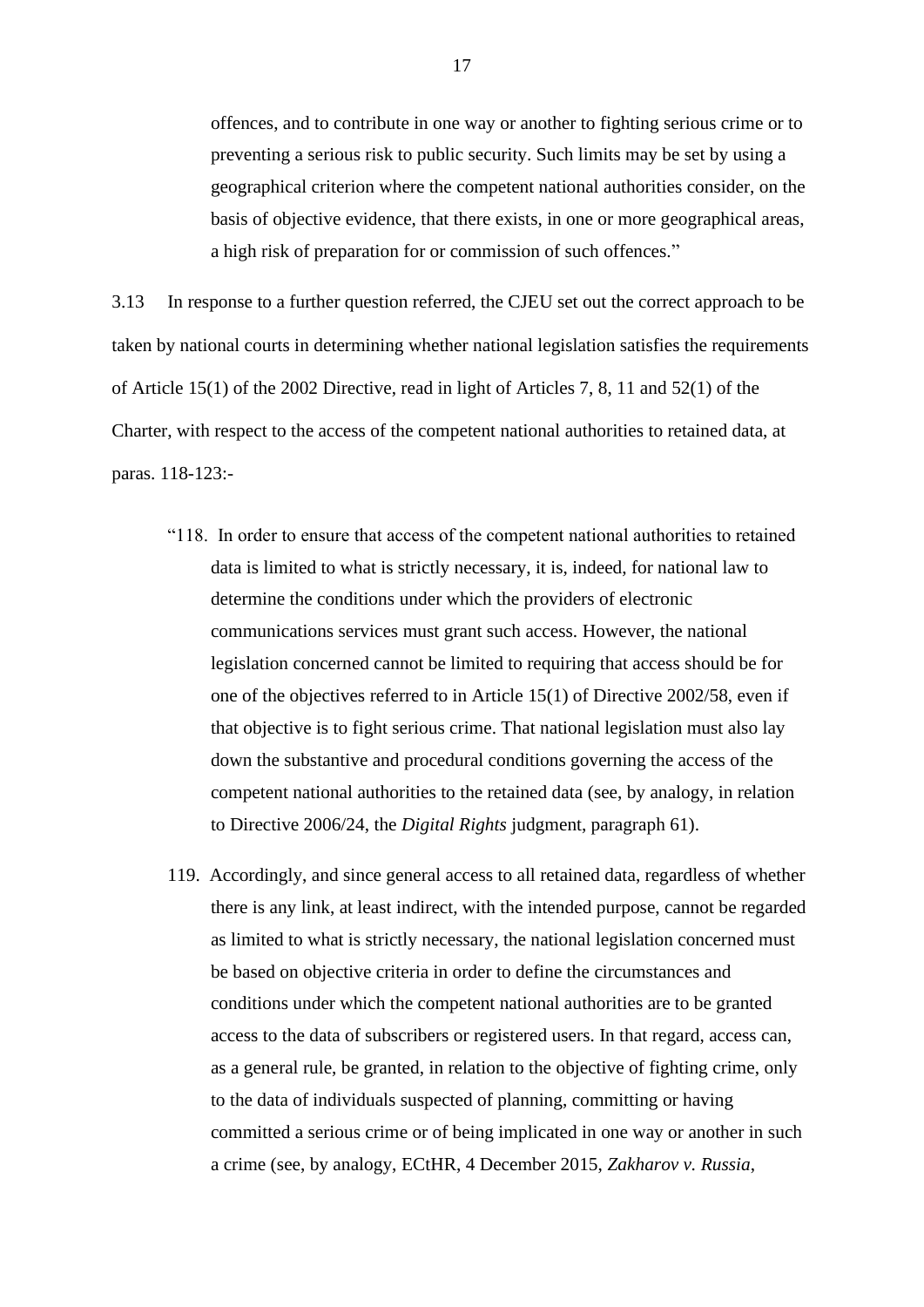CE:ECHR:2015:1204JUD004714306, § 260). However, in particular situations, where for example vital national security, defence or public security interests are threatened by terrorist activities, access to the data of other persons might also be granted where there is objective evidence from which it can be deduced that that data might, in a specific case, make an effective contribution to combating such activities.

- 120. In order to ensure, in practice, that those conditions are fully respected, it is essential that access of the competent national authorities to retained data should, as a general rule, except in cases of validly established urgency, be subject to a prior review carried out either by a court or by an independent administrative body, and that the decision of that court or body should be made following a reasoned request by those authorities submitted, inter alia, within the framework of procedures for the prevention, detection or prosecution of crime (see, by analogy, in relation to Directive 2006/24, the *Digital Rights* judgment, paragraph 62; see also, by analogy, in relation to Article 8 of the ECHR, ECtHR, 12 January 2016, *Szabó and Vissy v. Hungary*, CE:ECHR:2016:0112JUD003713814, §§ 77 and 80).
- 121 Likewise, the competent national authorities to whom access to the retained data has been granted must notify the persons affected, under the applicable national procedures, as soon as that notification is no longer liable to jeopardise the investigations being undertaken by those authorities. That notification is, in fact, necessary to enable the persons affected to exercise, inter alia, their right to a legal remedy, expressly provided for in Article 15(2) of Directive 2002/58, read together with Article 22 of Directive 95/46, where their rights have been infringed (see, by analogy, judgments of 7 May 2009, *Rijkeboer*, C 553/07, EU:C:2009:293, paragraph 52, and of 6 October 2015, *Schrems*, C 362/14, EU:C:2015:650, paragraph 95).
- 122 With respect to the rules relating to the security and protection of data retained by providers of electronic communications services, it must be noted that Article 15(1) of Directive 2002/58 does not allow Member States to derogate from Article 4(1) and Article 4(1a) of that directive. Those provisions require those providers to take appropriate technical and organisational measures to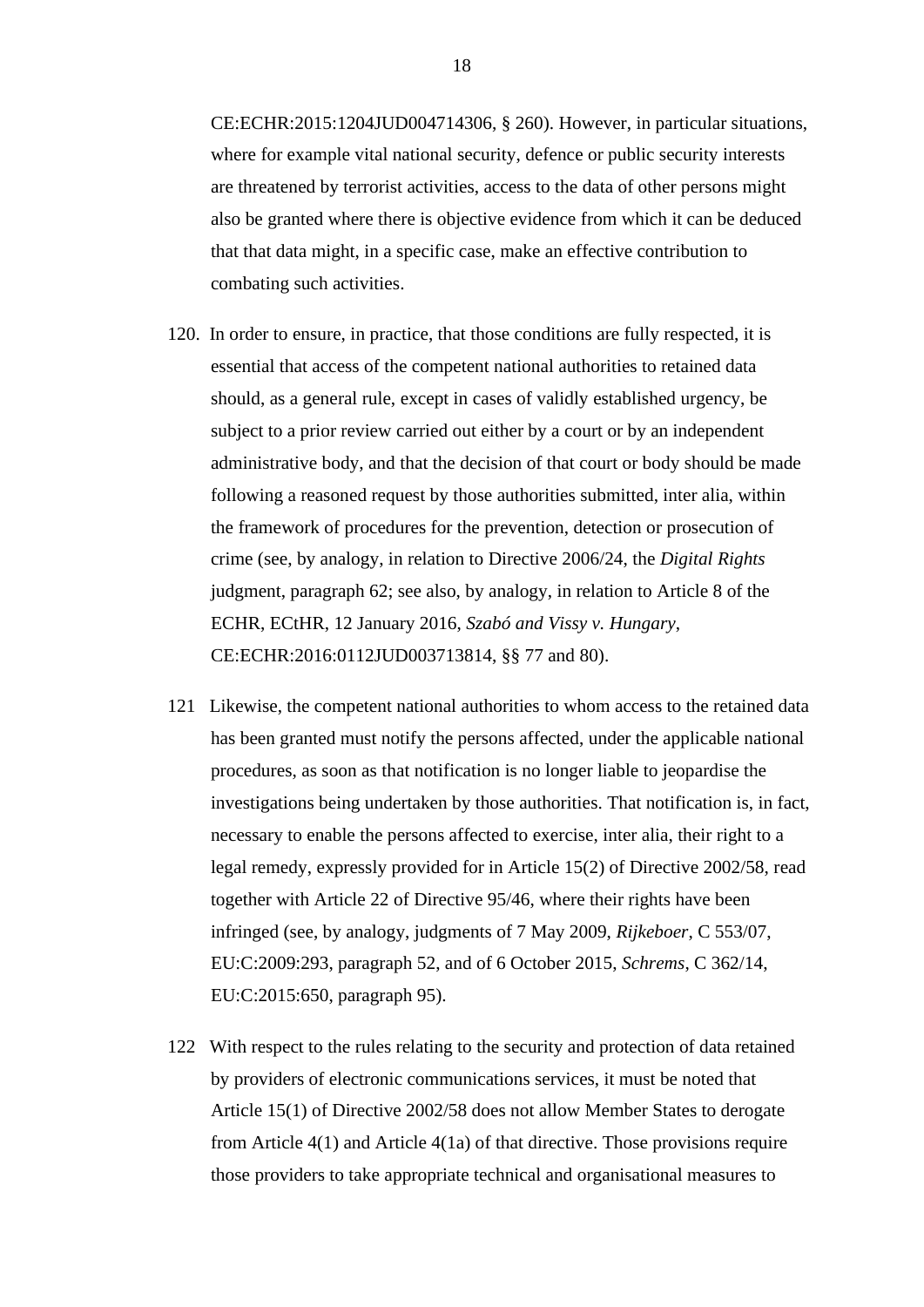ensure the effective protection of retained data against risks of misuse and against any unlawful access to that data. Given the quantity of retained data, the sensitivity of that data and the risk of unlawful access to it, the providers of electronic communications services must, in order to ensure the full integrity and confidentiality of that data, guarantee a particularly high level of protection and security by means of appropriate technical and organisational measures. In particular, the national legislation must make provision for the data to be retained within the European Union and for the irreversible destruction of the data at the end of the data retention period (see, by analogy, in relation to Directive 2006/24, the *Digital Rights* judgment, paragraphs 66 to 68).

123 In any event, the Member States must ensure review, by an independent authority, of compliance with the level of protection guaranteed by EU law with respect to the protection of individuals in relation to the processing of personal data, that control being expressly required by Article 8(3) of the Charter and constituting, in accordance with the Court's settled case-law, an essential element of respect for the protection of individuals in relation to the processing of personal data. If that were not so, persons whose personal data was retained would be deprived of the right, guaranteed in Article 8(1) and (3) of the Charter, to lodge with the national supervisory authorities a claim seeking the protection of their data (see, to that effect, the Digital Rights judgment, paragraph 68, and the judgment of 6 October 2015, *Schrems*, C 362/14, EU:C:2015:650, paragraphs 41 and 58)."

3.14 At least some aspects of the legal framework which now exists for assessing whether national measures in this area comply with the law of the European Union are now clear. The retention of and access to data engages the rights of those whose data is retained and, in particular, accessed. Although it may not breach the essence of those rights so that such interference with rights can be justified, nevertheless any justification must be significant.

3.15 In particular, it would appear that the underlying justification for any relevant regime must be the fight against serious crime, which would appear to include, but not be limited to,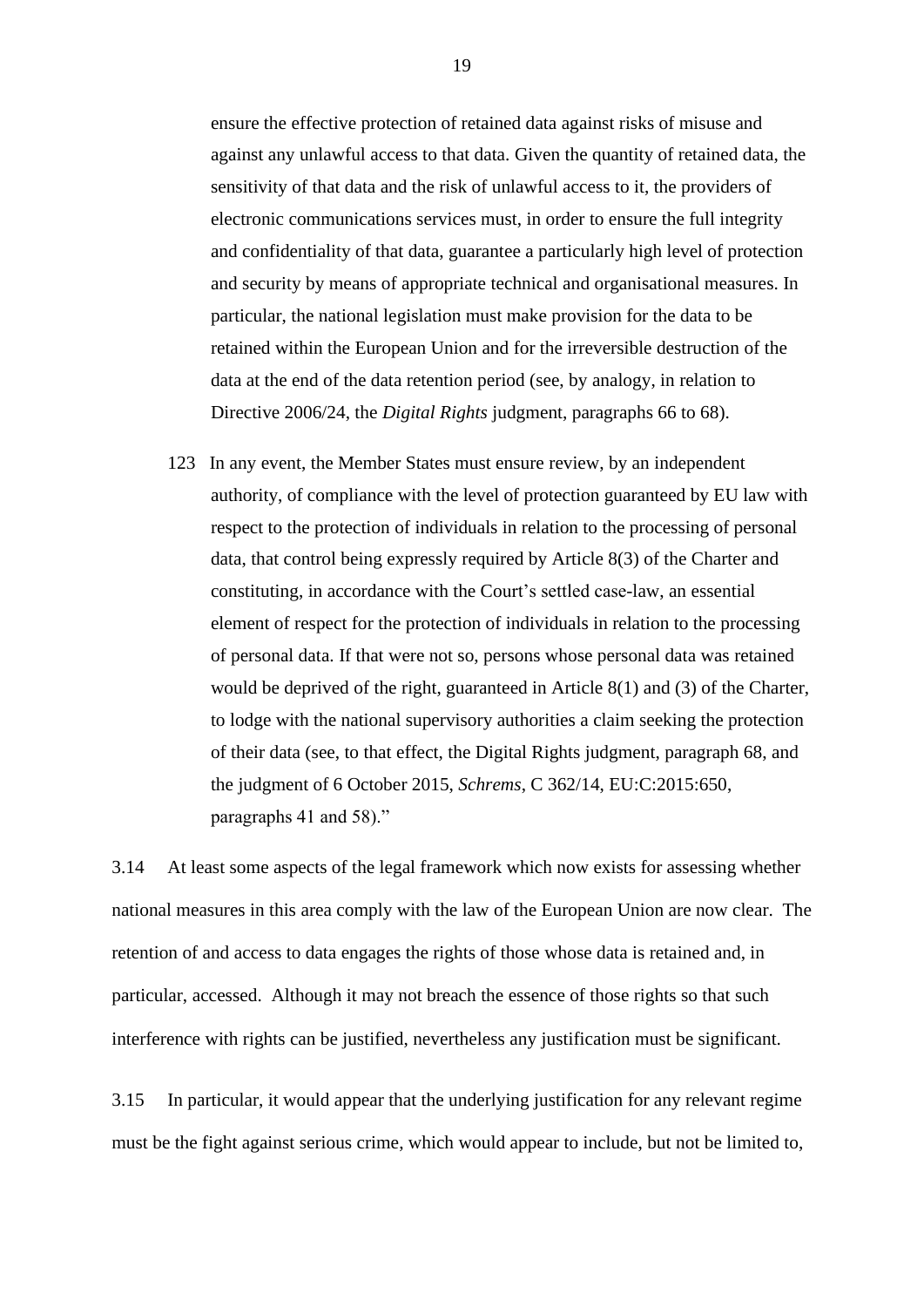organised crime and terrorism. Thus, retention and access schemes which are designed to assist in the detection and prosecution of minor crime will not be justified.

3.16 In addition, it would appear that the regime which requires service providers to retain data and which allows access to that data must be robust. In respect of the retention of data, there is a dispute between the parties as to whether, properly interpreted, the jurisprudence of the CJEU is such that retention can ever be permissible to allow a requirement of what I might describe as the "universal" retention of data. I will shortly return to what precisely I mean by that term. This question gives rise to the first issue which arose on this appeal. The scheme which is to be found in the 2011 Act is limited in two ways. First, the scheme only provides for the retention of so called telephony data and does not provide for the retention of the content of communications transmitted by means of fixed network or mobile telephony. In practical terms, this means that the data retained can demonstrate when a communication occurred, the source of the communication and to whom it was directed, the type of communication involved, the type of communications equipment used and ordinarily can, at least to some extent, identify the location where the relevant communications device was at the relevant time, by reference to masts used in the communication system. That data does, therefore, allow the identification of the location of a phone at many times and can also identify communications which were transmitted and received by that phone. However, to repeat, the data retention required under the 2011 Act specifically excludes, by virtue of s. 2 thereof, the retention of the communication itself (such as the content of a digital message). In practical terms, this means that it is possible, to some reasonably accurate extent, to trace the movements of a phone and the fact of communications made by and with that phone, but not to determine the content of any such communications.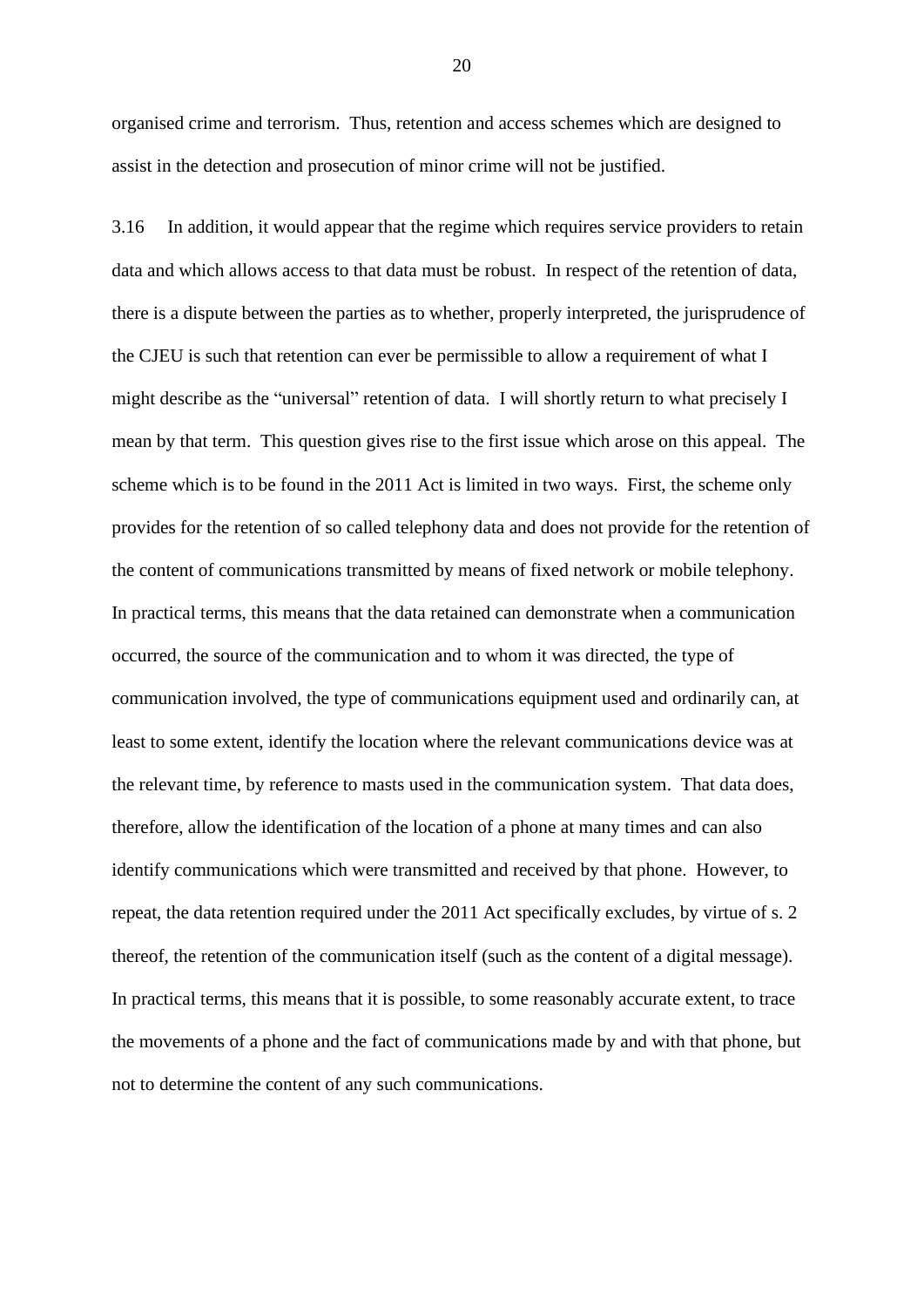3.17 There is also a temporal restriction on the retention requirements of the 2011 Act. Section 3(1) requires all service providers to retain the type of data, which is relevant for the purposes of this appeal, as described in Part 1 of Schedule 2 to the 2011 Act, for a period of two years.

3.18 However, subject to the limitations just referred to as to the type of data retained and the period for which it is retained, there are no other restrictions on the data required to be retained by reference to the targeting of specific locations or groups of persons or the like, which targeting is mentioned in the judgment of the CJEU in *Tele2 Sverige.* It is in that sense that I use the term "universal" retention of data. The retention is limited as to the type of data which is retained and is limited as to the time for which it can be retained, but the data retained is not limited or targeted by reference to persons, locations or the like.

3.19 On that basis, there was a significant issue between the parties at the hearing before this Court as to whether such universal (untargeted) retention was ever permissible, notwithstanding that it is limited to telephony metadata only and is also temporally limited, no matter how robustly the regime for access to such data might be safeguarded. Counsel for Mr. Dwyer argued that a proper interpretation of the jurisprudence of the CJEU leads to the conclusion that there can be no such universal retention requirement. Counsel for the State argued to the contrary. Clearly, if the argument put forward on behalf of Mr. Dwyer is correct, then the 2011 Act is inconsistent with EU law because it does require universal retention, in the sense in which I have used that term.

3.20 The second main area of dispute concerns the manner in which access is obtained. If, as the State argues, a broader approach to the retention regime has to be taken in order to determine whether it protected privacy rights in a proportionate manner, counsel for Mr. Dwyer submits that the access regime under the 2011 Act provides insufficient independent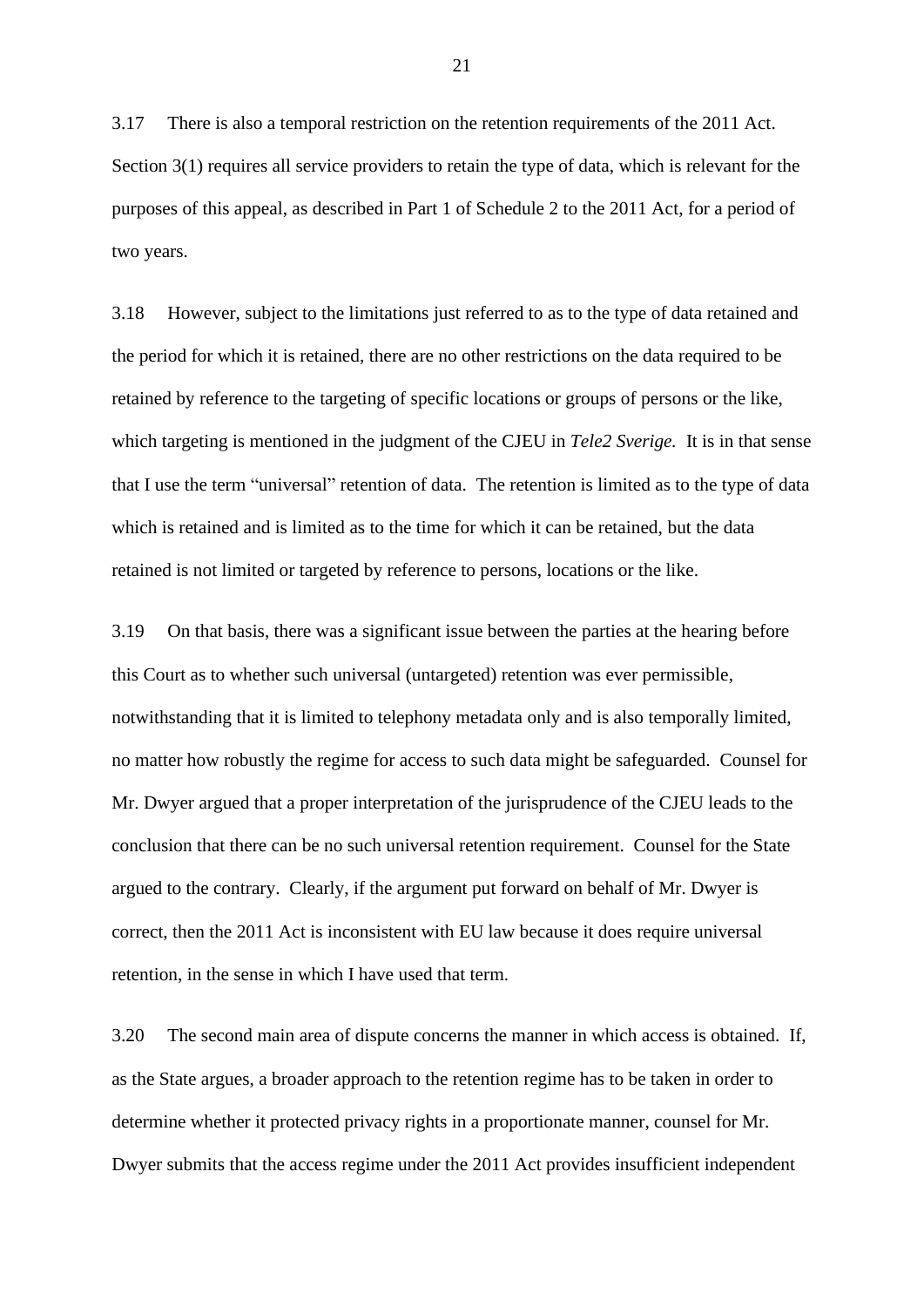protection against inappropriate access. It was argued on behalf of Mr. Dwyer that safeguards provided for in the 2011 Act are minimal, and that the legislation does not lay down clear and precise rules indicating in what circumstances and under which conditions service providers must grant national authorities access to data Counsel for the State maintained that the 2011 Act established a detailed framework governing access to retained data.

3.21 It is clear from the judgment of the CJEU in *Tele2 Sverige* that assuming that a particular retention regime is permissible, then as a general rule, competent national authorities can only be granted access to the data thus retained subject to a prior review carried out either by a court or by an independent administrative body. The access regime which applies under the 2011 Act does not involve any application to a court but rather an internal application to a separate unit within the Security and Intelligence section of An Garda Síochána, the Telecom Liaison Unit ("the TLU"). This unit processes the disclosure requests sought by members of An Garda Síochána and acts as the single point of contact for the administration of all requests for telecommunications data from An Garda Síochána to communications service providers. The TLU supports the functions of the Detective Chief Superintendent of the Security and Intelligence section, who is responsible for the determination of all internal applications for the disclosure of retained data and who ultimately decides whether to issue a request for disclosure to the communication service providers under the provisions of the 2011 Act. The TLU and the relevant Detective Chief Superintendent operate independently of the investigatory functions of An Garda Síochána.

3.22 At the times relevant to the investigation which is under consideration in Mr. Dwyer's case, all internal applications for disclosure had to be approved in the first instance by a superintendent (or an inspector acting in that capacity) and were then sent to be processed by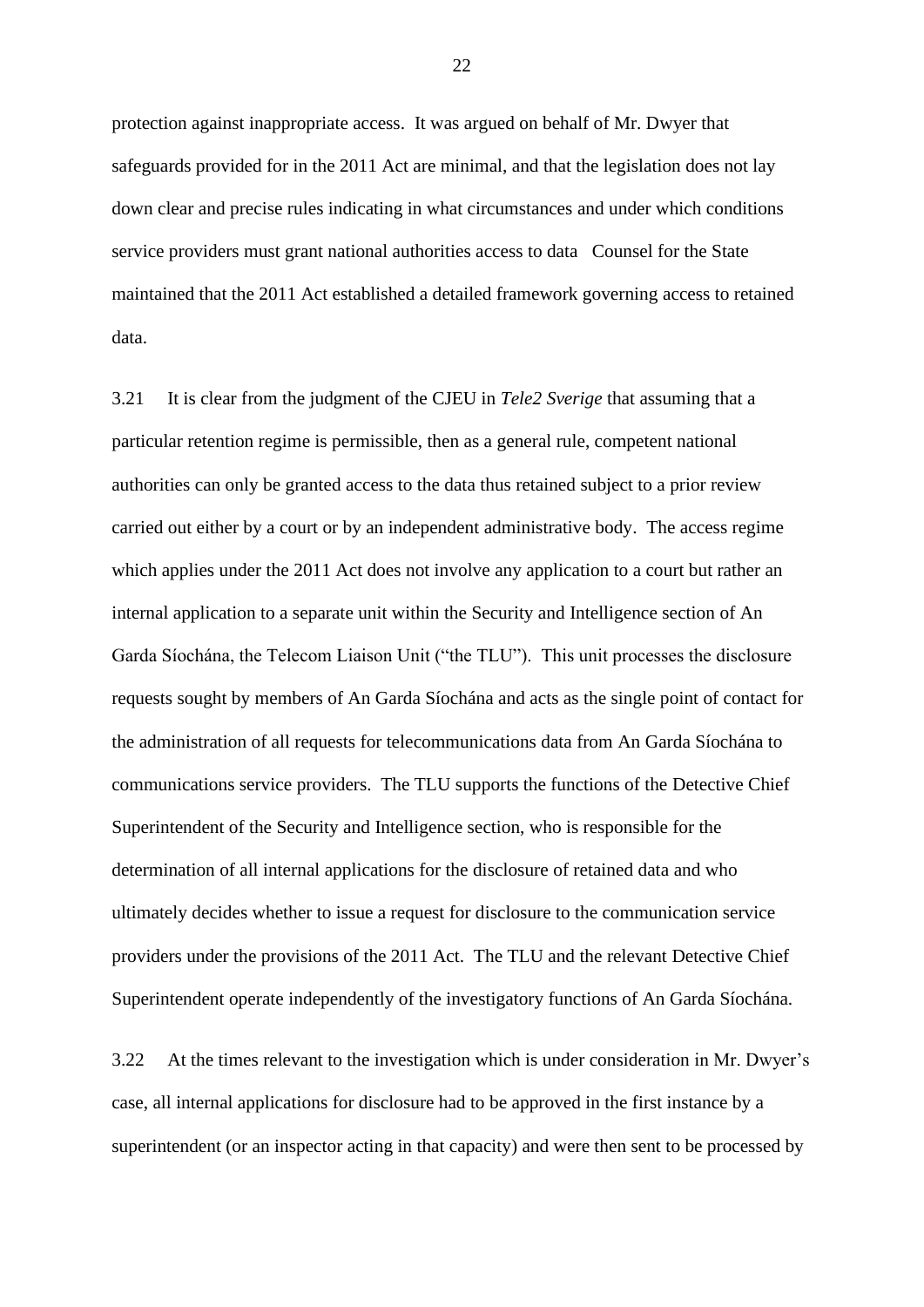the TLU. The TLU and the Detective Chief Superintendent are required to ensure that the application complies with the requirements of the 2011 Act and further to verify the legality, proportionality and necessity of the disclosure request sought. Applications deemed not to comply with the requirements of the law or of internal garda protocols were returned for clarification or additional information. Under a Memorandum of Understanding issued in May 2011, it was determined that service providers would not process requests for call related data that did not come through this process. An issue, therefore, arises as to whether that regime provides a sufficiently independent process prior to the disclosure of the relevant data, with Mr. Dwyer arguing that it fails to meet the standard identified in the jurisprudence of the CJEU.

3.23 In a similar context, the State draws attention to certain other provisions of the 2011 Act which are said to provide further assurance that the scheme will not be abused. Section 10 of the 2011 Act sets out the complaints procedure which relates to the disclosure of data. Persons who believe that their data has been accessed in contravention of s. 6 of the Act may apply for an investigation into the matter. This investigation is carried out by a person holding the office of Complaints Referee, currently a serving Circuit Court judge, nominated under pre-existing legislation concerned with the interception of communications, the Interception of Postal Packets and Telecommunications Messages (Regulation) Act 1993 ("the 1993 Act").

3.24 Pursuant to ss. 11 and 12 of the 2011 Act, a judge designated under s. 8 of the 1993 Act is conferred with the power to review the operation of the provisions of the 2011 Act and to ascertain whether An Garda Síochána is complying with its provisions. In carrying out these duties, the designated judge has the power to investigate any disclosure request made, and to access and inspect any relevant document or record relating thereto. The judge may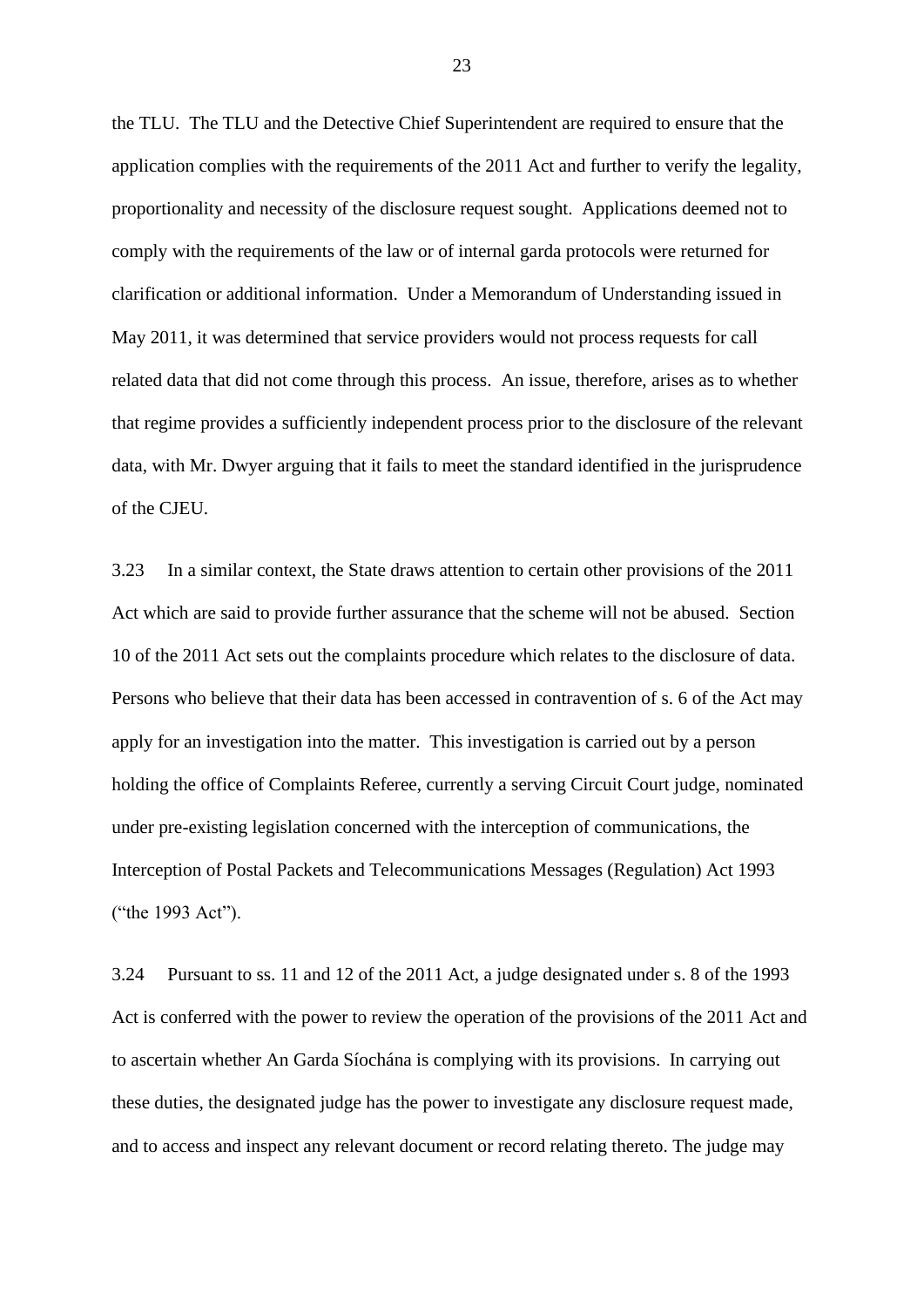report on any matters concerning the operation of the 2011 Act to the Taoiseach as they consider appropriate.

3.25 Further, under s. 4(2) of the 2011 Act, the Data Protection Commissioner is designated as the national supervisory authority for the purposes of the Act. Under s. 9(1) of the 2011 Act, the Garda Commissioner must prepare and submit an annual report to the Minister for Justice and Equality in respect of the data specified in Schedule 2 that were the subject of all disclosure requests made by members of An Garda Síochána during the relevant period. This report is intended to form part of the basis for a State report to the European Commission, pursuant to s. 9(8).

3.26 On the basis of the State's argument, it is said to be appropriate to look at the scheme governing access as a whole and it is further argued that, not least having regard to the additional oversight referred to, the scheme in its totality provides sufficient independent assurance that access will not be abused.

3.27 The second issue which arises is, therefore, as to whether the Irish access regime is consistent with the jurisprudence of the CJEU deriving from *Tele2 Sverige*.

3.28 A third issue arises as to the potential temporal effect of a finding that aspects of the 2011 Act are inconsistent with EU law. That question centres on whether, as a matter of European Union law, it is permissible for a national court which finds that a measure of national law is inconsistent with EU law to determine that the effects of any such finding should not be retrospective and indeed might, in particular circumstances, only come into play at some defined point in time in the future. The question is as to whether such a course of action is open to this Court in the event of a finding of inconsistency with EU law being made, together, of course, with the question of whether it would be appropriate, in the circumstances of this case, to reach a conclusion to defer the effect of such a determination in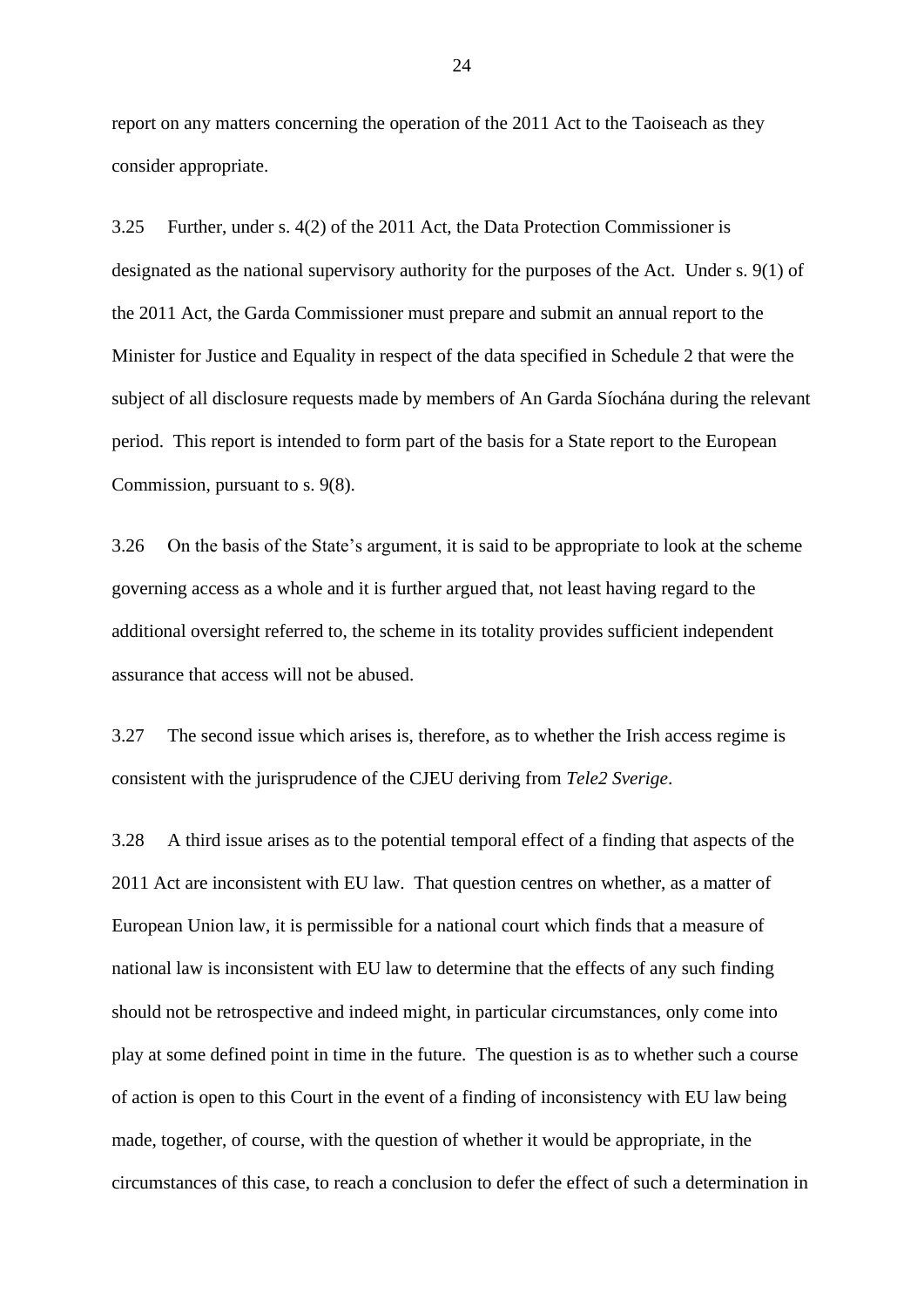the event that this Court has, as a matter of European Union law, the power to make such a decision.

3.29 The issue comes into particular focus in the context of this case, where Ireland had been required by the CJEU itself in substance to enact the 2011 Act in order to transpose the 2006 Directive and had failed in its attempt to persuade the CJEU that no proper legal basis existed for the 2006 Directive. The case, under this heading, made on behalf of the State is to the effect that any determination should not be retrospective and might indeed be prospective from a date in the future, not least precisely because Ireland had been required by the CJEU itself to enact the 2011 Act.

3.30 At least some of the issues earlier identified are to an extent dependent on the facts. The key assessment of the validity of a measure which undoubtedly impacts on rights but which may be justified in the pursuit of legitimate objectives comes down to a question of proportionality. The jurisprudence of the CJEU in that regard can be found in, for example, *Schaible* (Case C-101/12) EU:C:2013:661, where the Court was asked to assess the validity of provisions of Council Regulation (EC) No 21/2004, which imposed certain obligations on the keepers of sheep and goats in respect of their identification and registration, in Union law, in light of the freedom to conduct a business guaranteed under Article 16 of the Charter. In *Schaible*, it was recalled that the principle of proportionality requires that measures adopted by European Union institutions do not exceed the limits of what is appropriate and necessary in order to attain the objectives legitimately pursued by the legislation in question. In addition, where there is a choice between several appropriate measures, recourse must be had to the least onerous, and the disadvantages caused must not be disproportionate to the aims pursued. The Court held that the aim of the measures, being to prevent the spread of infectious diseases, constituted a legitimate objective in the public interest. Having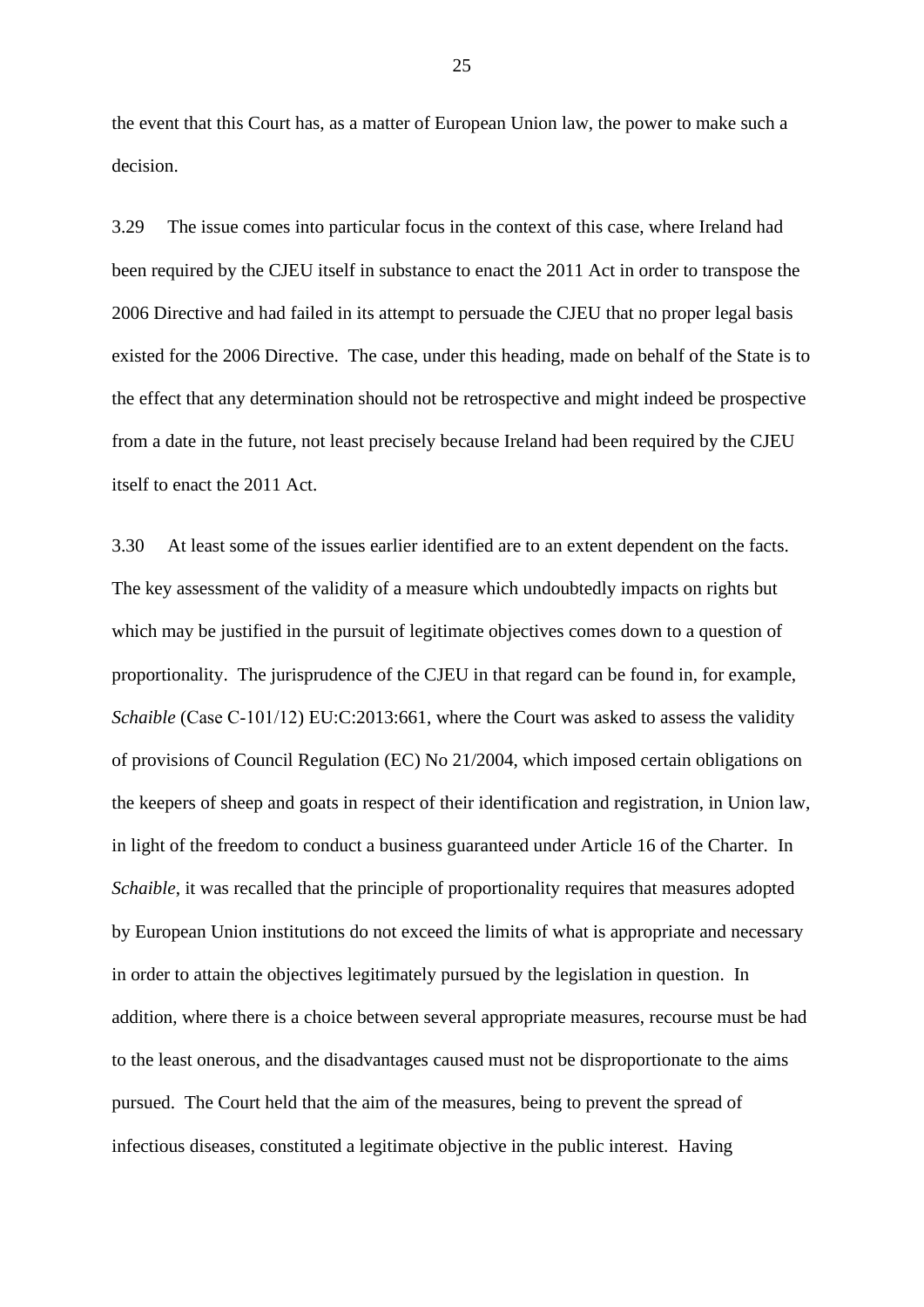considered the alternative means of identification proposed by the applicant in the main proceedings, the CJEU concluded that the measures implemented under Regulation No 21/2004 were appropriate for attaining that objective, that the contested obligations were necessary to achieve that aim and that the disadvantages resulting from those obligations were not disproportionate to that objective pursued by the Regulation.

3.31 That exercise clearly involves at least some factual questions concerning the extent to which a legitimate objective can be achieved by particular means and, in the context of a proportionality test, assessing the contribution which the measure concerned might make towards achieving that objective and the degree of interference with protected rights. It follows that it is necessary to say something about the evidence in this case which was directed towards those questions.

## **4. The Evidence**

4.1 While the trial judge did not make many specific findings of fact in that regard, it was accepted by counsel at the oral hearing that, save in a number of minor respects which do not appear to me to be particularly relevant of this appeal, the evidence of the factual situation on the ground, so far as telephony metadata evidence being deployed in criminal investigation and prosecution is concerned, was uncontroverted. In those circumstances, it seems to me that this Court is entitled to rely on that evidence for findings of fact.

4.2 The expert witnesses called on behalf of the State before the High Court emphasised the importance of telephony and internet data in the prevention, investigation and prosecution of serious crime. In the evidence of Mr. Anderson QC, former UK Independent Reviewer of Terrorism Legislation, examples were provided of the utility of retained data in the context of criminal investigations which have taken place in the United Kingdom, noting its capacity to assist in the identification of suspects and of premises of interest, in the tracing the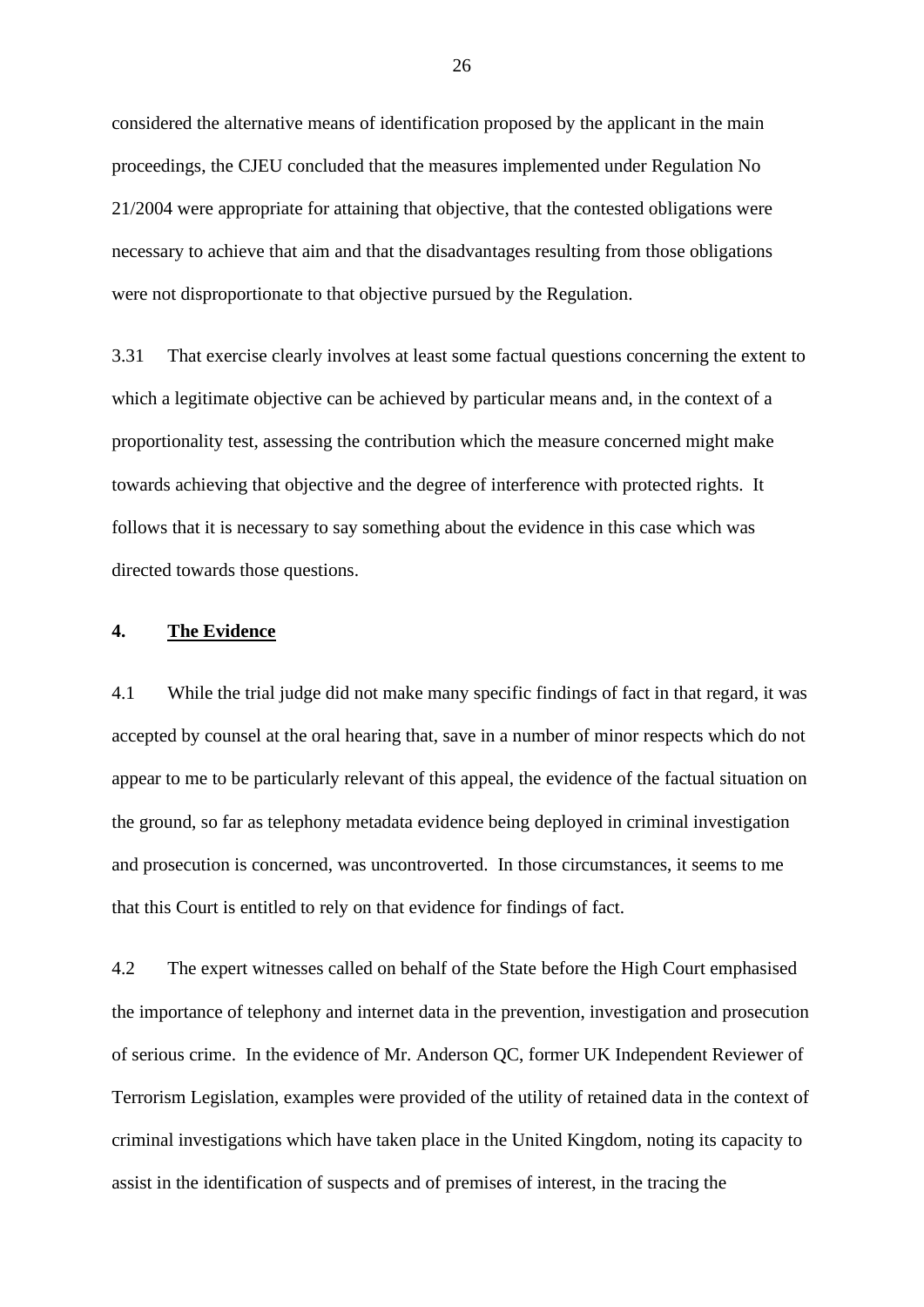movements of a suspect and in the indication of associations between individuals or groups of individuals. This historical data was acknowledged by the experts as being of particular significance in the investigation of terrorism, organised crime, and serious sexual offences, as well as playing an important role in the identification of the relevant elements of certain offences, such as premeditation or conspiracy. Further, it was stated that historical location data can be used to locate vulnerable individuals or those in emergency situations, or to support the alibi of an innocent person in an exculpatory fashion.

4.3 To illustrate the significance of this data, Mr. Anderson gave evidence that the investigation and prosecution of crime was significantly impeded following the annulment of legislation requiring mandatory data retention by the German Constitutional Court in 2010. Statistics provided by the German federal and state police forces to the European Commission in 2013 were to the effect that in 44.5% of the cases involving requests for retained traffic data, there were no other means of conducting the investigation.

4.4 The expert witnesses also gave evidence that they considered that there were no equally effective alternatives to a universal regime of data retention. The "quick-freeze" system, under which preservation orders relating to particular individuals can be served on service providers after those individuals came under suspicion, would have limited efficacy in the context of the investigation of crime, as the majority of data regarding the suspect's conduct prior to their identification would be unavailable. The evidence of Mr. O'Callaghan, an expert radio engineer, was to the effect that the "look-back period" in which investigating authorities could obtain the historical data of a suspect under the quick-freeze system would extend at most to a week prior to the issuing of a preservation order. Further, this system would be of no utility in identifying persons who are unknown to law enforcement authorities at the time of the offence.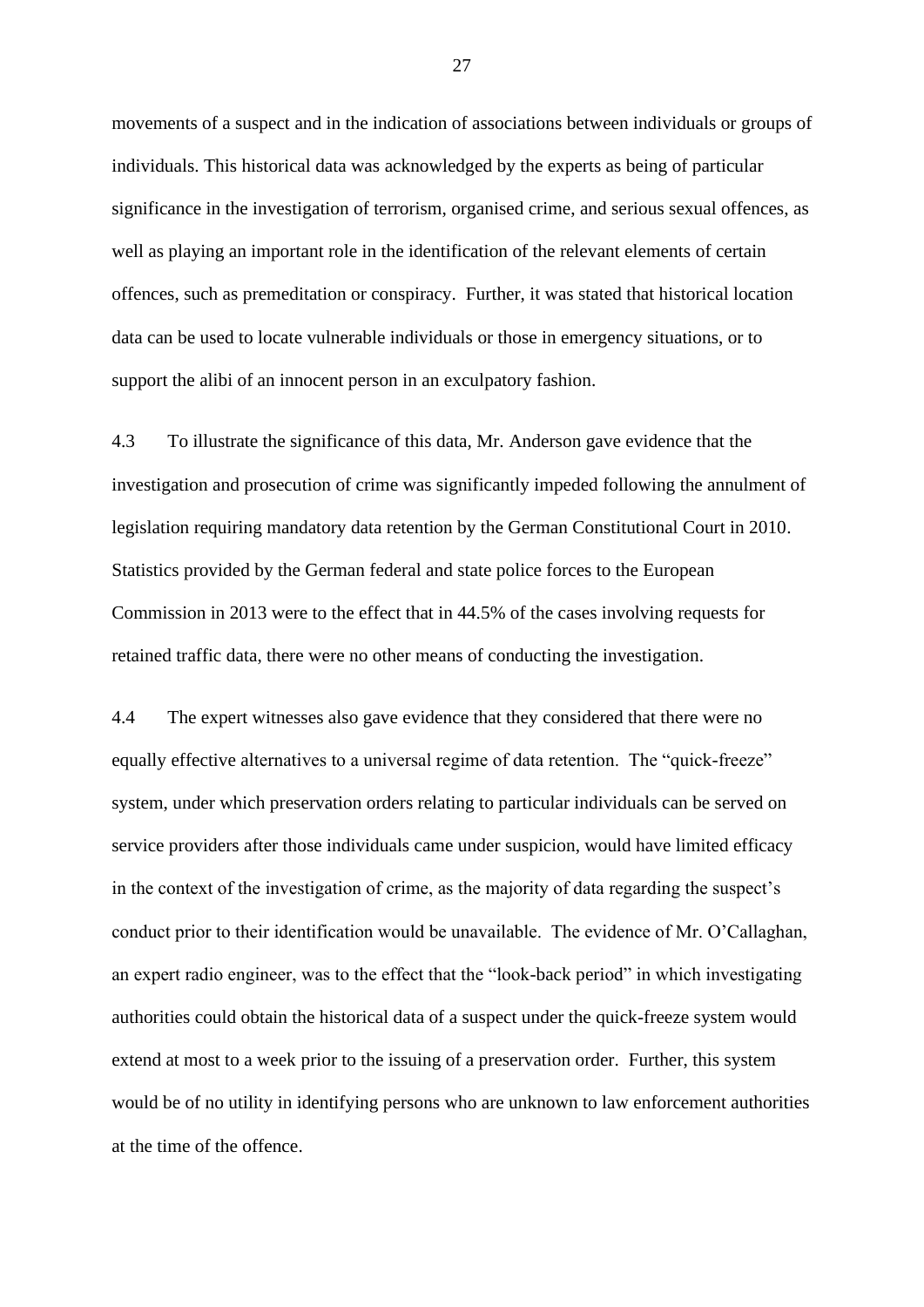4.5 Further, the targeted retention of data was also said by experts to be of limited efficacy in circumstances where the identity and location of a target are not always known at the point when such data is generated. Such targeting would suffer from a lack of accuracy, as was detailed in the evidence of Mr. Anderson, as the retained data would be of no utility if a suspect is operating outside the targeted geographical area, for example, thus depriving national authorities of important strategic options in investigating serious crimes. The experts further doubted the operational feasibility of targeting groups or geographical areas for data retention, citing the possibility that such targeting could well be seen as unlawfully discriminatory while also being ineffective, given the agility of modern terrorist and criminal organisations.

4.6 The practical utility of retained telephony data was emphasised by the Detective Chief Superintendent of the Special Detective Unit. This unit is the counter-terrorism section of An Garda Síochána with the function of combatting threats to state security from unlawful organisations such as the Irish Republican Army or hostile foreign intelligence agencies. This witness confirmed that access to fixed network data and mobile telephony data by members of An Garda Síochána has been and continues to be critical in the identification of suspects as well as the elimination of persons of interest. He further described a number of cases that could not have been resolved without the use of retained data. In such cases, data was accessed for the purposes of proving contact between suspects, tracking a route taken by a suspect, ensuring that CCTV footage was preserved, challenging an account given by a suspect or identifying a person not previously known to An Garda Síochána.

4.7 In the light of that evidence, I would propose that this Court make the following observations and findings of fact.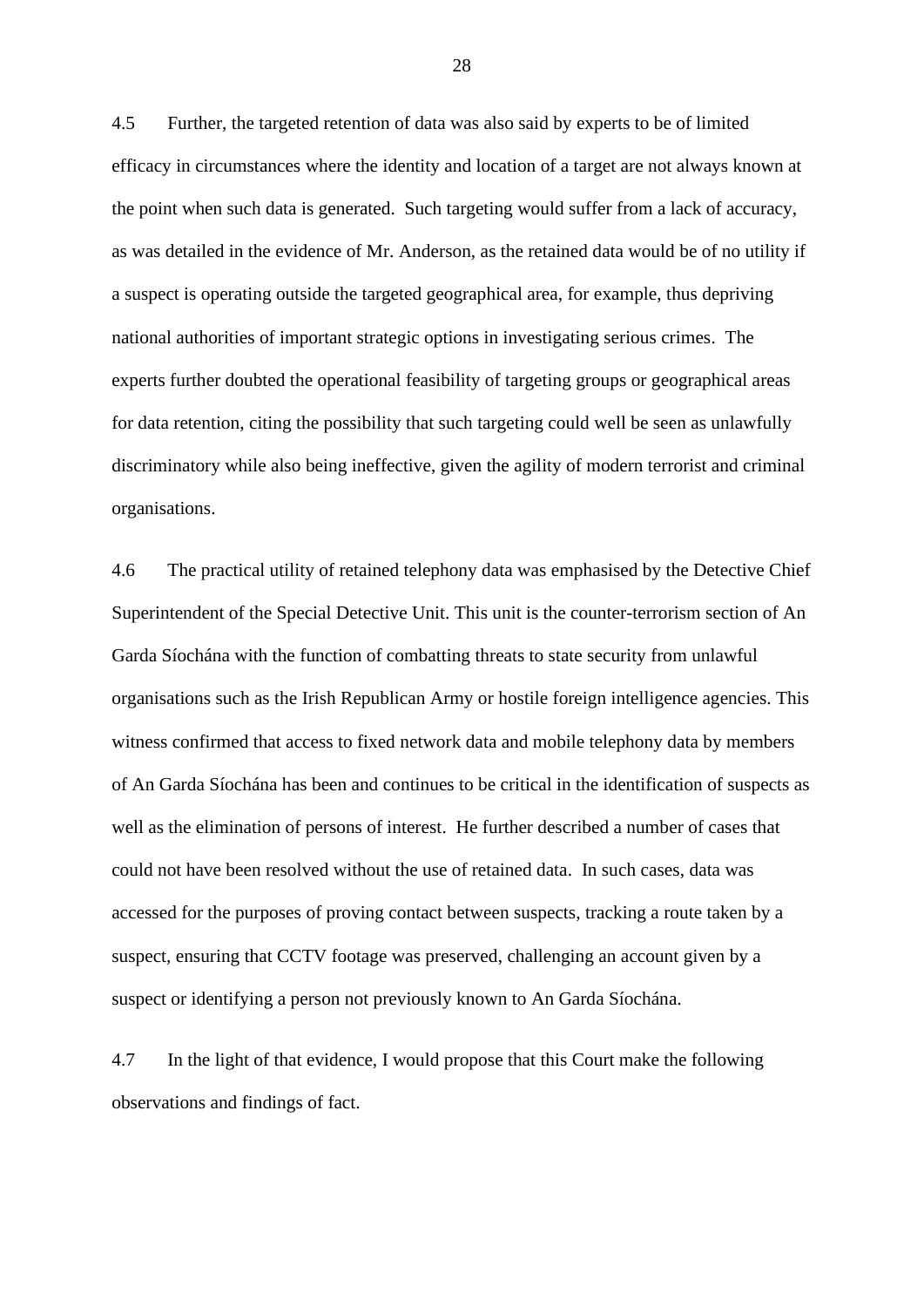### **5. Observations on and Findings of Fact**

5.1 I do note the repeated references in the jurisprudence of the CJEU to the object of combating serious crime. While specific reference is frequently made to organised crime and terrorism, I do not consider that the concept of serious crime is confined to those categories, but also involves crimes such as the murder which is the subject of the criminal proceedings underlying this case.

5.2 I am satisfied that the evidence established that the detection of, in particular, certain categories of serious crime and the prosecution thereof is increasingly influenced by evidence such as that which was tendered in the criminal proceedings against Mr. Dwyer.

5.3 While organised crime and terrorism may in some cases give rise to prior suspicion in advance of the commission of any particular specific crime, the type of serious crime with which these proceedings are concerned rarely involves any circumstances which could reasonably be known to investigating authorities in advance and which could lead to prior suspicion. It is, in my view, the experience of the members of the Irish courts dealing with criminal matters that some such cases have only been solved because of the availability of the type of data involved in these proceedings.

5.4 It seems to me that cases of the type described, of which this case is a particular example, frequently involve serious offences against women, children and other vulnerable persons. In addition to the charge of murder of a vulnerable person, which is the subject of the underlying criminal proceedings involving Mr. Dwyer, cases involving the grooming of children can often require similar methods for investigation and prosecution. As already noted, in a significant number of such cases, it would not be possible to detect, let alone adequately prosecute, the perpetrator without access to telephony data of the type with which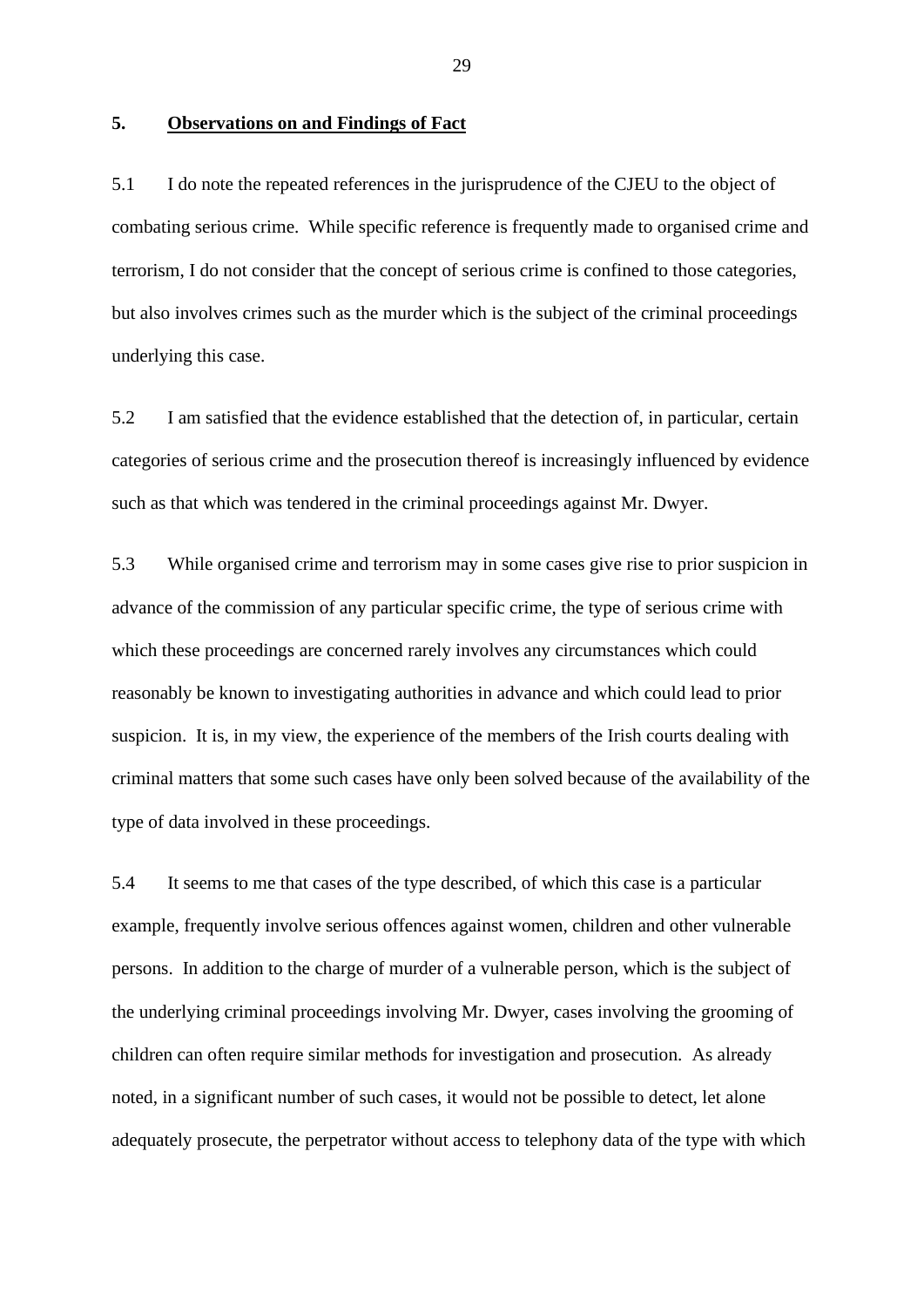this case is concerned. In other cases, the ability to mount a successful prosecution would be severely impaired.

5.5 It seems particularly important to emphasise, therefore, that it is not possible to access that which has not been retained. If, on the basis of the argument put forward on behalf of Mr. Dwyer, it is not permissible to have "universal" retention of data, notwithstanding the robustness of any access regime, then it follows that many of these serious crimes against women, children and other vulnerable persons will not be capable of detection or successful prosecution. Against that background, I would suggest that the Court make the following findings of fact:-

- (i) Alternative forms of data retention, by means of geographical targeting or otherwise, would be ineffective in achieving the objective of the prevention, investigation, detection and prosecution of at least certain type of serious crime, and further, could give rise to the potential violation of other rights of the individual;
- (ii) The objective of the retention of data by any lesser means than that of a general data retention regime, subject to the necessary safeguards, is unworkable; and
- (iii) The objective of the prevention, investigation, detection and prosecution of serious crime would be significantly compromised in the absence of a general data retention regime. The Court accepts and agrees with the evidence described in paras. 4.2-4.6.

5.6 Against that legal and factual background, it is necessary to discuss the proper course of action for this Court to adopt.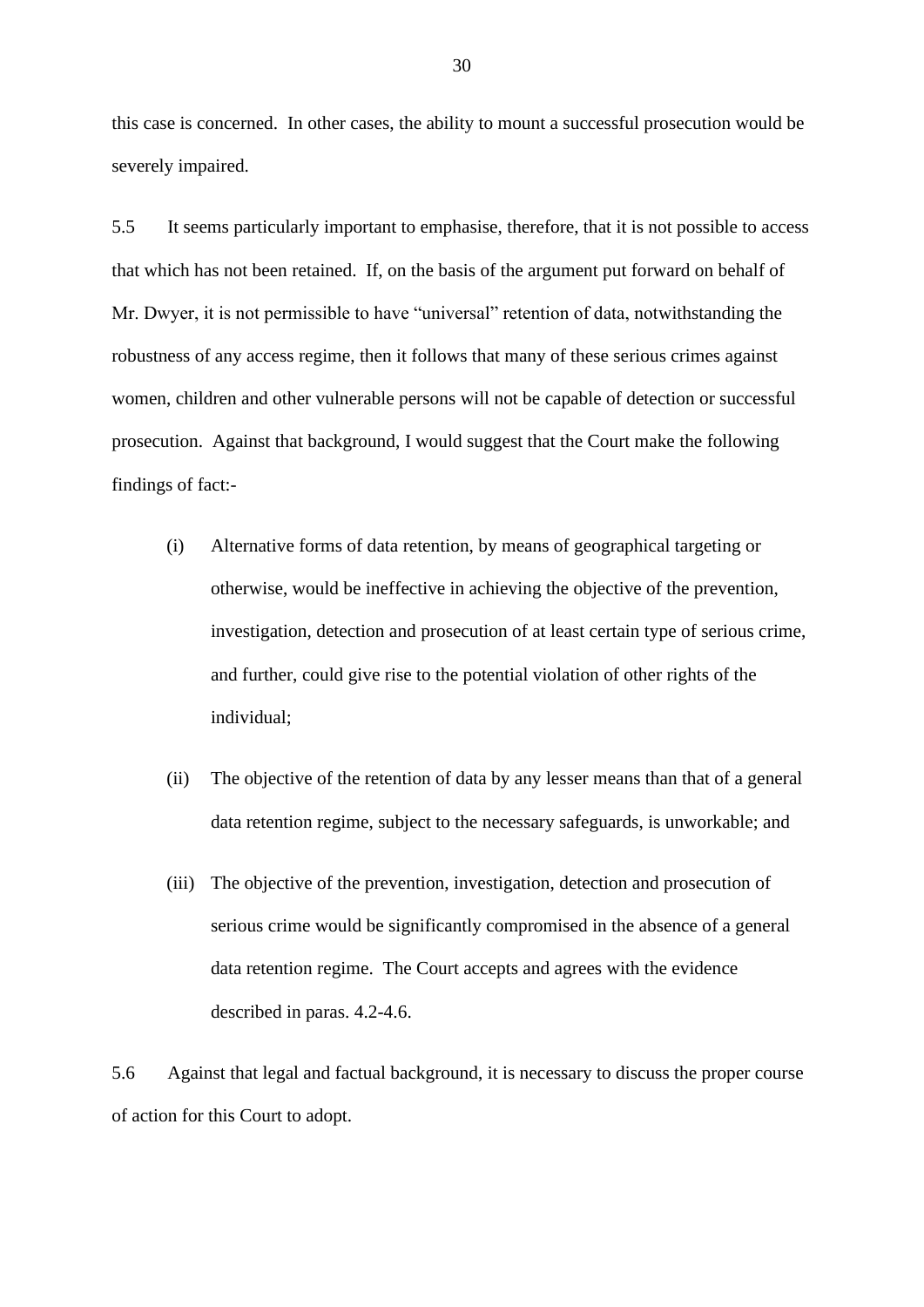#### **6. Discussion**

6.1 While it is clear from *Tele2 Sverige* that it is for national courts to assess whether national measures breach European Union law and, if so finding, to determine such measures invalid, it is also necessary to consider whether there are questions of European Union law which remain unclear but which require to be clarified in order that an answer can be given to the validity issue with which this Court is concerned. In that context, it is necessary to consider the interaction of privacy rights with the need to tackle serious crime.

6.2 It is, of course, the case that the Irish Constitution, in common with the European Convention on Human Rights ("the Convention") and the Charter, recognises significant privacy rights encompassing a right of privacy in relation to personal data. It has not been suggested to date (and, in my view, could not be suggested) that the separate identification of a right to protection of personal data in Article 8 of the Charter should lead to any divergent analysis of the issues involved when it is sought to challenge the introduction of evidence obtained under a statutory regime permitting retention of data generated by fixed and mobile telephony networks and internet usage.

6.3 The Charter itself recognises the possibility of processing of such data on a legitimate basis laid down by law. The analysis, whether under the Charter, the Convention or the Constitution, of any measure provided for by law permitting retention and access to such data is essentially similar. First, it is necessary to consider whether the measure affects a protected right. If so, it is necessary to determine whether any such interference pursues a legitimate objective. Next, and again if so, it must be determined whether the interference is no greater than is necessary to achieve the lawful object and is proportionate in so doing.

6.4 It is also the case that the Irish courts have very considerable experience, within the national legal order, of balancing important privacy rights with the requirement for the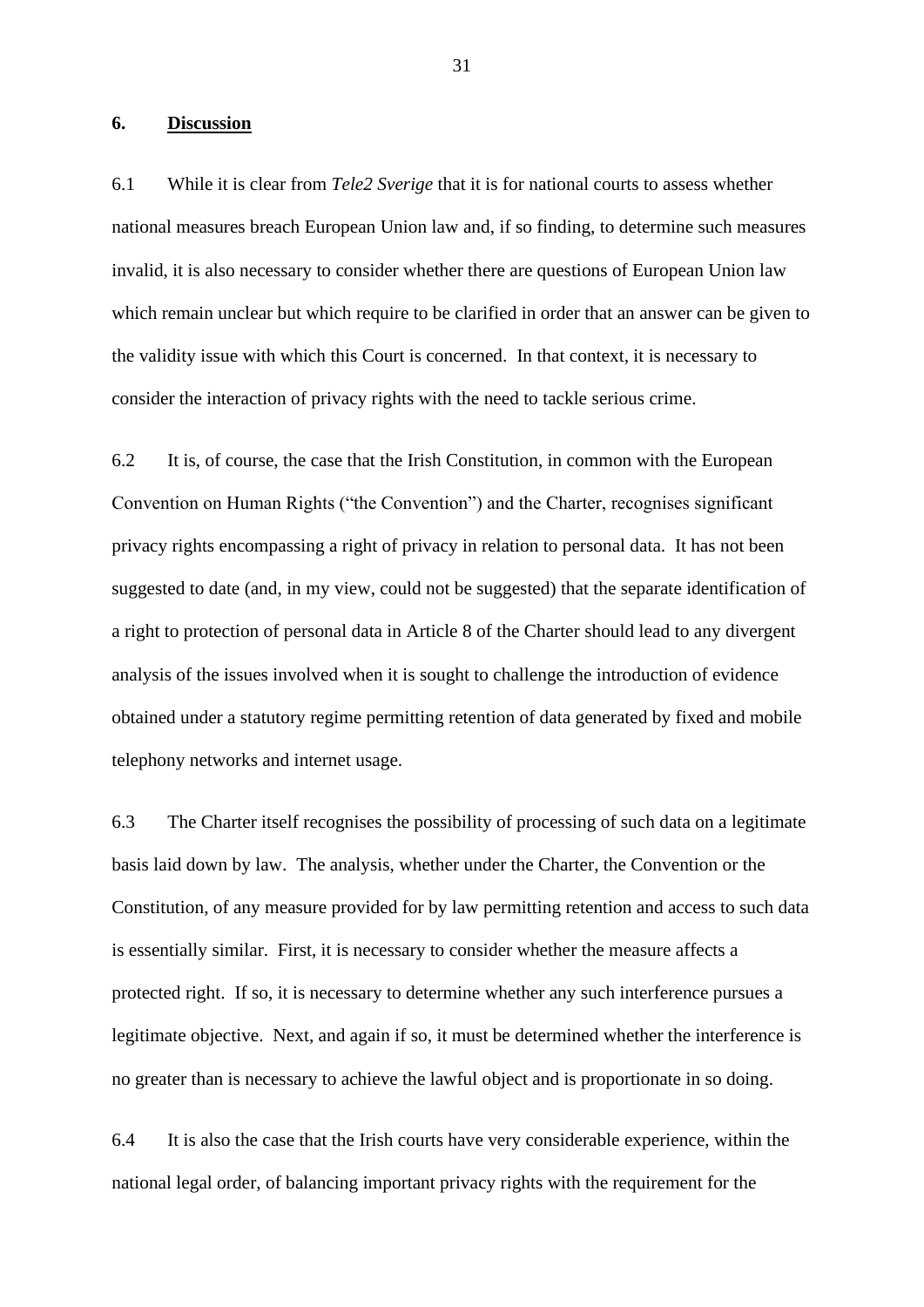investigation and, if appropriate, prosecution of criminal offences. In so doing, the courts have subjected measures which might interfere with privacy rights to rigorous scrutiny. In that context, Irish courts dealing with criminal matters have also recognised that the rights of victims of crime form an important part of any overall assessment. In so doing, the Irish courts have drawn on Irish constitutional jurisprudence but also have had significant regard to the jurisprudence of the European Court of Human Rights ("the ECtHR").

6.5 However, the issue on this appeal concerns only the question of the validity of an Irish statute, the 2011 Act, having regard to Union law. The obligation of sincere cooperation between national courts and the CJEU, the differences of function and capacity in relation to obtaining evidence and making findings of fact, the allocation of competences and the principle of subsidiarity, all suggest that this Court should first consider whether the issues arising can be determined without the requirement to clarify any questions of Union law by means of a reference under Article 267 of the TEEU. In addition, even if persuaded that such a reference is required, this Court may take the course suggested by the CJEU, by setting out the reasons why it was considered necessary to make such a reference and also giving its own views on the issues to be considered in any reference. It is on that basis that I propose to consider the issues of Union law arising.

6.6 The analysis of the data protection regime implemented in Ireland under the provisions of the 2006 Directive has tended to treat the questions of retention and access as separate issues. It may be open to some doubt as to whether this is necessarily helpful or indeed truly possible. It is clear that the objective of retention is to permit access. It has no function otherwise. On the evidence adduced in this case, it is clear that the data retained in bulk is not itself related to any individual person holding rights under the Constitution, the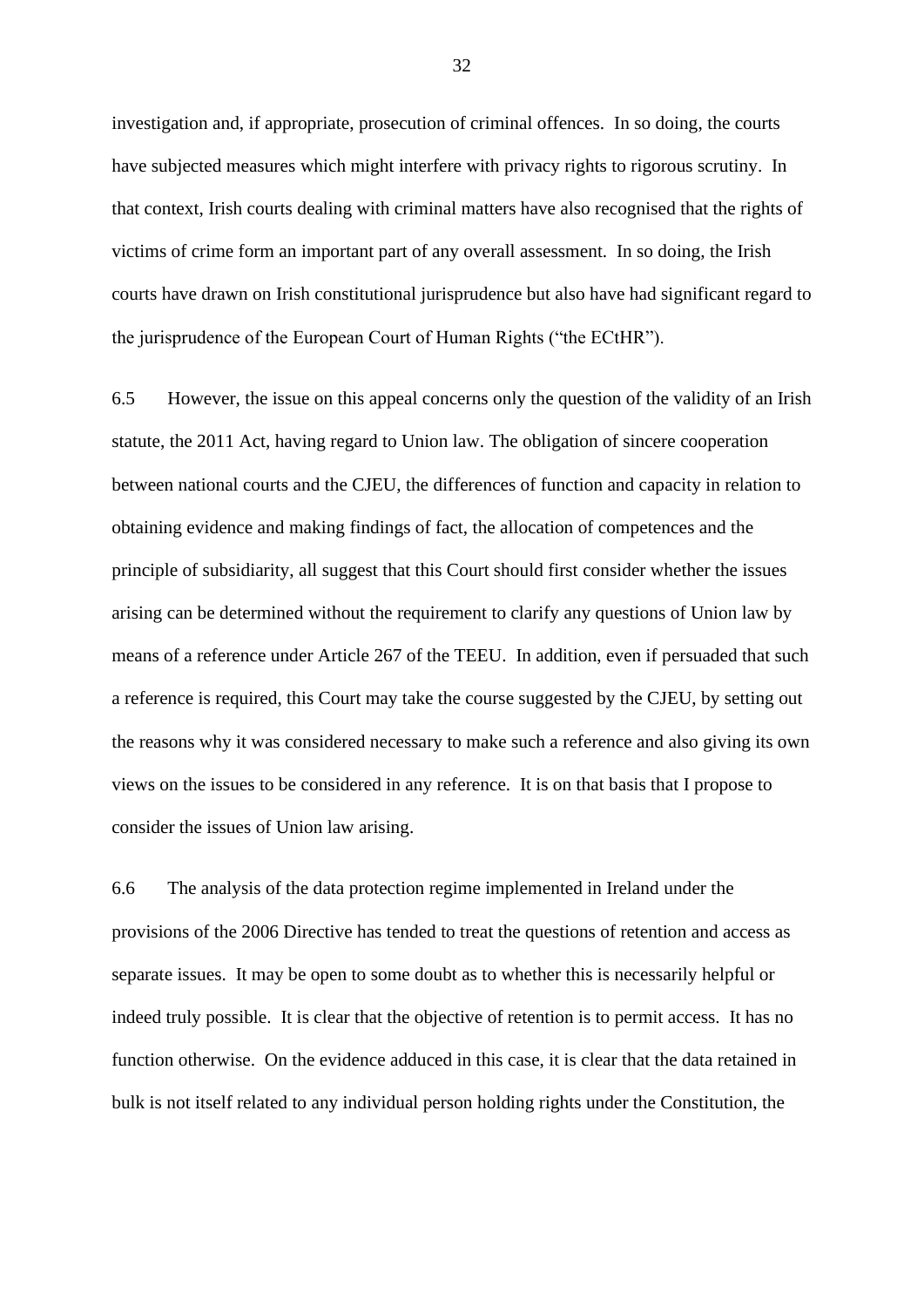Charter or the Convention. It is only when access is sought and obtained that it is possible to connect an individual to any specific retained data.

6.7 If it were possible to conceive of a situation in which it was simply impossible to ever access the data, then the argument that there would nevertheless be a serious breach of the individual's rights would be necessarily attenuated. It has been suggested that the fact of retention of universal data may give rise to vague feelings on the part of the individual that they are subject to surveillance even though individual surveillance would not be possible without access to the data. In addition, any individual concerned must necessarily be aware of the fact both that data is generated and may be retained by operators for their own commercial purposes and may be available for lawful access during such period. If, however, that normal retention by service providers was the only interference with the right of protection of personal data then it would appear that any such intrusion would be capable of justification in the interests of investigation of serious crime. Such investigation, however, can only occur if access to the data is allowed. It is apparent, therefore, that a significant part of the proper concern with the retention of bulk undifferentiated data is the possibility of access (and identification), whether permitted (and if so, the terms of such permitted access) or unauthorised (and if so, the likelihood of such access and the range and extent of data to which access might be obtained). For these reasons, it may indeed be preferable to view retention and access together.

6.8 The consideration of these issues has, however, to date proceeded on a separate consideration of the question of universal retention as an interference with the right of data privacy followed by an analysis of the access regime. I, therefore, propose to adopt that course of action. It is clear that the retention of such data, even without the possibility of access or where any such access is on extremely restrictive terms, is an interference with a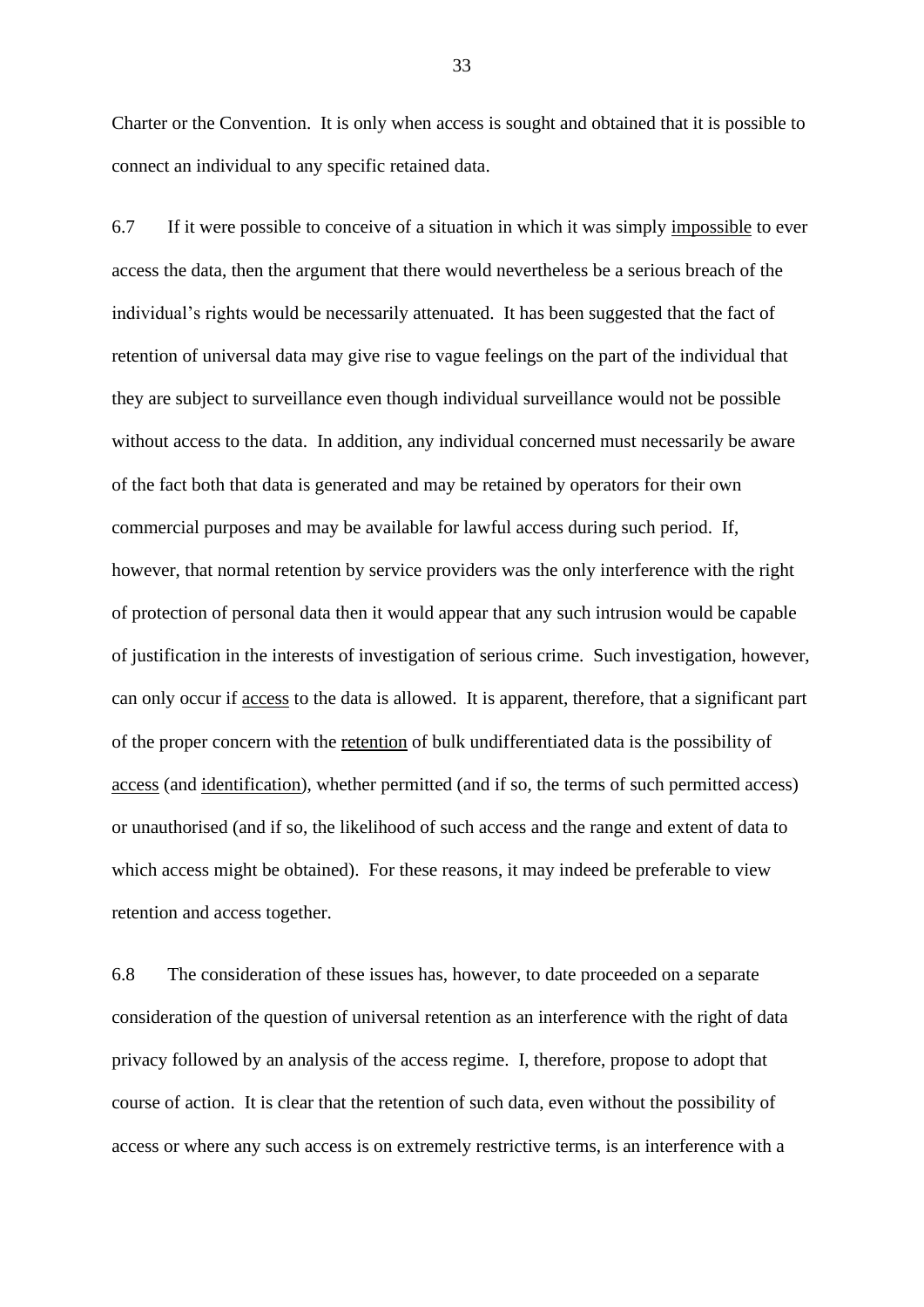right to privacy in personal data. It is also clear that the objective of such retention is the investigation of serious crime. Such an objective is a lawful and permissible objective of considerable weight in any society governed by the rule of law.

6.9 In those circumstances, I will turn first to the position in Irish constitutional law. The State's obligation to vindicate, in the case of injustice done, the "life, person and good name" of a victim as a result of Article 40.3.2° of the Constitution was referred to by Hardiman J. in *A v. Governor of Arbour Hill Prison* [2006] IESC 45, [2006] 4 I.R. 88 at paras. 256 and 257, in the context of an application for relief under Article 40.4.2° of the Constitution, where the applicant had been convicted on a plea of guilty to a charge of a serious sexual offence against a minor under a legislative provision which had subsequently been declared unconstitutional. This obligation to vindicate victims' rights, Hardiman J. held, was a matter of high public policy which may be considered as a factor in favour of permitting "force and effect" to be given to orders made under a void statute.

6.10 In *The People (Director of Public Prosecutions) v. J.C.* [2015] IESC 31, [2017] 1 I.R. 417, this Court held that the determination of the admissibility of unconstitutionally obtained evidence was an exercise which required the balancing of the rights of the accused and the public interest in the lawful operation of our policing authorities against society's entitlement to secure the proper and legitimate conviction of those guilty of crime and the rights of victims to ensure that those who commit crimes against them are brought to justice where there is sufficient probative evidence to establish the guilt of the person concerned to the criminal standard (see, further, my judgment in that case at paras. 824-841). Similarly, in *Nash v. The Director of Public Prosecutions* [2015] IESC 32, this Court held that, in the assessment of prohibition of trial applications, the rights of the accused to a fair trial must be considered alongside the right of a victim of crime to have the wrong done to them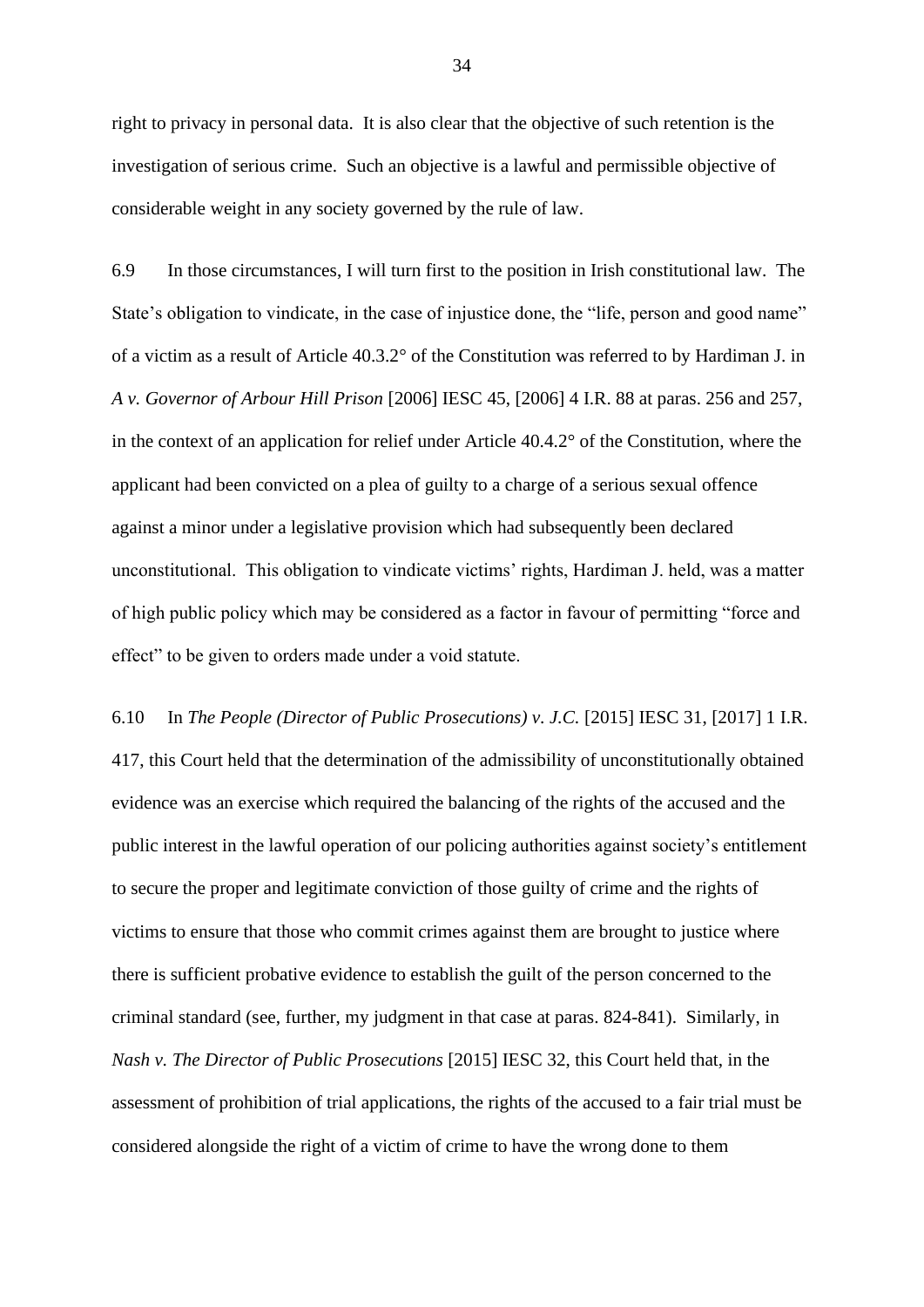appropriately scrutinised in the context of a criminal trial. This balancing process was acknowledged in my judgment in those proceedings at para. 2.3, and by Charleton J. at para. 14 of his judgment, in which the entitlement of victims to "a fair investigation of the wrong done to them" was recognised.

6.11 As mentioned, the Irish courts have also drawn on the jurisprudence of the ECtHR in this regard. That case law has recognised the need to provide significant protection to the rights of victims in the criminal process. It is well established that Member States are subject to certain positive obligations to secure for individuals the effective enjoyment of their Convention rights. Under the doctrine of positive obligations, the ECtHR has recognised that States owe certain procedural obligations to victims of crime who have suffered an infringement of their Convention rights. Under Article 8, which guarantees the right to respect for private and family life, it has been held that a State's criminal law provisions in respect of grave acts, such as rape and sexual abuse of children, where fundamental values and essential aspects of private life are at stake, must provide practical and effective protection of a victim's rights (see, *X and Y v. the Netherlands* (App. No. 8978/80) (1985) 8 E.H.R.R. 235, at paras. 23-24, 27 and 30).

6.12 In *K.U. v. Finland* (App. No. 2872/02) (2009) 48 E.H.R.R. 52, the ECtHR held there had been a violation of Article 8 in circumstances where the applicant, a minor, was the subject of an advertisement of a sexual nature on an internet dating site and where the identity of the person who had placed the advertisement could not, however, be obtained from the Internet service provider due to the legislation in place at the time. It was held that practical and effective protection of the applicant required that effective steps be taken to identify and prosecute the perpetrator. In respect of a State's positive obligations under Article 8 in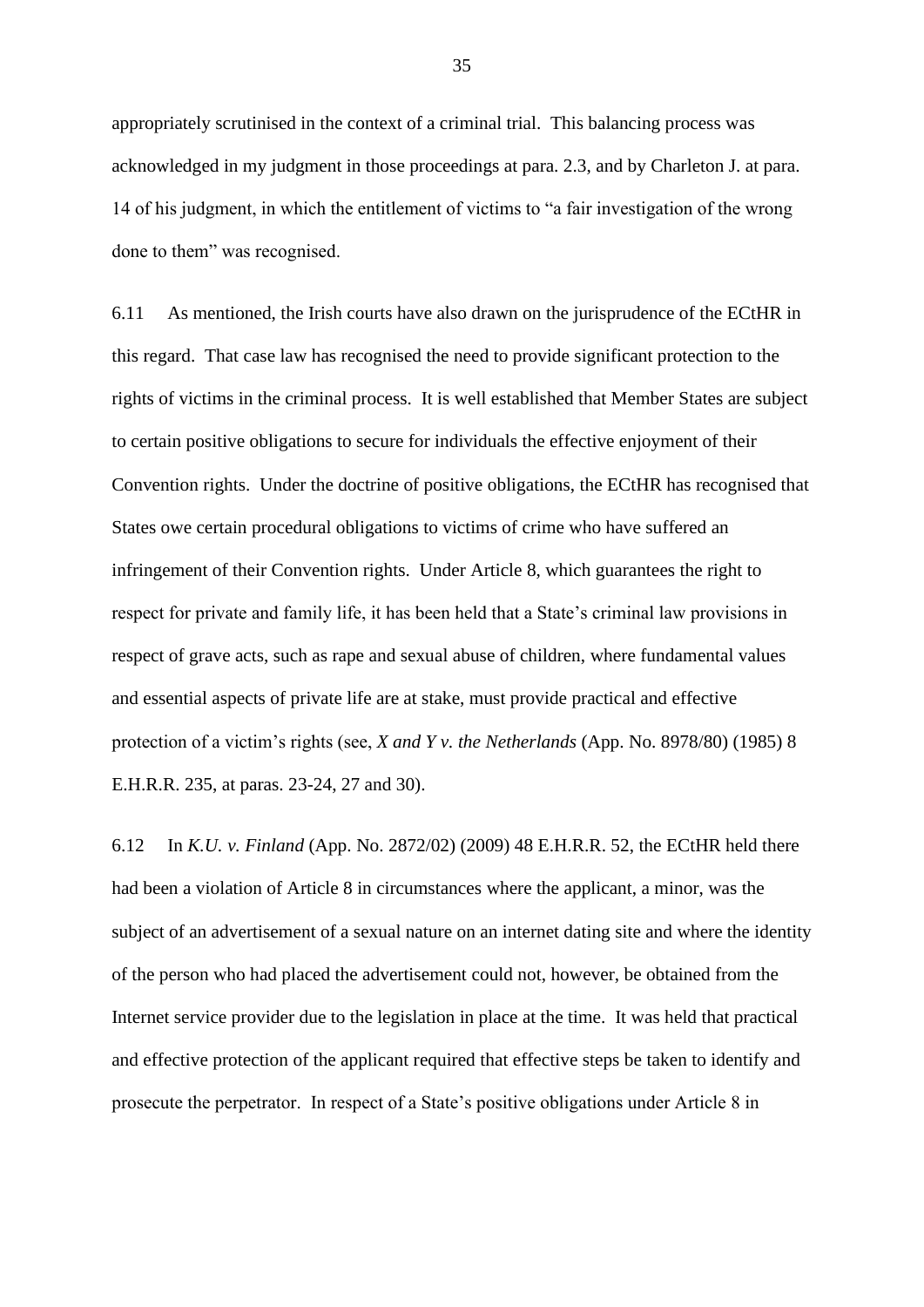respect of victims of crime, and vulnerable victims in particular, the ECtHR said the following:-

- "46. … [T]he Court notes that the existence of an offence has limited deterrent effects if there is no means to identify the actual offender and to bring him to justice. Here, the Court notes that it has not excluded the possibility that the State's positive obligations under Article 8 to safeguard the individual's physical or moral integrity may extend to questions relating to the effectiveness of a criminal investigation even where the criminal liability of agents of the State is not at issue (see *Osman v. the United Kingdom*, 28 October 1998, § 128, Reports of Judgments and Decisions 1998-VIII). For the Court, States have a positive obligation inherent in Article 8 of the Convention to criminalise offences against the person, including attempted offences, and to reinforce the deterrent effect of criminalisation by applying criminal law provisions in practice through effective investigation and prosecution (see, mutatis mutandis, *M.C. v. Bulgaria*, cited above, § 153). Where the physical and moral welfare of a child is threatened, such injunction assumes even greater importance. The Court notes in this connection that sexual abuse is unquestionably an abhorrent type of wrongdoing, with debilitating effects on its victims. Children and other vulnerable individuals are entitled to State protection, in the form of effective deterrence, from such grave types of interference with essential aspects of their private lives (see *Stubbings and Others v. the United Kingdom*, 22 October 1996, § 64, Reports 1996 IV).
- 47. … It is plain that both the public interest and the protection of the interests of victims of crimes committed against their physical or psychological well-being require the availability of a remedy enabling the actual offender to be identified and brought to justice… and the victim to obtain financial reparation from him."

6.13 The ECtHR has also held that States have an obligation to conduct an effective investigation into alleged wrongdoing committed against victims of crime who have suffered infringements under Article 2, which protects the right to life (*Centre for Legal Resources on*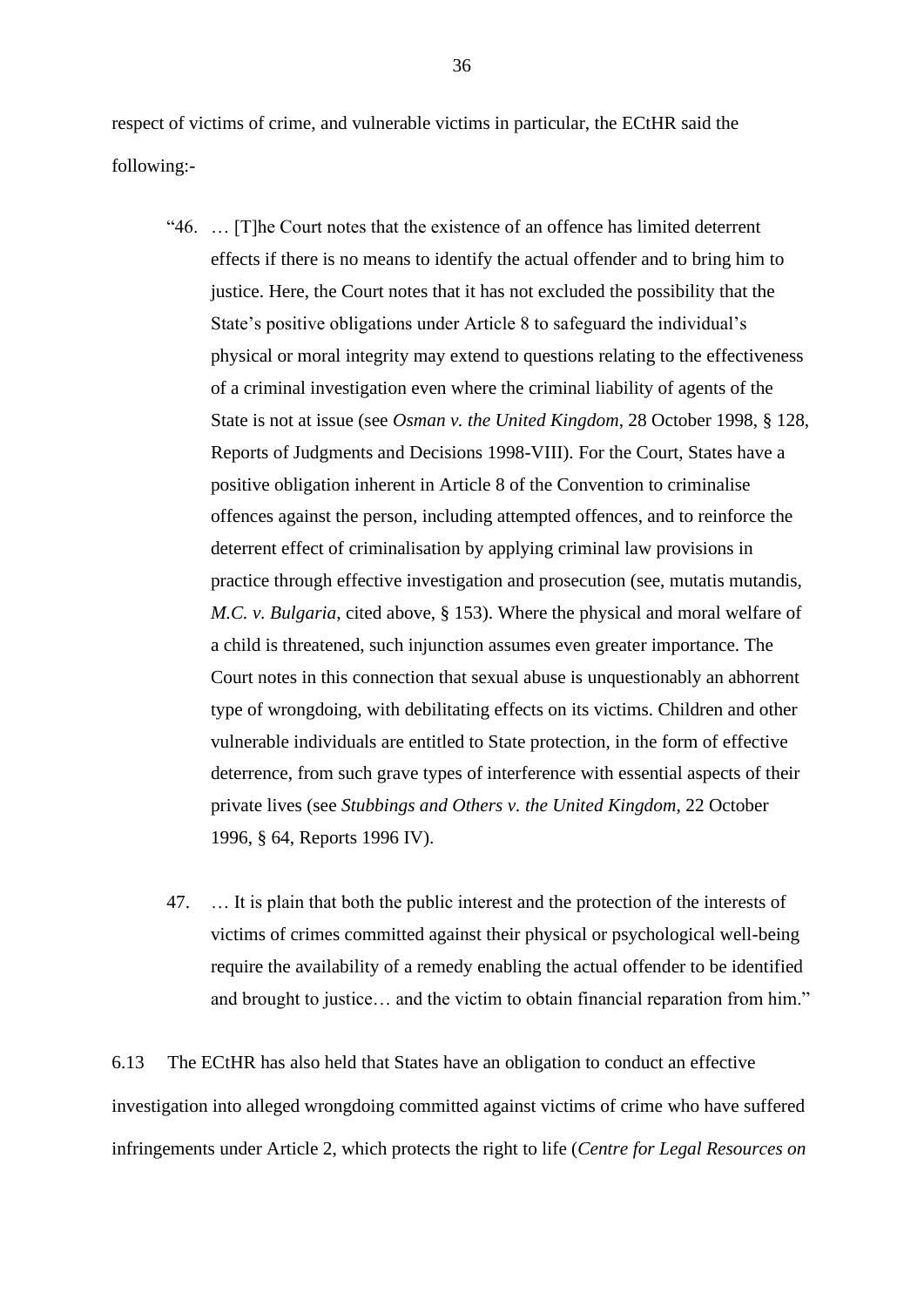*behalf of Valentin Câmpeanu v. Romania* (App. No. 47848/08) (Unreported, European Court of Human Rights, 17 July 2014) at para. 147); Article 3, which prohibits torture and inhuman and degrading treatment (*C.A.S. and C.S. v. Romania* (App. No. 26692/05) (Unreported, European Court of Human Rights, 20 March 2012) at paras. 69-70); and Article 4, which prohibits slavery and forced labour, (*S.M. v. Croatia* (App. No. 60561/14) (Unreported, European Court of Human Rights, 19 July 2018) at paras. 59-60); even if the wrongdoing concerned has been inflicted by private individuals. The ECtHR has held that the investigation must be effective in the sense that it should, in principle, be capable of leading the establishment of the facts of the case and to the identification and punishment of those responsible. It has been held that, while the result of the investigation is not compulsory, the means employed are (*Eremia v. The Republic of Moldova* (App. No. 3564/11) (Unreported, European Court of Human Rights, 28 May 2013) at para. 51).

6.14 The issue in this case therefore becomes one as to whether that permissible objective (or, indeed, on one view the mandated objective) may be achieved by measures less intrusive of the right of privacy than a regime of universal retention of bulk undifferentiated data, subject to the possibility of subsequent access. It is contended that the universal retention permitted by the 2011 Act fails such a test because it is possible to achieve the permitted objective by less intrusive means and in particular by targeted retention in advance, whether by reference to individuals, groups, or geographic areas

6.15 This contention is troubling from the perspective of Irish constitutional law and the analysis which an Irish court would apply under the Constitution, the Convention and the Charter. First, it appears to be based on a hypothesis which is not supported by any evidence and is indeed contradicted by such evidence as has been adduced in these proceedings. Second, it is apparent that any question of retention of data in advance by reference to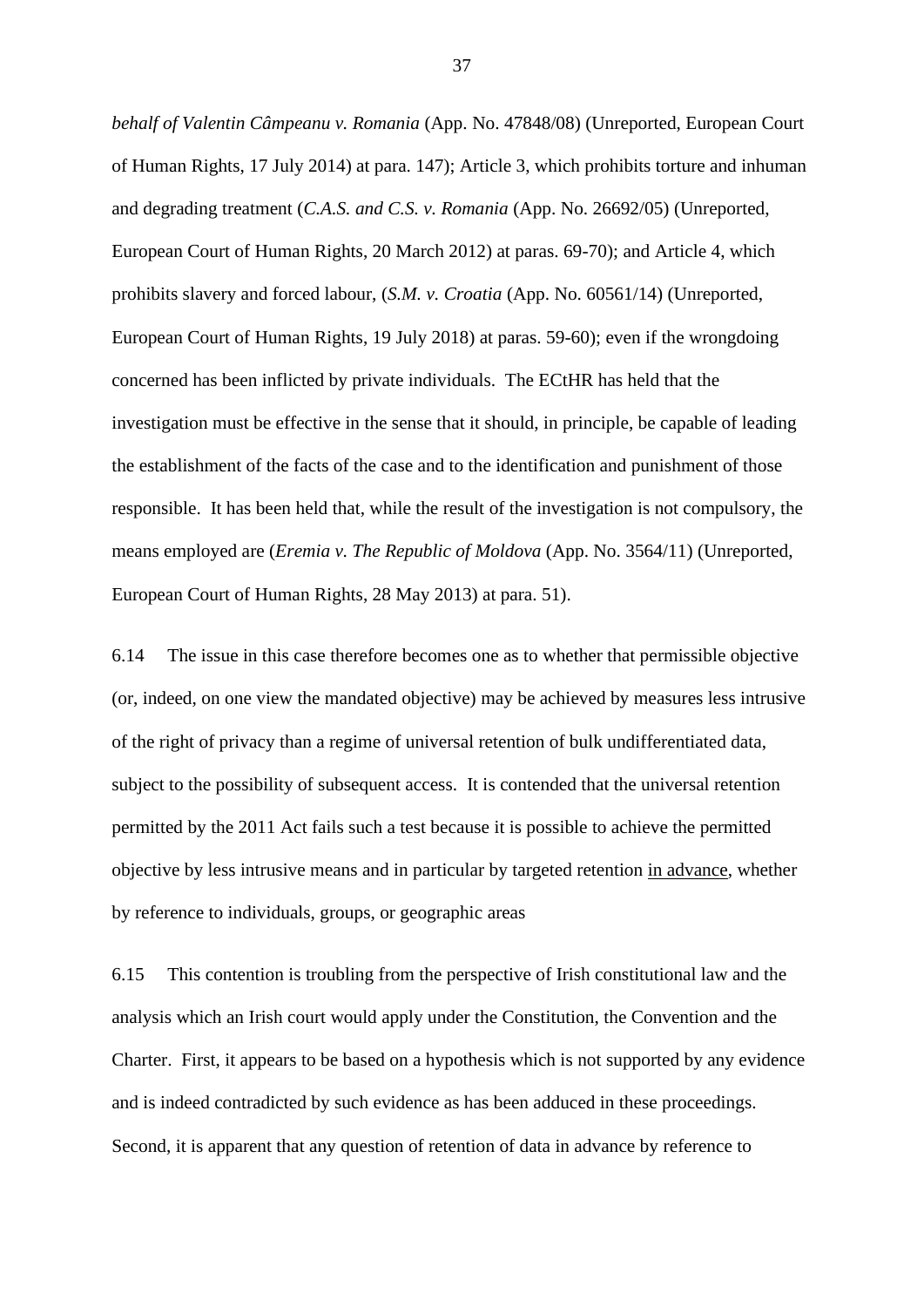geographical criteria would itself involve questions of profiling and differential treatment of individuals on the basis of location and/or their association with others. Assuming, however, that such a course of action would be permissible, it would in principle be something quite different to the regime established by the 2011 Act and would be more intrusive of the rights of the individuals concerned, who themselves may have no necessary connection to any suspected or anticipated crime. Such measures, described as targeted retention, would almost inevitably involve not merely retention but also access to relevant data, identification of the individual and normally access to the content of the communication concerned.

6.16 Most significantly, it is apparent, both as a matter of logic and as established by the evidence in this case, that any such measure cannot achieve the objective of permitting the investigation of serious crimes such as the subject matter of these proceedings, where there is no reason to suspect a particular individual or group in advance. The conclusion therefore that a regime of universal data retention in bulk is *per se* impermissible, irrespective of the terms of such retention or the conditions of access, would appear not to be a conclusion that the legitimate and important objective of investigating serious crime could be achieved by methods less intrusive of the rights of individuals, but rather a conclusion that the objective of investigating serious crime cannot justify the universal retention of bulk communications data however regulated or controlled. This is a value judgment but one not apparent from the Charter nor, it would appear, one which would be made either under the Convention or the Irish Constitution. In circumstances where the Charter refers to and embodies the common constitutional traditions of the Member States, it is arguable that it should not be interpreted in such a way as to impose such a value judgment on Member States at odds with their constitutional traditions, particularly in circumstances where Article 15(1) of 2002 Directive is permissive and does not require Member States to adopt any system of retention. Thus, a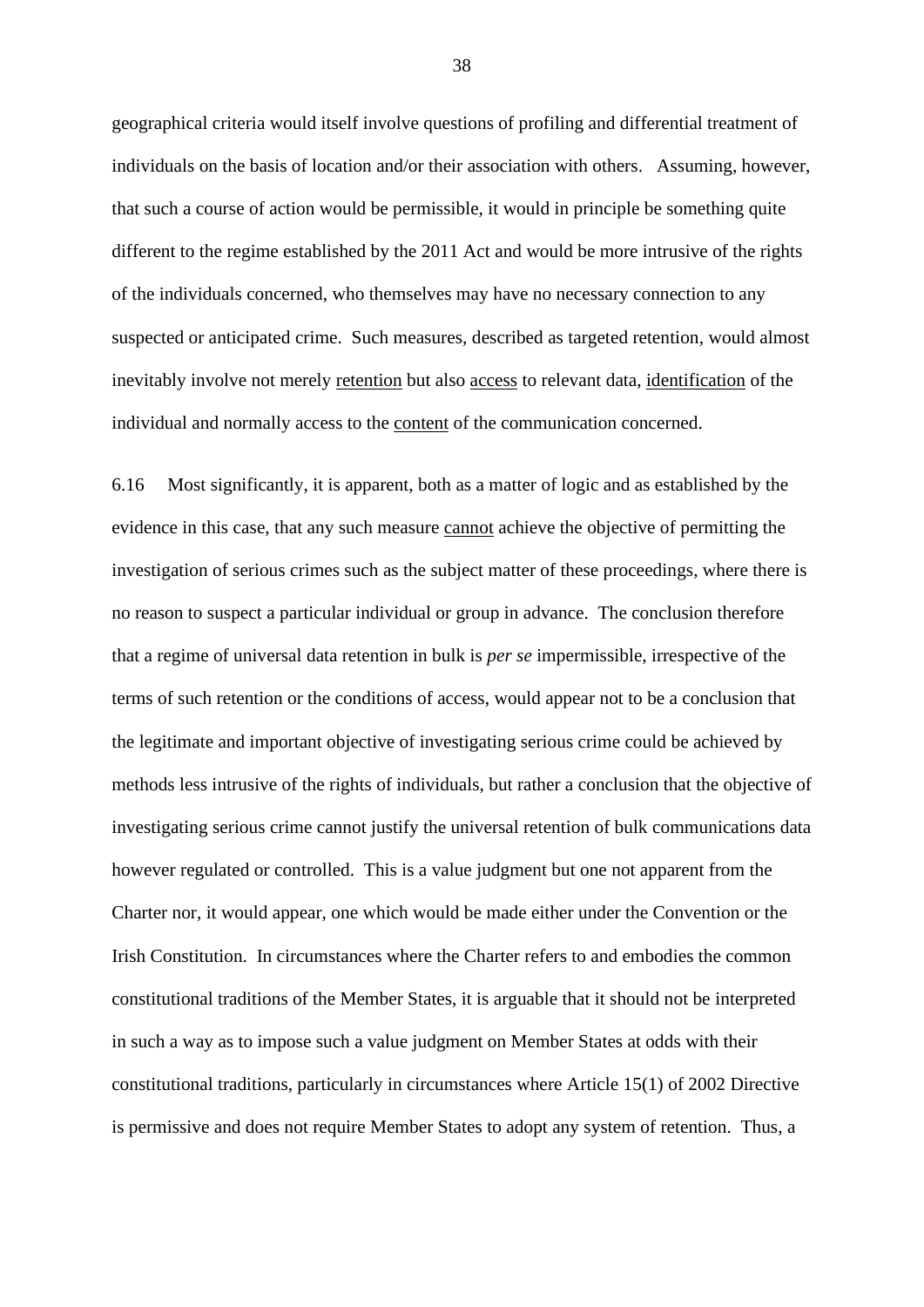Member State whose traditions would lean against any system of universal retention is free to adopt such a course of action.

6.17 I would make one further comment on the observations in the jurisprudence of the CJEU already referred to above, to the effect that the retention of data without the registered user being informed is likely to generate in the minds of the persons concerned the feeling that their private lives are the subject of constant surveillance, thus impacting on the rights of those citizens to privacy. I do not disagree with those observations or seek to discount them in any way. However, the precise extent to which such matters may have such an effect on citizens may well vary from Member State to Member State, not least because of the different experiences within Member States of pervasive scrutiny on the part of police authorities. The question, however, is as to the weight to be attached to such matters and, in particular, the extent to which retention alone can give rise to a significant interference with the right to privacy (no matter how robust an access regime may be). I appreciate that, subject to such discretion as European legislation may confer on Member States (and having regard to the principle of subsidiarity now expressly provided for in Article 5(3) of the Treaty on European Union), Union law cannot have a different meaning in different Member States. However, it is at least open to significant argument that, when attempting to assess the weight to be attached to particular factors where that weight is not expressly determined either in the treaties or in European legislation, it may not be appropriate to look to those States which attach the highest or, indeed, the lowest weight to such matters, but rather that it is appropriate to take a broad view of the potentially differing positions that may pertain across the Member States. This is particularly so when it remains open to member States to choose a higher standard of protection of the privacy rights involved and a correspondingly less effective regime of retention and access.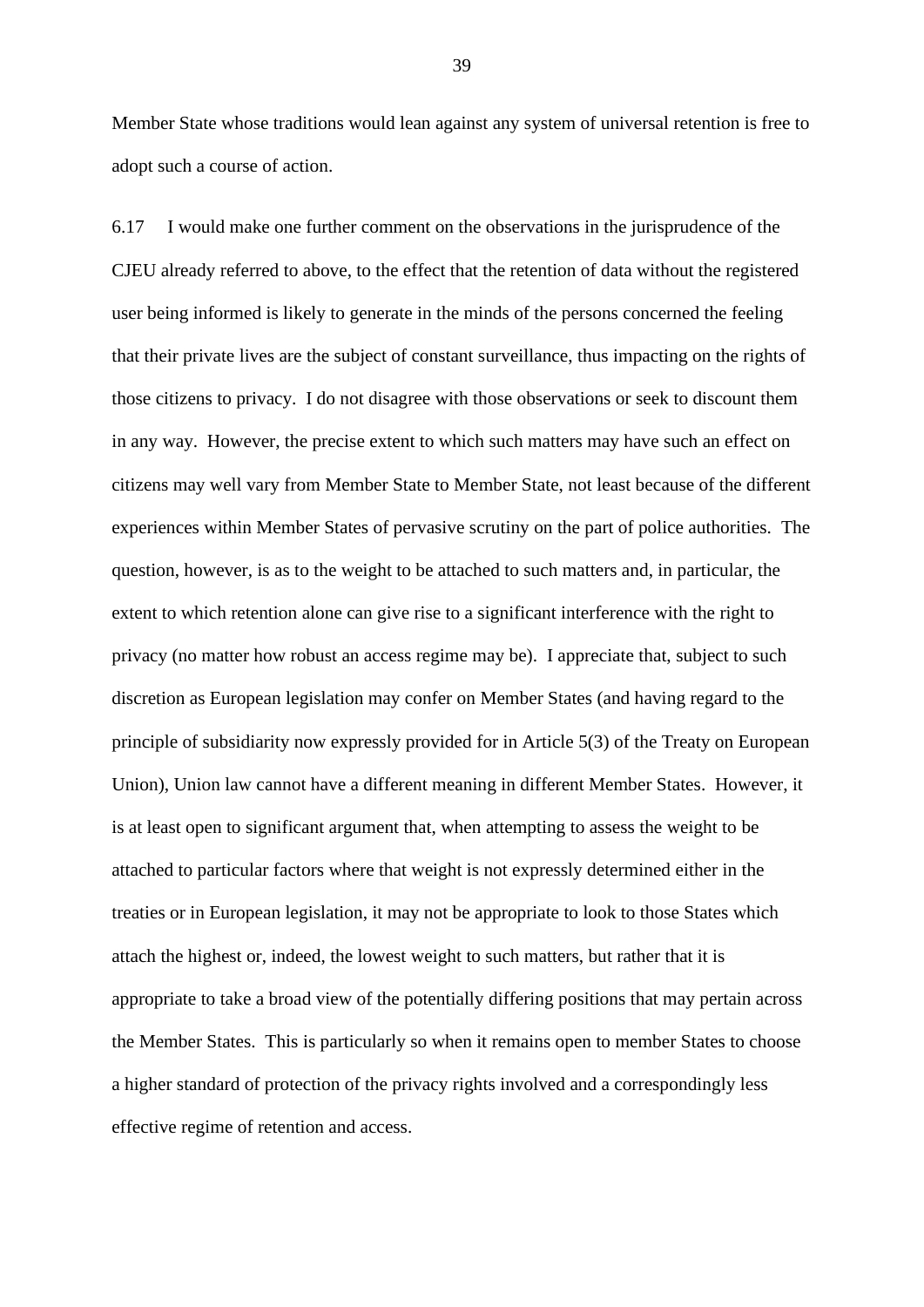6.18 In assessing the extent to which a system of universal retention may be compatible with Union law, I would, of course, afford all due weight to the general interference with privacy which is involved in such a system. I would fully accept that such a system could not be justified by reference to the pursuit of objects which fall short of the prevention, detection and prosecution of serious crime, as identified in the jurisprudence of the CJEU as constituting objectives of general interest. However, in the light of the evidence tendered in these proceedings and of the findings of fact which I propose that this Court should make, it seems to me that significant regard would have to be attributed to the fact that many serious crimes against vulnerable people are most unlikely, on the undisputed evidence, to be capable of successful prosecution in the absence of a system of universal retention. In that context, I would consider that considerable weight must be attached to the undoubted rights of the victims of such crime, which rights will be impaired to a very significant degree indeed if it should prove impossible to detect or successfully prosecute the perpetrators of crimes against them.

6.19 I would suggest that the rights of such persons need to be kept very much in mind in determining any appropriate balance. If, therefore, I were called on to resolve the issue of Union law concerning whether a universal system of retention is, at least at the level of principle, permissible, I would hold that it is. To consider otherwise is to say that the very significant rights of the victims of serious crime, including many vulnerable victims, have to be set at nought to protect a privacy right which does not extend, in itself, to the revelation of any information concerning any citizen but rather only the retention of some limited information so that it may possibly be disclosed if truly required. However, the first issue which needs to be addressed concerns whether, as Charleton J. proposes in his dissenting judgment, this issue can finally be determined by this Court without making a reference to the CJEU under Article 267 of the TFEU.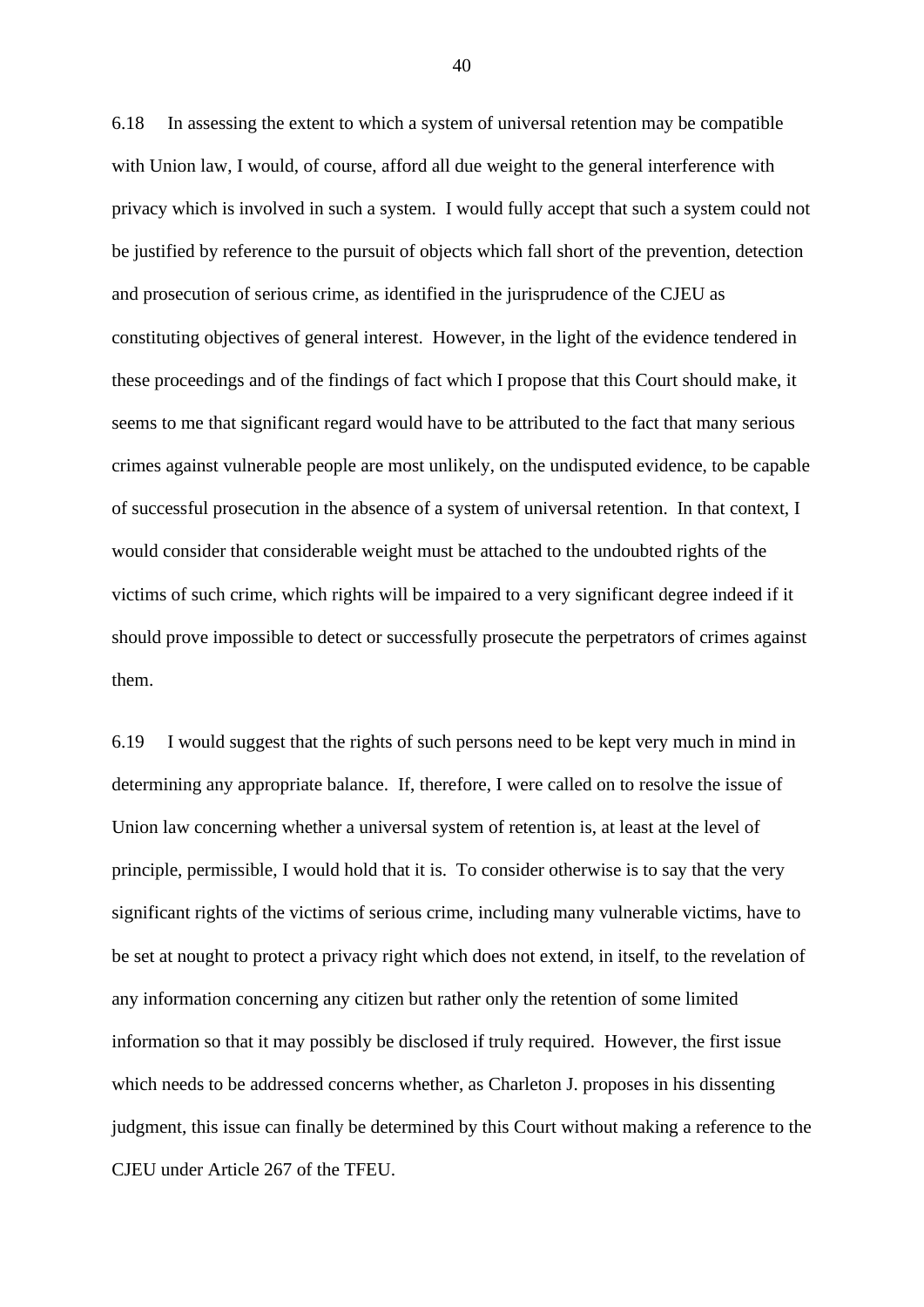6.20 I consider the views of Charleton J. on the facts to attract particular weight in this area, in light both of his very considerable experience as a criminal lawyer at the Bar who was involved in many significant cases and also in light of his very broad experience as a senior judge in this area. I would not necessarily disagree with any of the factual observations in relation to criminal investigation and prosecution which are to be found in his judgment. However, the question for this Court, it seems to me, is as to whether this issue can be resolved without determining a potentially unclear issue of Union law.

6.21 So far as the second aspect of this case is concerned, being the question of the access regime to be found in the 2011 Act, I would, were I deciding this matter myself, be inclined to conclude that the Irish regime does not provide adequate safeguards to meet the requirements of Union law in the light of the jurisprudence of the CJEU. There may well be some merit in decisions concerning the appropriateness or otherwise of access to retained data being made by persons with real experience in criminal investigation and prosecution. There is also the point that, in the Irish context, any investigating senior member of An Garda Síochána will know that questions about the admissibility of evidence very regularly feature as significant issues in trials on charges of serious criminality. Such matters are robustly analysed. Thus, any member of An Garda Síochána who has a quasi-independent role in permitting access to retained data will know that his/her actions may come under intense scrutiny in the context of a criminal trial. In addition, it is necessary to at least pay some regard to the features of *ex post facto* scrutiny, both judicial and otherwise, which is contained in the Irish legislative scheme and to which reference has already been made.

6.22 However, notwithstanding those factors, it does not seem to me that the access system which is to be found in the 2011 Act is sufficiently robust to meet the standards identified by the CJEU in its jurisprudence. But again, a question remains as to whether it would be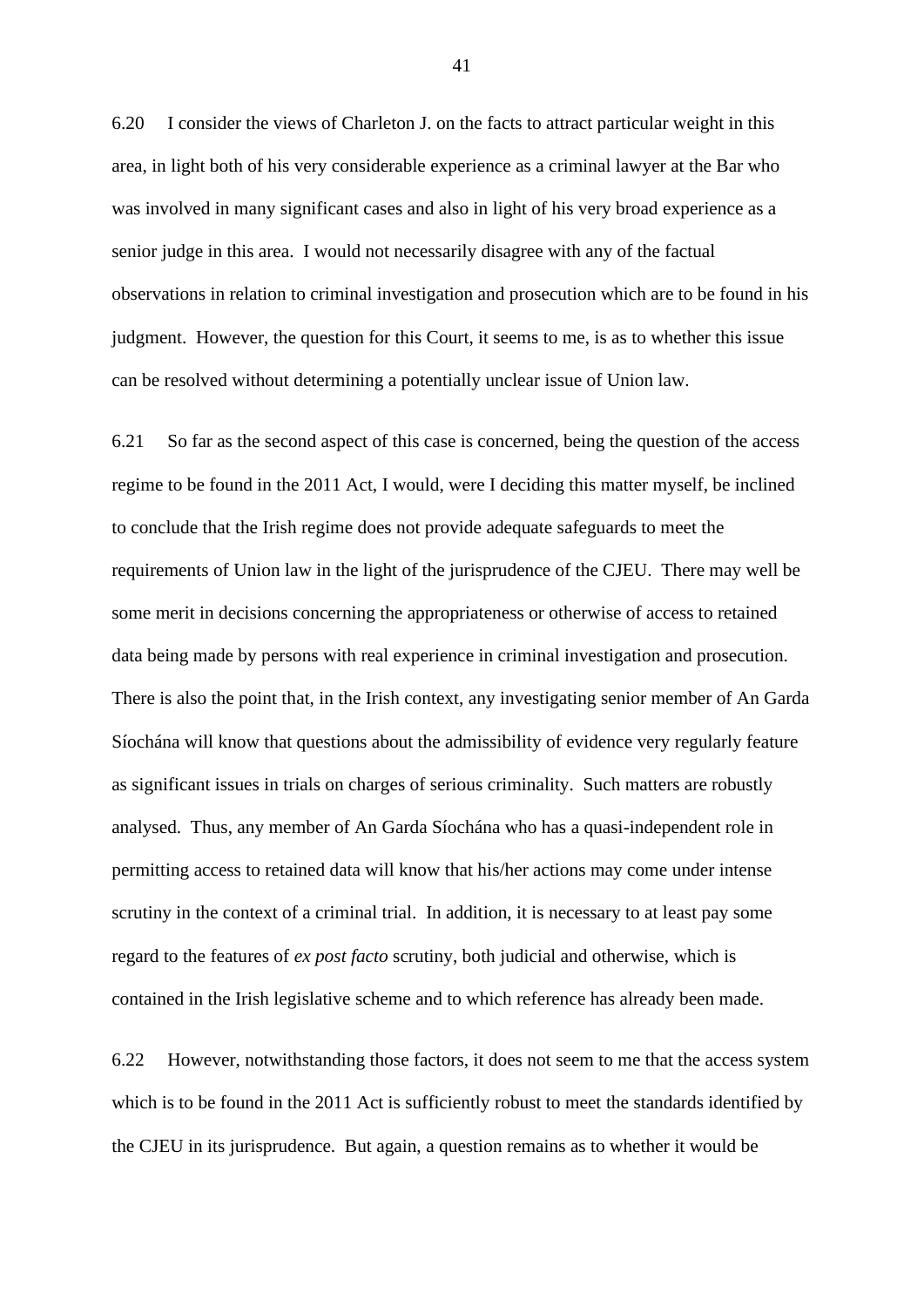appropriate to make such a final determination without referring questions to the CJEU in respect of the proper approach to the assessment of the access regime. Furthermore, in the particular context in which the issue arises here, it may in any event be important to know the precise basis of any invalidity and its extent.

6.23 Finally, there are those questions concerning the temporal effect of any finding of invalidity. I would be inclined to the view that, in the light of the jurisprudence of the CJEU, there may well be a jurisdiction for this Court to determine that any finding of invalidity should not apply to events which occurred prior to that finding being made.

6.24 I would also be of the view that, should such a jurisdiction exist, it would be appropriate to exercise it in favour of thus limiting the temporal effect of any declaration of invalidity in all the circumstances of this case. I would do so not least because of the fact that it had appeared that Ireland was required, as a matter of Union law as determined by the CJEU in *Commission v. Ireland*, to introduce measures along the lines of the 2011 Act and, in substance, had actually introduced that legislation as a result of the determination of the CJEU in those proceedings.

6.25 However, again, the first issue is as to whether it is possible to make such a finding without an Article 267 reference. It follows that, under each of the three headings which I have sought to analyse, an initial question arises as to whether it is open to this Court, at this stage, to make a final determination on those matters without a reference.

6.26 However, in the context of that analysis, it seems to me to be impossible to say that Union law in certain relevant respects is clear. First, there is the debate between the parties as to whether the universal retention of metadata for a limited period of time is impermissible, irrespective of the robustness of any access regime. As noted earlier, if the arguments put forward on behalf of Mr. Dwyer in that regard are correct, then it follows that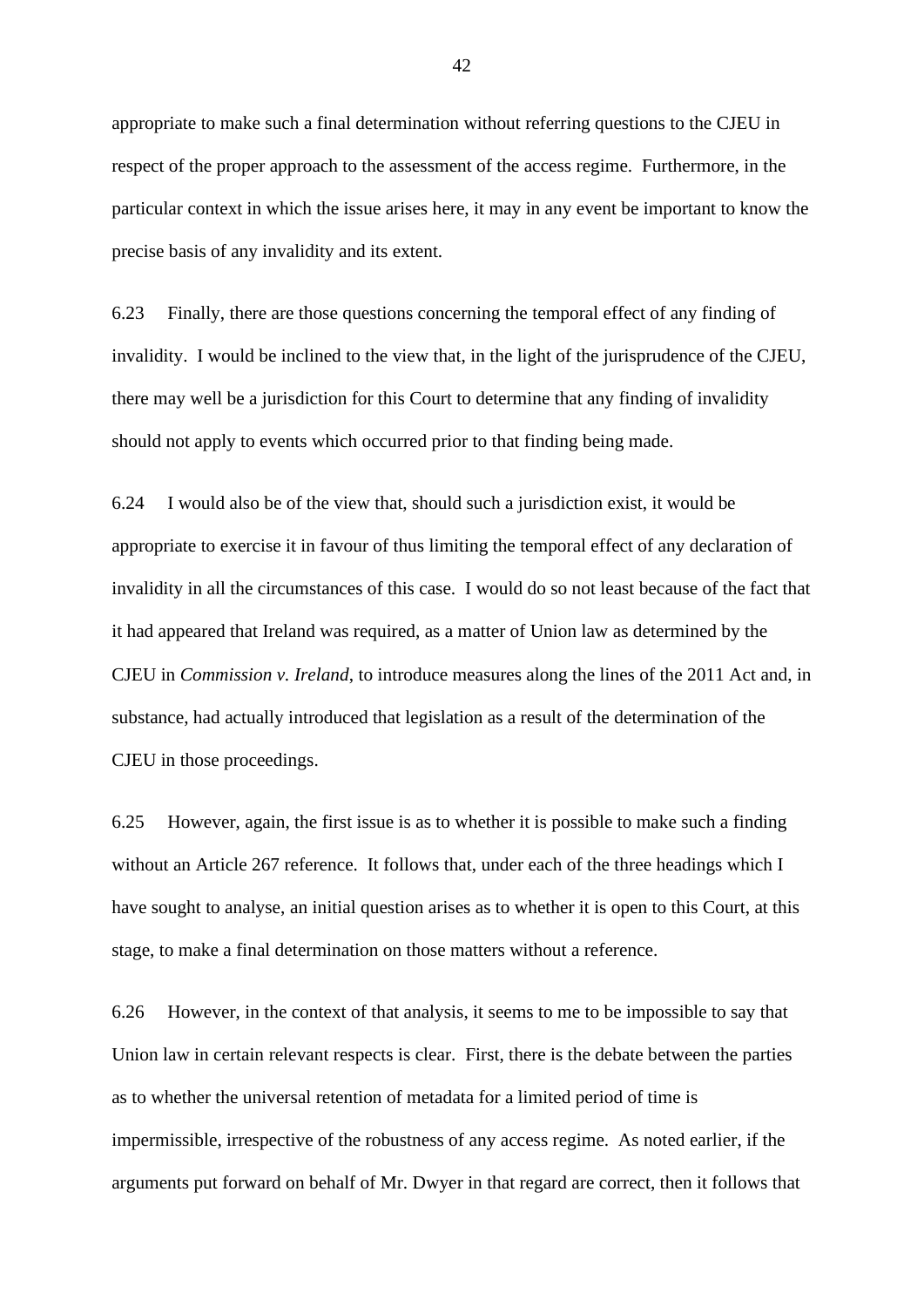the regime set out in the 2011 Act must necessarily be found to be in breach of European Union law. On the other hand, if the arguments put forward on behalf of the State are correct, then wider considerations come into play. That question must be answered in order to make a final determination on the validity of the 2011 Act. It does not seem to me that the answer to that question is *acte clair*.

6.27 Second, there are issues concerning the nature of the Irish access regime. These questions include the extent to which it can be permissible for a separate body within a police force to provide the form of independent prior review which the CJEU has indicated is necessary for a valid access scheme. Second, there are questions as to the extent to which it is permissible, in the overall assessment, to have regard to the sort of measures of oversight on which the State places reliance. Assuming that the answer to the first question is such that this Court must then go on to consider the compatibility of the Irish access scheme with Union law, then those questions will have to be answered in order to reach a final determination on the validity of the 2011 Act. It again seems to me that the answers to those questions are not *acte clair*.

6.28 Third, there is the question, set out in some detail earlier in this judgment, as to whether this Court has the competence, in accordance with European Union law, to determine that the effects of any determination of invalidity of the 2011 Act should not be retrospective or might, indeed, only come into play at some defined stage in the future. Assuming that this Court comes to the conclusion that the 2011 Act is invalid by virtue of its inconsistency with European Union law, then it follows that this question too will have to be answered in order that a final decision be made as to the order which this Court should make. The answer to that question is not, in my view, *acte clair*.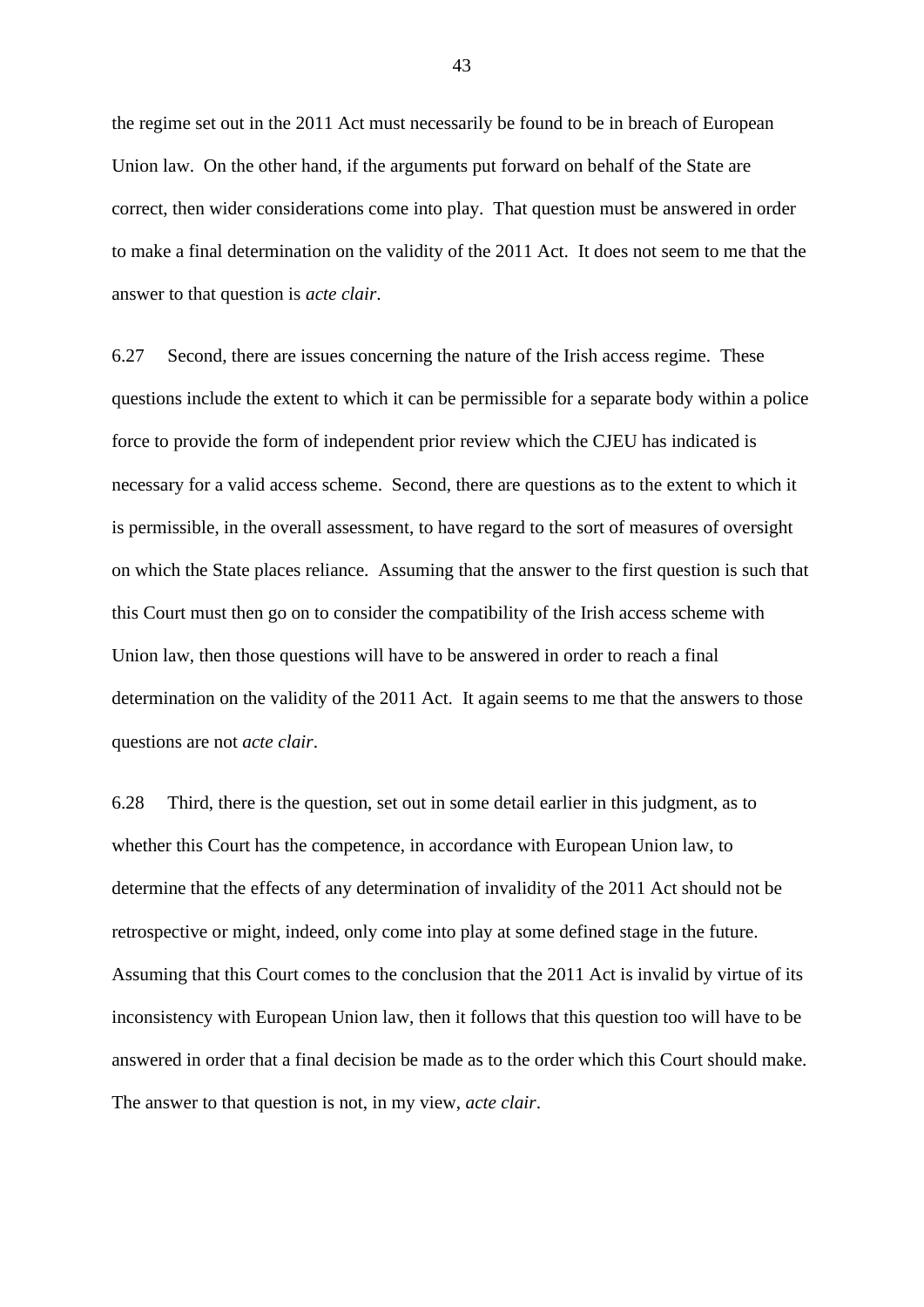6.29 It seems to me to follow from that analysis that each of those matters are questions of the law of the European Union which are not *acte clair* in the sense in which that term is used in the jurisprudence of the CJEU (see, *Srl CILFIT and Lanificio di Gavardo SpA v. Ministry of Health* (Case 283/81), [1982] E.C.R. 3415, ECLI:EU:C:1982:335). Each of those questions potentially arise in order that this Court can make a final decision on this appeal. I use the term "potentially" only in the limited sense that the second set of questions, concerning the nature of the Irish access regime, would solely arise in the event that the first question is answered in a manner which permits universal retention of data.

6.30 It follows that, in my view, these proceedings cannot be determined without a reference to the Court of Justice under Article 267 of the Treaty on the Functioning of the European Union. This Court is a court of final appeal and is obliged to make such a reference unless any relevant issues of European Union law which are necessary to the final determination of the appeal before it are *acte clair*. For the reasons set out in this judgment, I am not satisfied that the issues identified are *acte clair* and it seems to me to follow that a reference must be made.

6.31 The final question which arises concerns timing. At the oral hearing, counsel for the State mentioned that there were a number of Article 267 TFEU references currently before the Court of Justice in circumstances where additional clarity might be brought to some of the issues with which this Court is concerned. The cases are as follows: *Privacy International*  (Case C-623/17) ECLI:EU:C:2020:5; *La Quadrature du Net and Others and French Data Network and Others* (Joined Cases C-511/18 and C-512/18) ECLI:EU:C:2020:6; *Ordre des barreaux francophones and germanophone and Others* (Case C-520/18) ECLI:EU:C:2020:7; and *Prokuratuur (Conditions d'accès aux données relatives aux communications électroniques)* (Case C-746/18) ECLI:EU:C:2020:18.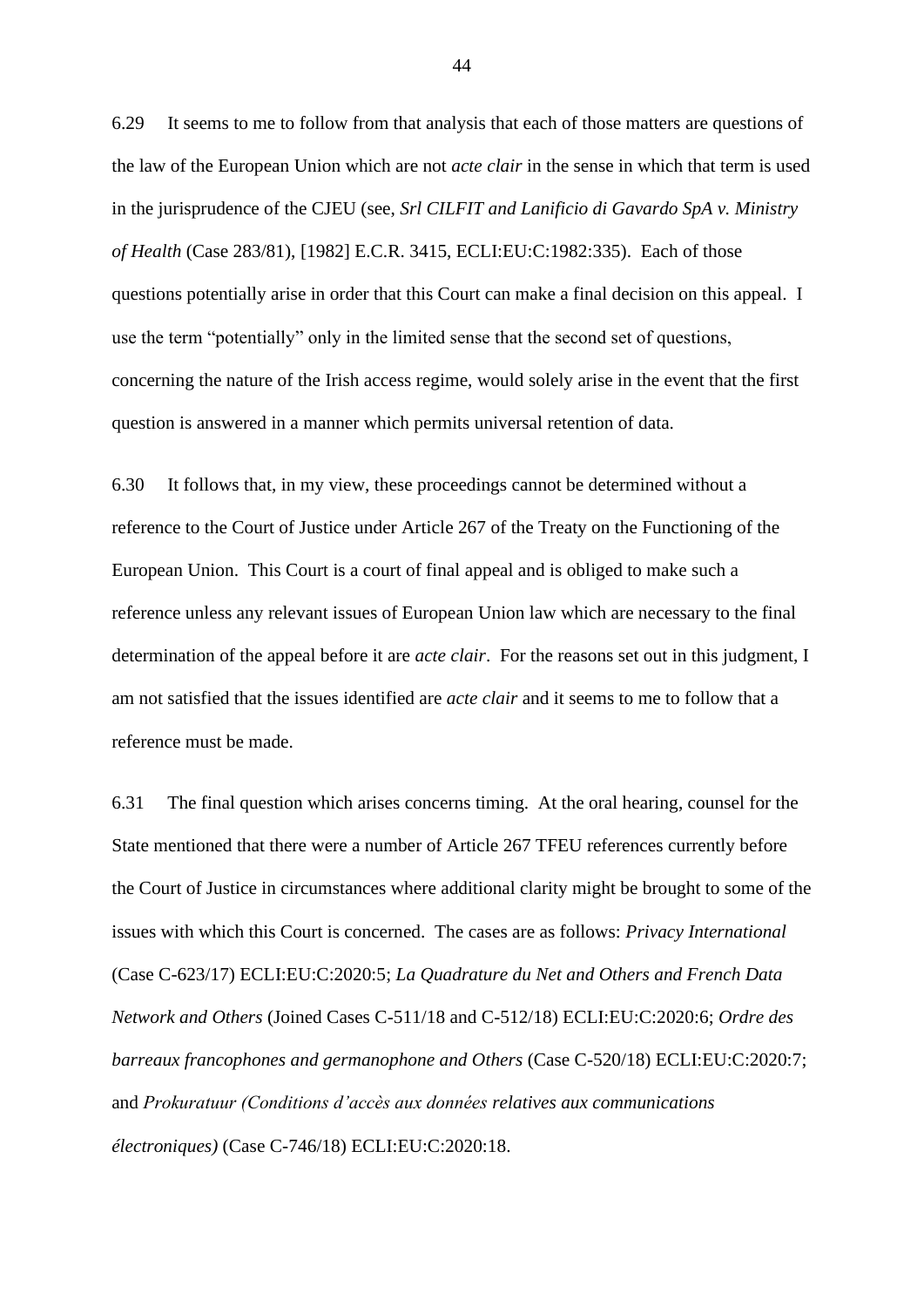6.32 However, while the opinion of the Advocate General has been delivered in each of those cases, the judgments of the Court are still awaited, and this Court further understands that there may be other references at an earlier stage of their progress through the procedures of the CJEU. On the other hand, this Court has to take into account the fact that Mr. Dwyer is currently in prison and that his appeal to the Court of Appeal against his conviction cannot properly be progressed until finality is brought to these issues. In those circumstances, it does not seem to me that it would be appropriate to wait until the CJEU has delivered judgment in the cases currently before it. It may be that greater clarity will be brought to some of the issues which this Court has to consider by the judgments which the CJEU will deliver in the cases referred to. It is even possible that clarity may be brought to all of the issues, such that the answers to the questions raised in the reference would no longer be required. However, there remains a significant possibility that at least some of the questions will nonetheless require to be answered in one form or another.

6.33 Having regard to the fact that Mr. Dwyer will remain in prison until his criminal appeal can progress, it seems to me to be appropriate to make a reference at this stage and to invite the CJEU to progress the reference through the expedited procedure, subject to a review being carried out after the CJEU has delivered judgment in those cases in respect of which the opinions of the Advocates General were delivered in January 2020, so as to ascertain whether all of the questions still require to be answered.

#### **7. Conclusions**

7.1 For the reasons set out in this judgment, I consider that there are three key areas of European Union law where the law is not *acte clair* but where clarification of that law is necessary to reach a proper decision on this appeal.

7.2 In simple terms, those areas are:-